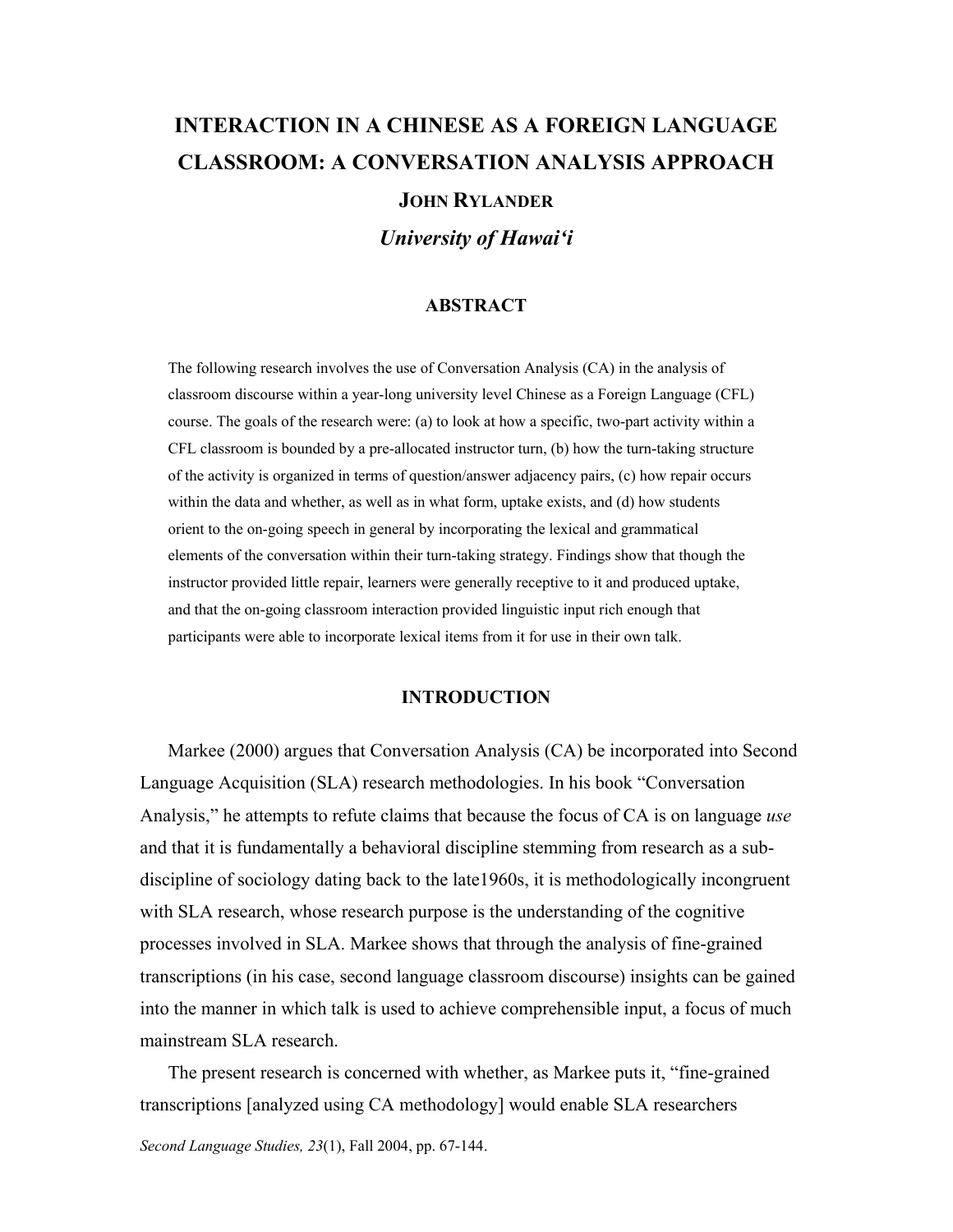interested in understanding the effects on language learning of (a) conversational repairs and (b) conversational input in general to investigate whether the moment-by-moment sequential organization of such talk has any direct and observable acquisitional consequences" (p. 42). At present, research of this type is rare, especially in terms of classroom discourse, and having it could "potentially demonstrate whether and how members [i.e., classroom language learners] exploit repair on a moment-by-moment basis as a resource for learning new language" (p. 99). With this as a general research framework, the analysis presented in this research will look at (a) how a specific, twopart activity (student presentation followed by question/answer session) within a Chinese as a foreign language (CFL) classroom is bounded by a pre-allocated instructor turn, (b) how the turn-taking structure of the activity is organized in terms of question/answer adjacency pairs, (c) how repair occurs within the data and whether, as well as in what form, uptake exists, and (d) how students orient to the on-going speech in general by incorporating the lexical and grammatical elements of the conversation within their turntaking strategy. Points (a) and (b) will detail the structures of interaction with the classroom environment under research, while points (c) and (d), both more in line with Markee's (2000) research, will address issues of interaction and language learning in such an environment.

 The research foundation for the present research does not, however, stem from CA research within the field of SLA, which is at present relatively sparse. It stems from the experimental and quasi-experimental studies into interactional modification, or negotiation of meaning, that occurred throughout the mid-1980s on to the present. This research has provided rich findings into the nature of learner language input, comprehension, and output. However, it must be said that much of the basis for this experimental research was begun in the decade prior, in the 1970s, through various combinations of discourse analysis in the form of linguistic and sociolinguistic research methodologies, e.g., systemic functional linguistic analysis, interactional sociolinguistics, classroom ethnography (Gumperz & Hymes, 1972; Hatch, 1978; Mehan, 1979; Sinclair & Coulthard, 1975). In the field of SLA in the two decades since, due to the popularity of quantitative studies centered on the benchmark of statistical significance, little research using methods of discourse analysis, specifically using CA, has been done.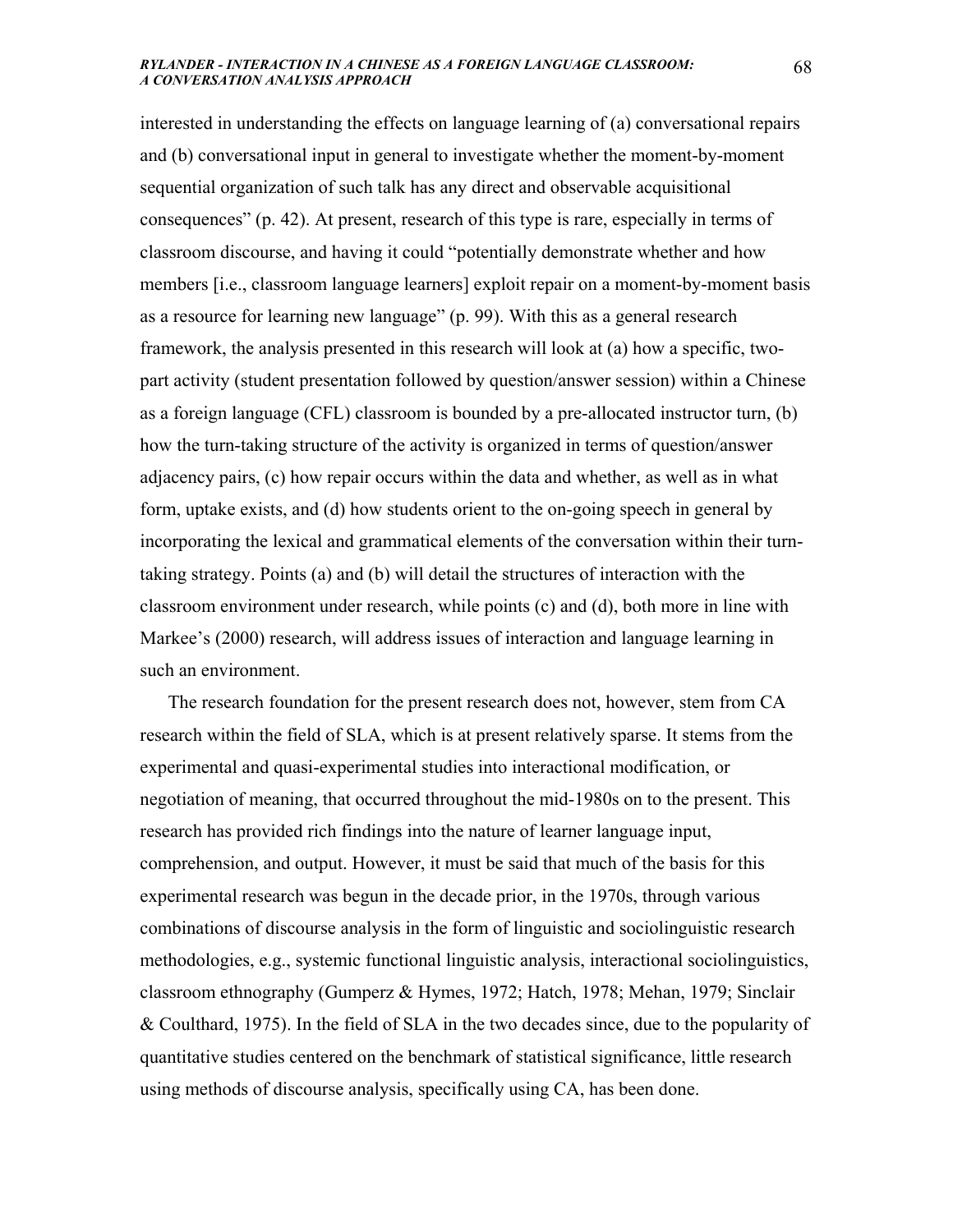CA's research foundation in the 1960s and 1970s focused on the structure of everyday conversations and how competent interlocutors used language for communication. Markee (2000) defines CA as the study of "the sequential structure of talk-in-interaction in terms of interlocutors' real-time orientations to the preferential practices that underlie, for participants and consequently also for analysts, the conversational behaviors of turn-taking and repair in different speech exchange systems" (p. 25). At the heart of CA is an emic perspective that focuses on what speakers themselves orient to within conversation. No subjective opinions about meaning are expressed by the researcher when discussing data; instead, the context of the conversation provides all necessary meaning from the turn-taking structure and the issues to which participants orient. The motivation of the analysts, then, is to root out the mechanisms of conversations, the rules by which participants abide and through which conversation is structured. This line of research is based on the assumption that conversation alone provides all necessary information. Issues of economic status, gender, and other forms of social categorization are not considered *a priori* to analysis of the data; nothing but what the conversation provides is salient to understanding the co-construction of meaning between the participants, what Markee (2000) calls the "underlying preferential structure of conversation" (p. 28). From an SLA perspective, CA methodology provides a record of input to which participants orient during conversation. This input can then be analyzed for message comprehension, output, and feedback, the means by which this comprehension comes about and evidence of how non-native speaking (NNS) participants incorporate input, either localized or general, into their output.

### *Outline of Research*

 The present research will start with a review of the literature concerning Interaction research in SLA. Following this will be a review of relevant methodological underpinnings of CA and the rationale for its use in this research. Then, a detailed description of the classroom context and the specific activity selected for analysis will be provided. Finally, conversation data will be analyzed and a discussion of findings will follow.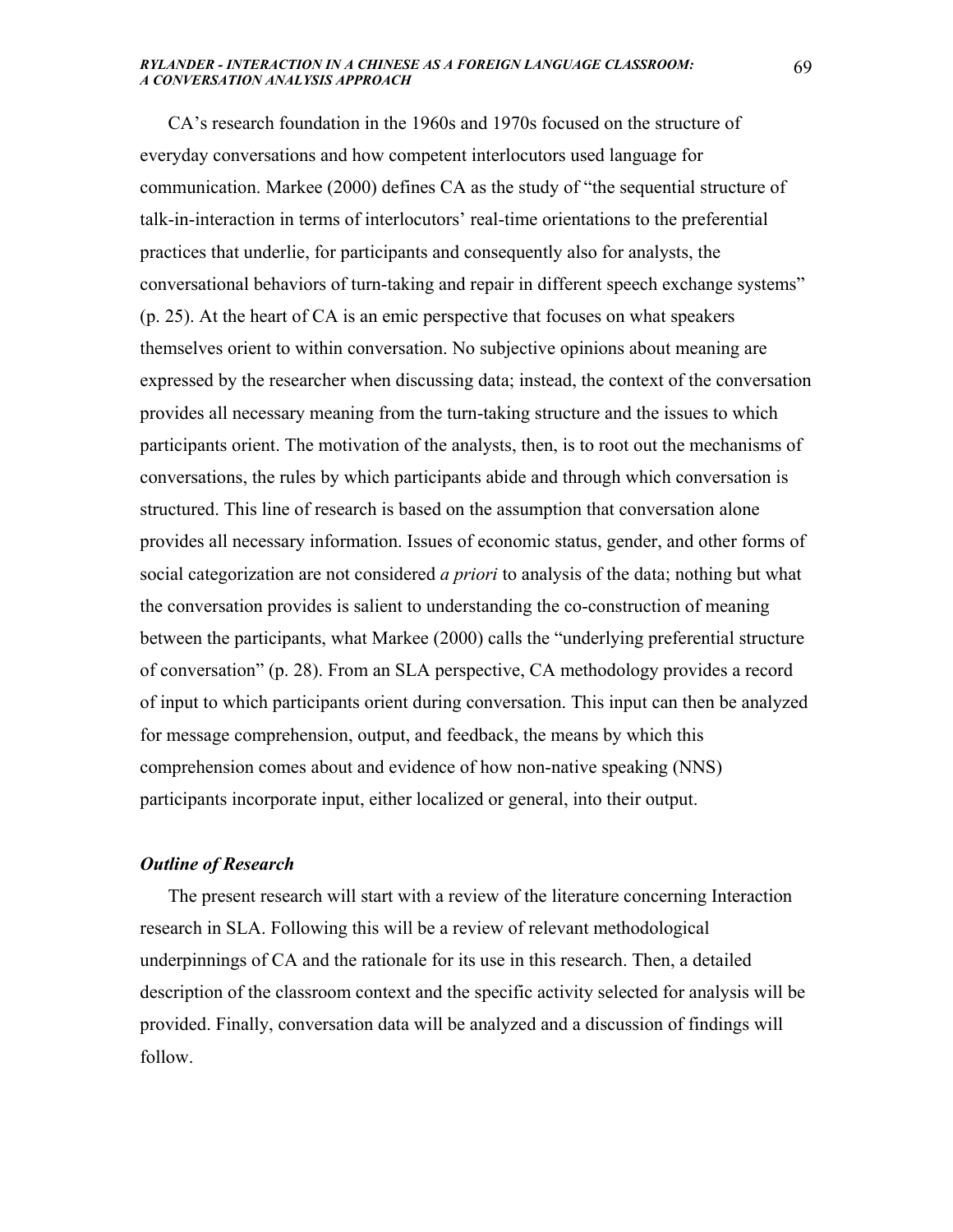### *Interaction in SLA*

 Hatch (1978) proposed that the field of SLA adopt a research technique common in the field of first language acquisition, that of discourse analysis. She claimed that, by focusing on frequency and morpheme studies, first language learning research to date had ignored the question of *how* a language learner actively participates in the language learning process. First language researchers, in her view, had relied upon the mistaken assumption that language learning was simply a process of receiving language bit by bit, followed by a mental construction process whereby the learner would automatically fit the language together *before* using it. This computational idea, of course, reflected others of the time—notably Krashen's Input Hypothesis relying upon "the silent period" and Chomsky's Language Acquisition Device. Hatch, instead, claimed that, "language learning evolves *out* of learning how to carry on conversations" (p. 404, stress in original). Topic-nomination, attention-drawing markers, attending to meaning and scaffolded interaction found within the data, to Hatch, "suggest[ed] that…discourse structure is at the heart of sentence structure from the beginning of its development" (p. 407, stress removed). Discourse analysis of this sort is found in earlier work done by Hymes (1972) in regards to an understanding of 'communicative competence' and, though different in design, Selinker (1972) in terms of interlanguage (IL) performance data.

 SLA researchers in the 1980s, turned their attention to the effects of negotiation in interaction, focusing on how learners become more communicatively competent and display greater control of sociolinguistically appropriate, native-like language output, i.e., how negotiation develops learners' IL toward the target language (TL) in ways other than syntactic development. Instrumental in this research was earlier work by Long (1981b, 1983a, 1983b, 1996), whose Interaction Hypothesis states that "environmental contributions to acquisition are mediated by selective attention and the learner's developing L2 processing capacity, and that these resources are brought together most usefully, although not exclusively, during *negotiation for meaning*" (Long, 1996, p. 414; stress in original). Early on, Long (1980) found negotiation for meaning useful in that it allowed learners to engage in the type of language modifications, not just input simplification, necessary for improved language comprehension. Long's (1980) study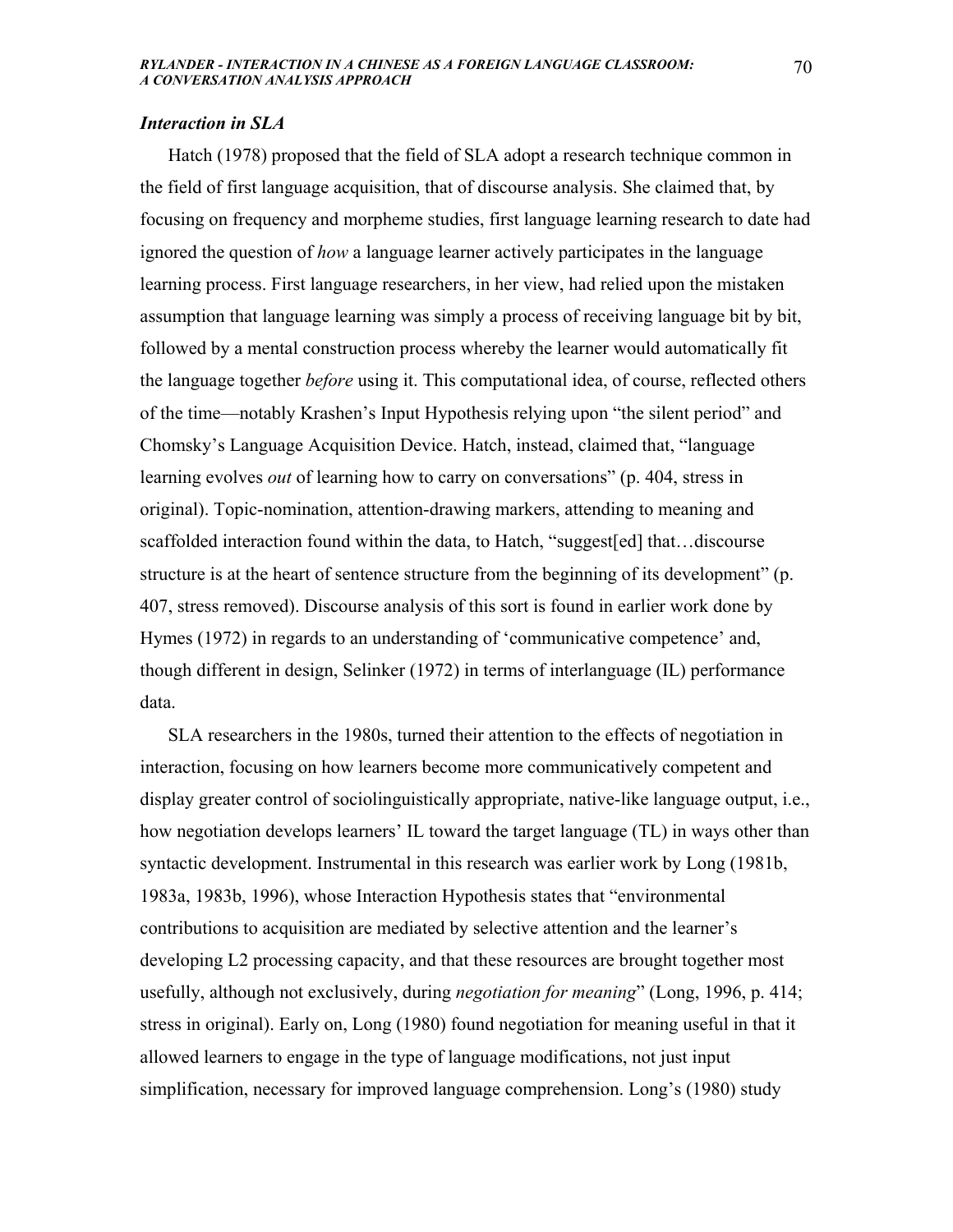was the first to show the merit of Krashen's (1977) view that comprehensible input is *necessary* for SLA, but also that it is *not* sufficient (as Krashen had earlier claimed). As well, the nature of Long's research—the quantification of conversations, e.g., the amount of confirmation checks, comprehension checks, clarification requests, and question types—set a standard by which much of the research on interaction was to follow (see, Gass & Varonis, 1985, 1989; Long, 1981b, 1983a; Pica, 1983, 1987, 1988; Pica & Doughty, 1985; Pica, Doughty, & Young, 1986; Pica, Young, & Doughty 1987; Varonis & Gass, 1985).

 The concern of this research tradition has been to understand the cognitive aspect of learning—language development and failure—rather than simply how languages are used, for negotiation or otherwise. As Doughty and Long (2003) state, "[p]erformance data are inevitably the researchers' mainstay, but understanding underlying competence, not the external verbal behavior that depends on that competence, is the ultimate goal" (p. 4). Early on, Interaction research was grounded in Long's (1983b) claim that there is a *causal* relationship between learner interactional modification and cognitive aspects of SLA in that (a) *assuming that* comprehensible input leads to SLA, (b) *if* interactional modification of meaning leads to comprehensible input, (c) then interactional modification for meaning is facilitative of SLA. What was left unanswered were questions of how, at what rate, and to what extent interaction allowed learners to achieve progress in SLA.

 Interaction studies have shown the following: a positive effect on comprehension of modified input (for review see Parker and Chaudron, 1987), interactionally modified input leads to increases in learner production (for review see Yano, Long, & Ross, 1994), conversational modifications aid lexical development via clarification requests and learner reformulation (Sato, 1986), the frequency and type of NS questions within NS/NNS interaction (Varonis & Gass, 1985), the manner and amount of NS/NNS conversational modifications (Pica, 1992a, 1992b; Pica, Holliday, & Lewis, 1990), the manner and amount of modification in NNS/NNS interaction compared to NS/NNS (Varonis & Gass, 1985), experimental "task-type effect" (Doughty & Pica, 1986; Pica, Young, & Doughty, 1987; Varonis & Gass, 1985), differences in conversational modifications made inside and outside the classroom setting (Pica & Long, 1986), the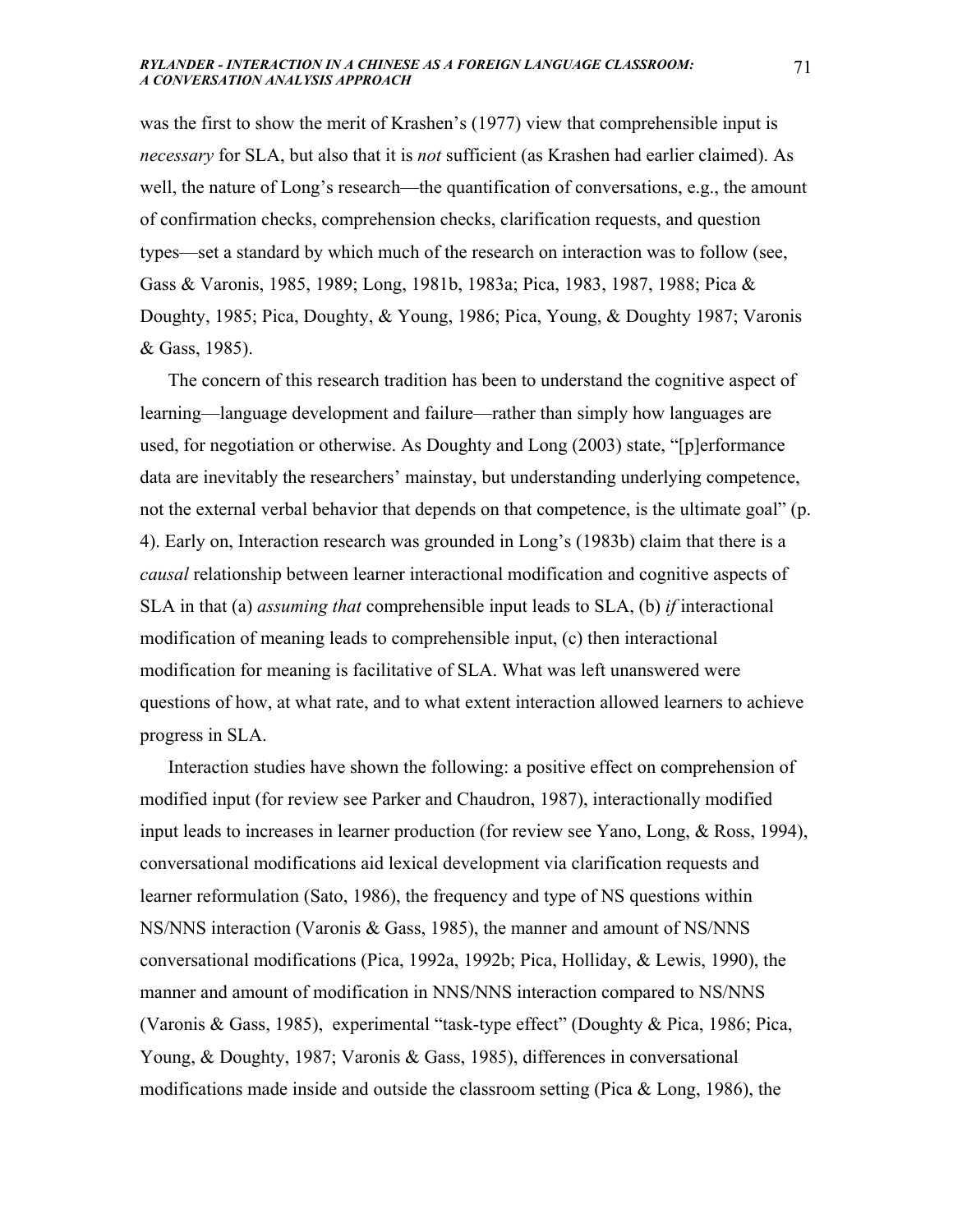role and importance of opportunities for learner output (Swain, 1985, 1995; Swain & Lapkin, 1995, 1998), and the role of attention and noticing within interaction (Doughty, 2001; Schmidt, 1990, 1993a, 1993b, 1994). (For further reviews, consult Doughty and Long, 2003; Gass, 1997, 2003; Long, 1996; and Pica, 1994). Summarizing the emphasis interaction plays on this tradition of SLA research, Gass (1997) states, "[w]ithin the current orthodoxy, conversation is not only a medium of practice; it is also the means by which learning takes place. In other words, conversational interaction in a second language forms the basis for the development of syntax; it is not merely a forum for practice of grammatical structures" (p. 104).

### *Interaction in CA*

 According to Seliger and Shohamy (1989), it is not easy to apply to classroom learning (the main SLA context) the controls necessary for good experimental research. A methodological gap, therefore, exists when attempting to understand classroom discourse using experimental methods. The Interaction work presented above and CA methodology differ in this regard in that the former, more theory-driven laboratory research, has focused primarily on the quantification of data—the products of speech, categorized in great detail, from controlled settings—whereas the later, heuristicinductive approach focuses on language *in situ*, where the interlocutors orient themselves to the relevance of the conversation itself on a moment-by-moment basis, placing more emphasis on the form taken by interaction, rather than the content in itself.

 CA has its roots in Ethnomethodology and was developed by Sacks, Schegloff, and Jefferson (1974), who focused their studies on the organizational details of ordinary communication through telephone conversations. They found that there is an orderliness to the manner in which conversations occurred moment by moment—the way in which they unfolded and were co-created by participants—and this revealed how cognition is socially distributed. Supporting this assumption are findings on how parties produce orderliness within conversation *in situ* (Psathas, 1995). For example, one notion of CA is *recipient design*, which holds that any turn at any moment is being created specifically for a co-participant or participants. This, then, is what CA focuses on: the unfolding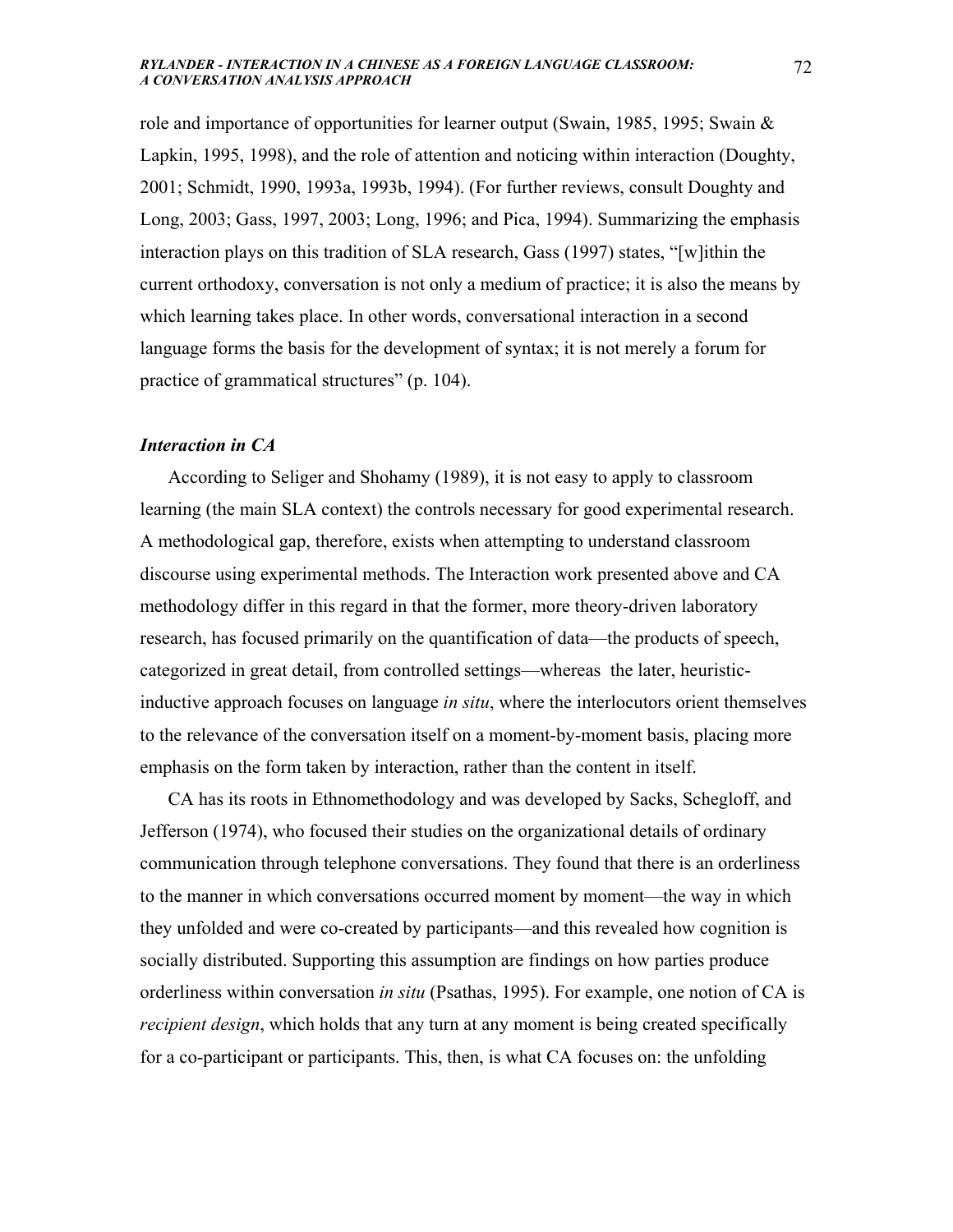temporal organization of talk co-created through interaction; namely, what participants themselves orient to during ordinary talk (Pomerantz & Fehr, 1997).

 CA methodology seeks to understand how conversations are organized, the rules by with they are governed, and in this light it is understood that conversation works around a "local management system" where meaning is exchanged and mutual comprehension accomplished. Human conduct is not defined theoretically but is understood in the analysis of "situationally invoked" instances (Pomerantz & Fehr, 1997). Theory is not created *a prioi* but is approached as contextually derived social actions that are organized locally. This, of course, means researchers using CA to analyze data do so without initial research questions; instead findings are arrived at through analysis of the data themselves (Pomerantz & Fehr, 1997). Heritage (1988) explains that conversation has structure, that meaning within conversation is derived from participant turn-taking—within the pre- and post-utterance comments, that it is anything but accidental, and that detailed transcription of naturally occurring data, i.e., data of ordinary conversation, is necessary for analysis.

 For researchers whose primary source is conversational data, fine-grained analysis of transcribed audio- or video-taped recordings is necessary. Given that no preconceived theory or specific research questions drive the analysis, findings are based on the 'method of instances' (Psathas, 1995) rather than on statistical relevance. Using the method of instances, of researching the rule-based sequential turn-taking mechanism of conversations, Sacks, Schegloff, and Jefferson (1977) arrived at a conversational category called *adjacency pairs. Adjacency pairs* are groupings of turns that, for lack of a better phrase, "go together," e.g., question-answer, greeting-greeting, offer-acceptance, request-acceptance, complaint-excuse. Various rules for the occurrence of pairs are that they must (a) be adjacent to each other, (b) be produced by different speakers, (c) be ordered as first and second parts with a first requiring a second (not another first) and placing certain expectations that must be attended to in a second in order for it to fit with the first, and (d) achieve conversational functions such as starting and closing conversations, conversational moves, speaker selection, remedial exchanges, or building extended, sometimes divergent speech streams such as through insertion sequences (Boden, 1994). Additional research into adjacency pairs has pointed out that a second pair must follow a first, and in cases where this fails to occur provides counter-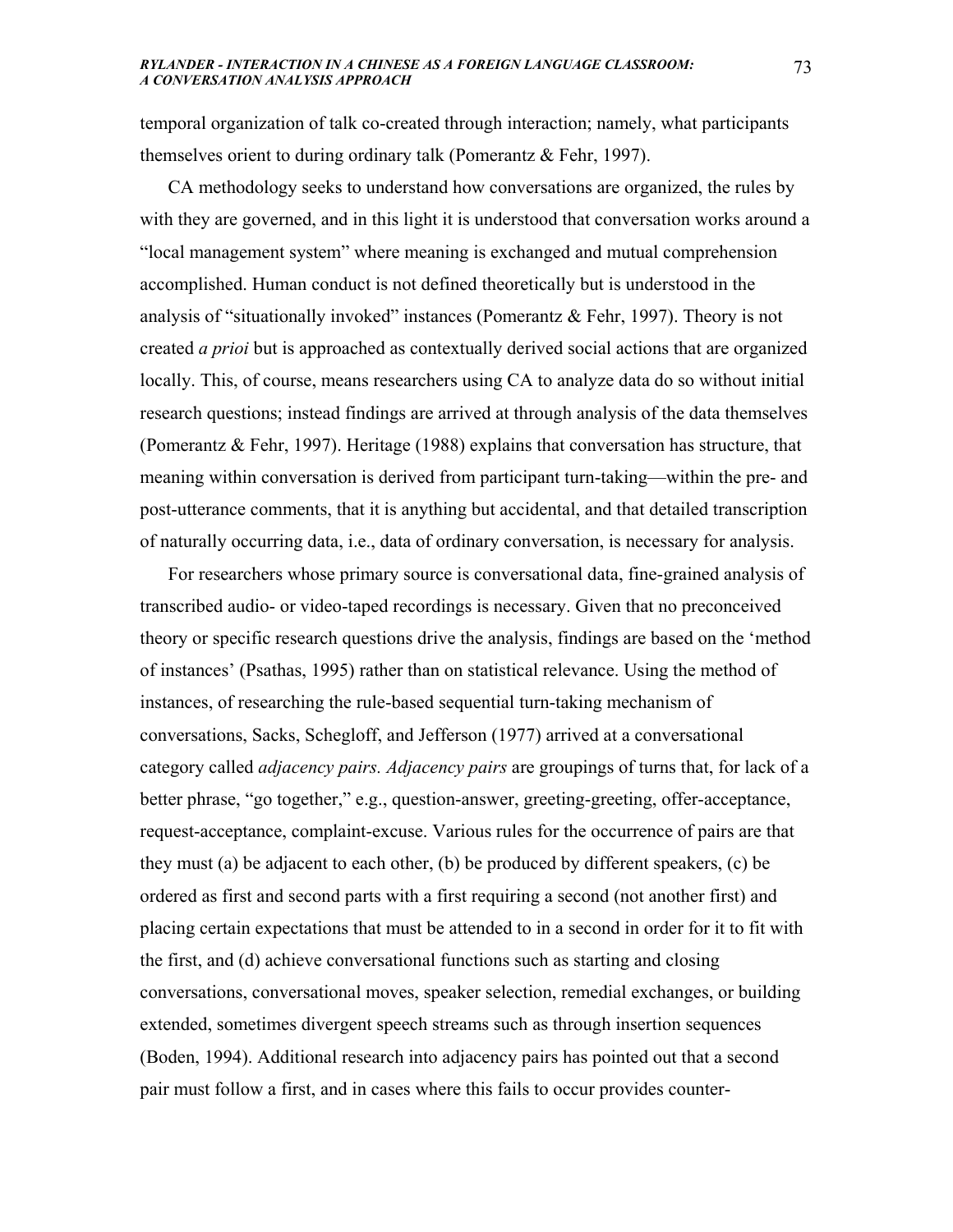evidence—in that what a first pair part does is to make a second pair part conditionally relevant, so that if the second pair part is missing, it is noticeably absent. Researchers then found that there exist preferred and dis-preferred seconds (Schegloff, 1988; Pomerantz, 1984a); for example, a preferred second for an offer is an acceptance, a dispreferred second is a refusal (see, though, Bilmes, 1988 for criticism of the concept of preference).

Adjacency pairs are constructed through turn-taking behavior. An understanding of turn organization in ordinary conversation can be seen in Sacks et al.'s (1974) 14-point constitutive model of turn-taking (see Appendix A). Markee (2000) states, "[a] *turn* is defined as a spate of talk that is collaboratively constructed by speakers out of one or more TCUs [turn constructional units], whose projectability allows possible next and current speakers to identify when current speaker's turn might hearably be coming to an end" (p. 84). According to Markee, TCUs themselves consist of a variety of components that may be sentential, clausal, phrasal, lexical or even smaller, non-lexical elements such as *uh, um* or *hmm* or change-of-state tokens like *oh* or *okay*, used to indicate comprehension*.* (For a more detailed review of CA methodology, see Markee, 2000; Psathas, 1995; ten Have, 1999; Sacks, 1992a, 1992b.)

 The issue then is how CA, as a data-driven, emic research methodology, can benefit the field of SLA, whose research tradition overall—and more specifically in terms of Interaction studies—has been dominated by experimental, etic-based research. The present research proposes to show that within the context of SLA, CA is an effective instrument for gaining an understanding of language *use* within the language learning context, specifically in an intermediate CFL classroom. It is important to note that CA is not a methodology attempting to explain or describe the cognitive processes of second language acquisition. According to Negretti (1999), "CA approach does not lead to a generalization about language learning, but rather to the discovery of how non-native speakers produce L2 in this environment: which L2 structures, rules, and practices they adopt or sometimes create in order to effectively communicate in a context that forces them to rearrange their linguistic knowledge" (p. 77).

The view taken in the present research then is that CA methodology allows for an *in situ* analysis of participant conversational modifications and, in general, a description of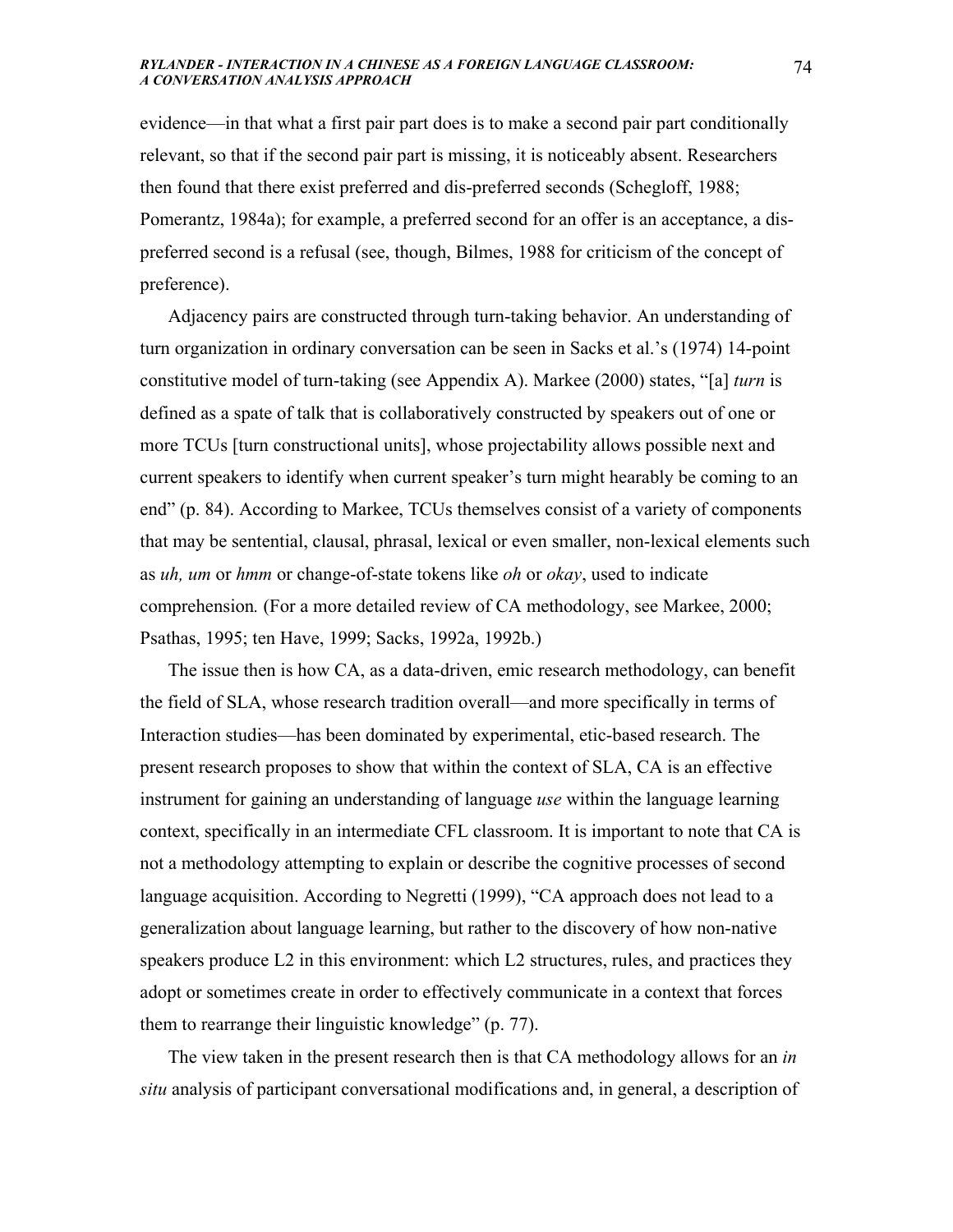what participants in conversation orient to—corrective feedback and previously uttered linguistic elements—as potential resources for language learning. In contrast, mainstream SLA does not look at how participants orient to what is happening in interaction, including how students and teachers orient to what is happening at the moment in the classroom. As well, mainstream SLA quantifies elements of interaction, but does not look at how they are organized sequentially or the interactional work that is done with particular turns in particular contexts.

### **Data Collection**

 Two semesters of an intermediate CFL classroom were chosen for research (CHN 301 and 302). Each semester, written permission by all students and the instructor was granted to audio record classes, which met daily Monday-Friday for 50 minutes. At various unobtrusive locations around the classroom, a single tape-recorder was placed to pick up as many people speaking as possible. Though the researcher was primarily a class-participant during the data collection period, all information relevant to this research comes directly from the transcriptions of the audiotapes and one questionnaire administered during semester (see Appendix B for data summary); no notes were taken during classroom activities regarding the research. The classroom itself was relatively small and no extraneous sounds other than those produced in a normal classroom setting disturbed the recording process. Due to the fact that the recorder was in class and recording occurred each day, it is the researcher's opinion that the data collection process on the whole caused as little disturbance as such an instrument could under these classroom conditions.

 Two different SONY dictaphone recorders were used over the course of data collection, a SONY M-717V and a SONY M-100MC. For the fall, the M717V was used in conjunction with a SONY flat-mic. Upon listening to the tapes near the end of the fall semester, it was found the flat-mic was shorting out during recording, resulting in long periods of silence. Without the flat-mic, the M-717V, due to its smaller internal microphone, failed to record the classroom setting with the necessary clarity for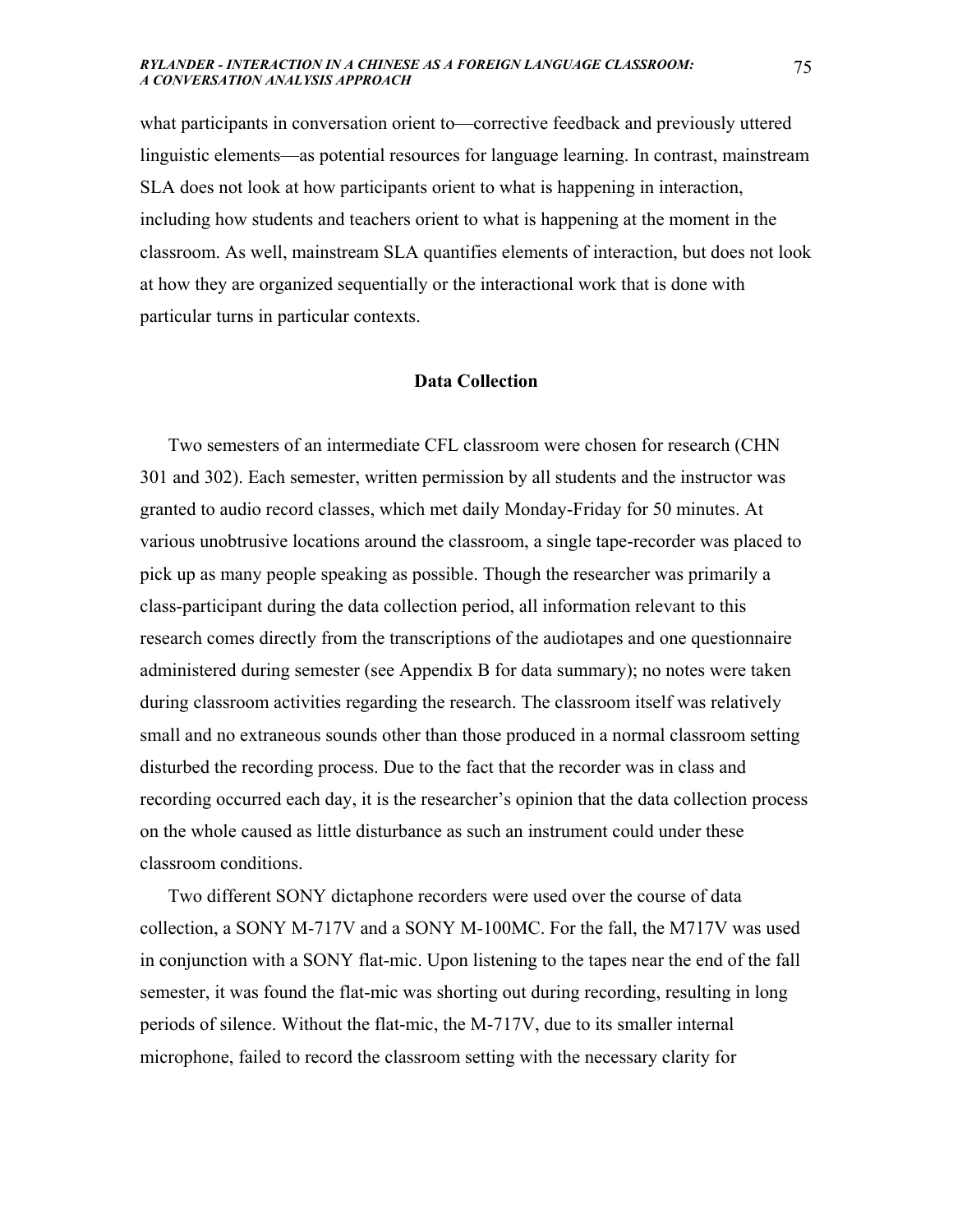transcription purposes. Recordings were discontinued temporarily, until the SONY M-100MC was purchased.

 Rough transcriptions were made from the tapes only after the completion of the two semesters. In total, 34 hours of class were recorded over the course of the two semesters, 19 hours from fall 1999 and 15 from spring 2000. From this database, three classes were chosen at random for transcription and rough analysis, each of which occurred during the spring semester.

 Having the rough transcriptions provided a macro perspective of class activities, showing the variety of *classroom speech events*, each of which being bounded, present from class to class, and the types of instructor-student and student-student interaction. Mitchell, Parkinson, and Johnstone (1981) describe a *classroom speech event* as "a stretch of lesson discourse, having a particular topic, and involving the participants…in a distinctive configuration of roles, linguistic and organizational" (p. 12). Each class began with either (a) a written quiz on textbook vocabulary items in which the instructor would speak individual words and students would write characters and corresponding *pinyin* with tone marks or (b) a student presentation. Following this, the class generally covered homework material either as a whole-class or in small groups, with any homework being collected following this. For the remainder of class-time, the instructor would introduce grammatical points or cultural facets noted in the text and students would form small groups or pairs to work on an assigned task stemming from that day's lesson. At the end of the class, time permitting, students made impromptu, whole-class summations of their pair-/group-work.

 After an initial data analysis, a particular, routine speech event was singled out for fine-grained transcription: the student presentation at the start of class, which included a whole-class question/answer discussion session. (However, for reasons explained later, only the Q/A sessions were rendered into fine-grain transcription.) One important, more technical and research-oriented, reason why this speech event was selected was because it was clearly recorded in terms of sound-quality. At the same time, the speech event provided a fair amount of peer-to-peer speaking instances compared to when lessons were more instructor-fronted. Resulting transcription notes were slightly modified from Sacks, Schegloff, and Jefferson (1974) (see Appendix C). This process required the data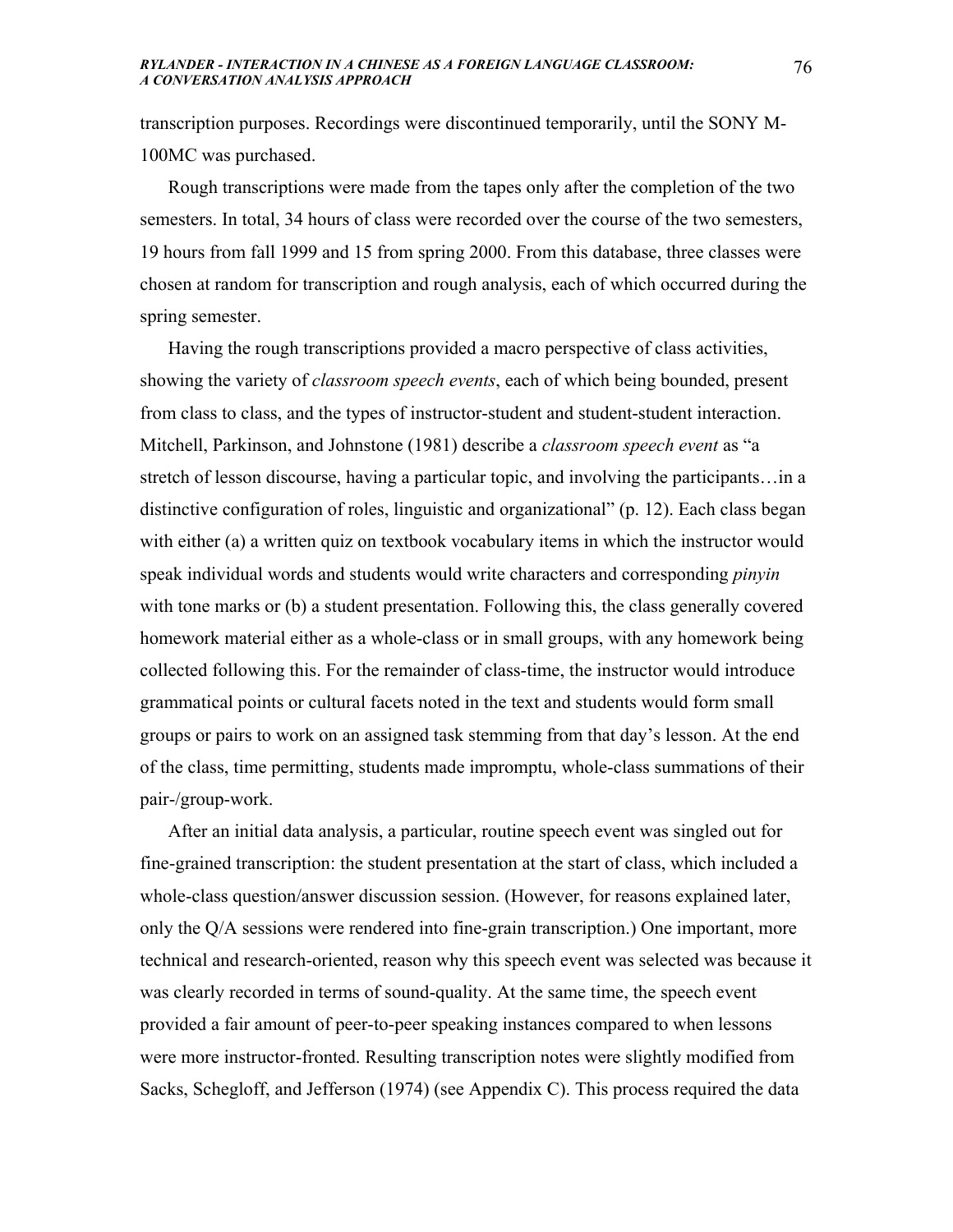first be written in *pinyin* and then translated separately into English. Following this, two NS Mandarin editors reviewed all written transcripts with the aid of the original audiotapes.

### *Classroom Setting*

 The data were collected from a class taught by a female NS originally from Taiwan who had taught courses at various university levels for approximately six years leading up to the time of data collection. The stated objectives of this class, CHN 302, were to improve the overall Mandarin language ability of students in the four basic skills: reading, writing, listening, and speaking. Grades were based on the following: being prepared with class homework, near-daily vocabulary quiz scores, essays, informal presentations, chapter tests, and mid-term and final exams, both of which contained a written and an oral component, i.e., partner role-play.

 In the Spring semester (from which all discussed data stems), sixteen students attended class; these students could be considered anything but homogenous. Since the Chinese language department at the site university did not, at the time of the data collection, administer placement exams for classes beyond the first two levels—100 and 200, which satisfy the university language requirement—students entered 302 with varying Mandarin skills, the basic premise being that a passing grade from previous classes was evidence enough of readiness. However, students could circumvent the lower levels (100 and 200, or even 300) by appealing to the director of the Chinese language department; and for numerous students in 302; this was certainly the case—those with incountry experience, previously advanced level high-school Mandarin classes, Defense Language Institute or other language school experience, and certain Heritage students. No issue, it seemed, was taken with the sometimes dramatically divergent student language skills, i.e., Heritage students with advanced listening and speaking abilities occasionally in dialects other than "standard" Mandarin—but with limited literacy skills studying together with students more highly skilled in literacy—having come from grammar/textbook-based CFL classes—but not in oral communication.

 There were nine Caucasian students (English L1), six Heritage students (English L1) with various amounts of Mandarin exposure from family members, and one Japanese L1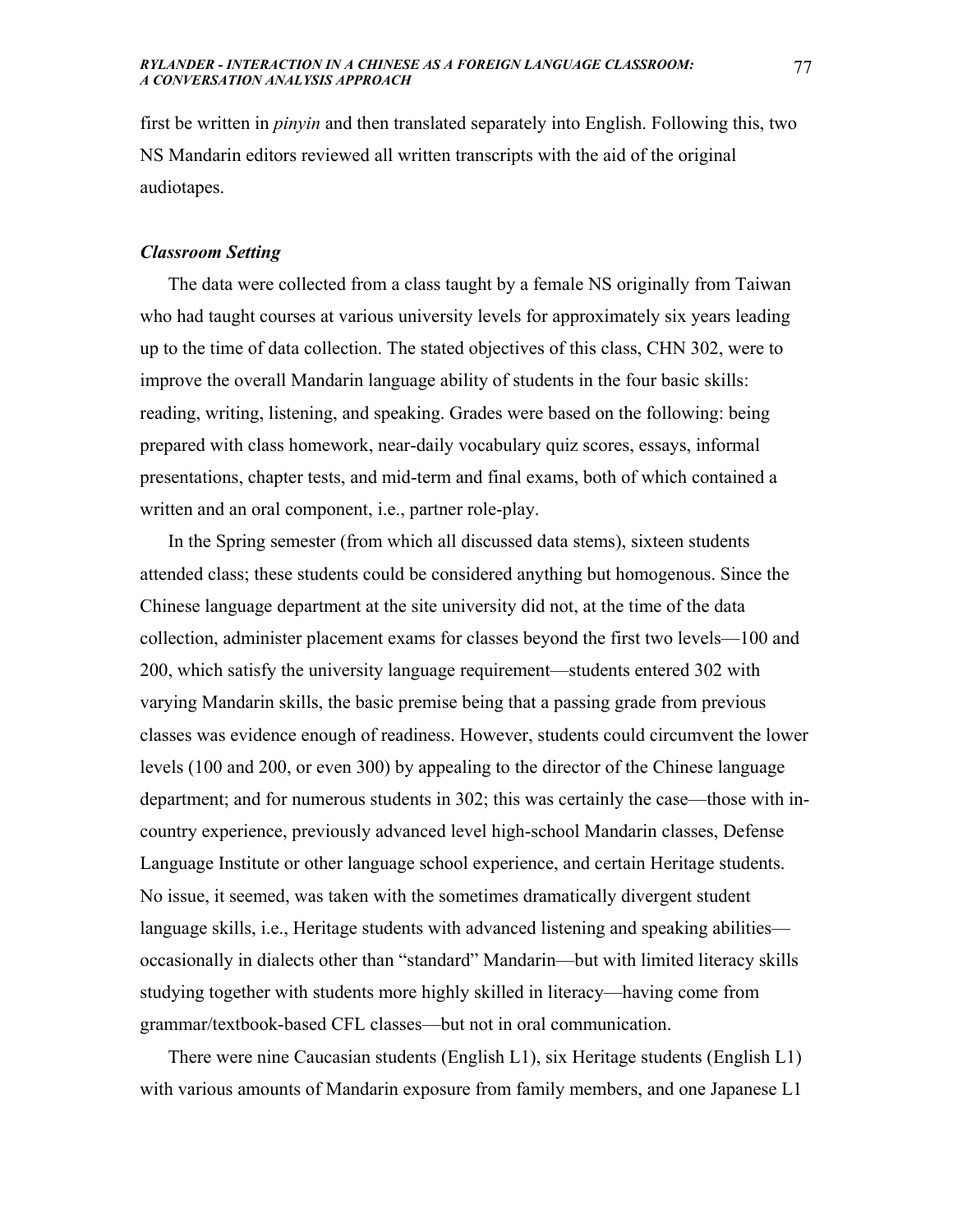student employed by the university as a Japanese language instructor (see Appendix B for student descriptions). Nearly half (seven) of the students had some kind of in-country language exposure in Taiwan, the People's Republic of China, Hong Kong, or Macao. There were three females (all Heritage students) and thirteen males.

 For this heterogeneous group, the instructor used a uniform teaching approach, with students receiving identical input at the same level and pace, both orally and textually. Since CHN 302 was a continuation of CHN 301, the same book was used, *Taiwan today: An intermediate course* (Teng & Perry, 1996), with the first six chapters having been covered in 301 and the last six in 302. *Taiwan today* is a structurally based textbook divided into topic categories such as "Exercise in the Park," "Strong Women," and "Separated by the Strait." Each chapter begins with a short text (written in both complex characters - *fantizi*, and simplified - *jiantizi*) followed by various subsections: vocabulary, grammar, and exercise—which are further divided into vocabulary drills, fill in the blanks, speak and act role-play, and composition. Of these sections, only the text, the vocabulary, and the grammar were covered in class on a regular basis.

### *The Speech Event: Student presentation and Q/A session*

 At the beginning of the semester, students were assigned days when they would stand and give a five-to-ten minute presentation relating in some way to that week's textbook topic. Some students chose their topics, others were given topics on which to present. Once set as to who would be first, second, third…etc, this order was then repeated, with the last person followed by the first. In this way, students were assigned either three or four presentations per semester. None of these were formally graded, however they were, to a certain extent, expected by the instructor to be prepared for and carried out in a set, but largely unstated, fashion. Things such as props could be used, e.g., photos, objects, diagrams, power-point presentations, video-clips, magazine articles, a script could be at hand but not specifically read from unless absolutely necessary, and each person was to be prepared for at least a five minute monologue before a Q/A session began. No mention was made of the type of language required for the presentations—the lexical items, the syntactic structures, or the pragmatics of interacting in Chinese—and students were left to their own designs as to how they would prepare. The blackboard could be used and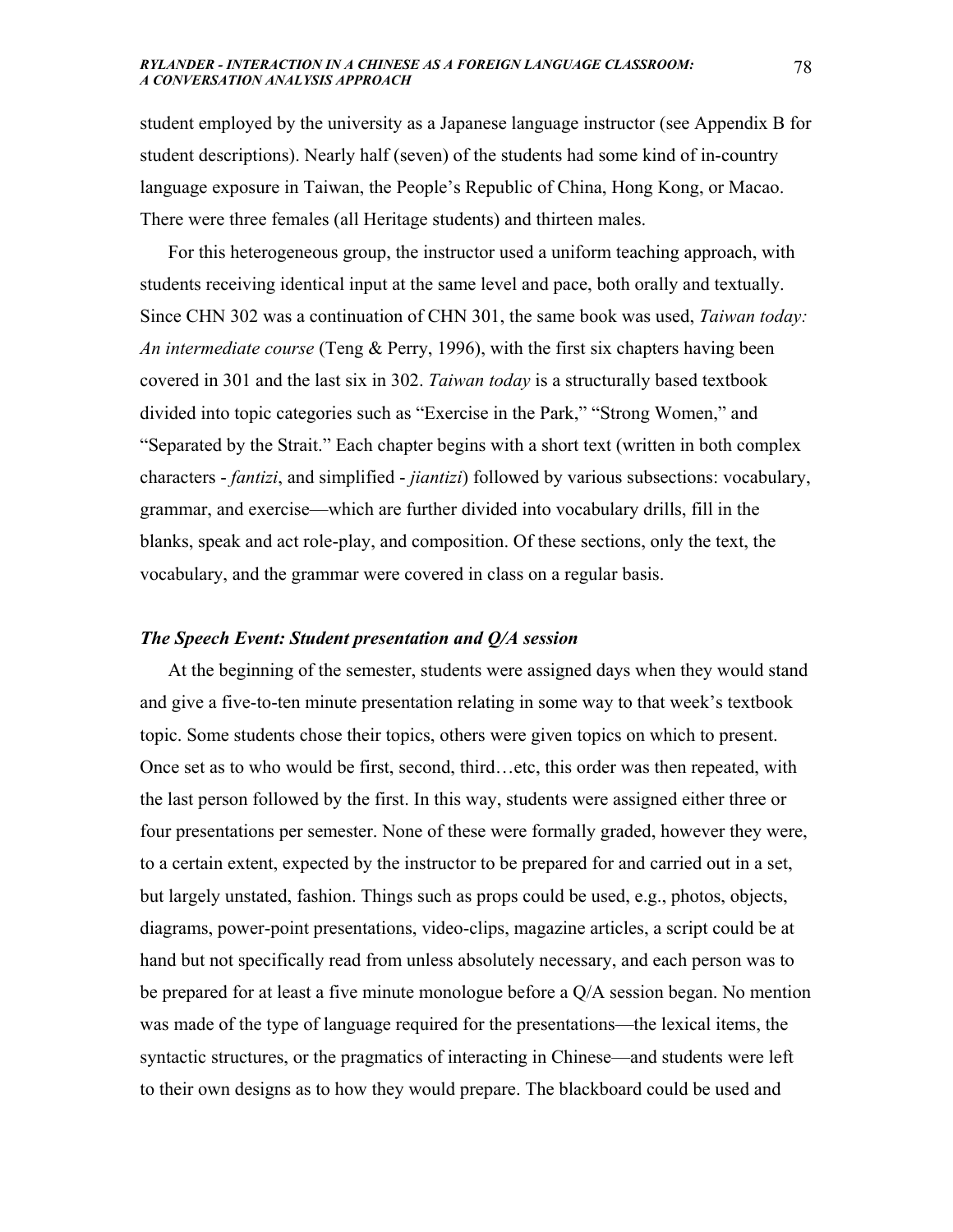there was a certain freedom to move about the room; however, presenters were required to stand before the class, and normally this resulted in students appropriating the space where the instructor normally stood, behind the instructor's desk and before the blackboard. Although the presentation topics revolved around those covered in the textbook, nothing was said of using material specifically found within the book. What makes this important for the present research is that the linguistic resources from which participants drew during student presentations were limited to being oral, with occasional characters or *pinyin* written on the board. The resulting group discussion was constructed largely as a Q/A session rather than a textbook lesson. That is, the audience did not have before them handouts of the presentation providing them with the lexical or grammatical elements used in the presentation. Participants relied almost solely on oral input and their oral communicative skills.

### *The Three Presenters*

 Three audiotapes were chosen at random and the data transcribed. On the three tapes were  $Mao$ , *Qing*, and  $Wu<sup>1</sup>$ , three male students. *Qing* and  $Wu$ , both Caucasians, were enrolled at the graduate level in Asian Studies; *Mao*, a Heritage student, was enrolled as an undeclared first-year undergraduate. Of the three, only *Qing*, who had less than a year's worth of in-country experience, had taken CHN 301. *Mao* had no extensive incountry experience but had taken Mandarin classes in high school and was permitted to skip levels 100, 200 and 301. *Wu* had just returned from living for two years in Taiwan and had likewise skipped the lower levels.

 The topics for the three presenters were as follows: *Mao* explained the situation regarding one of his relative's Chinese restaurant; *Qing* described a nudist dormitory at the undergraduate college he attended; and *Wu* told how his mother graduated from university to go on for an advanced degree in Marine Biology. Only interactions from just before the onset of student or instructor questions on until the end of the Q/A session were transcribed, since this was the time when the majority of NS/NNS and NNS/NNS interaction took place.

 $\overline{a}$ 

<sup>&</sup>lt;sup>1</sup> All names are pseudonyms.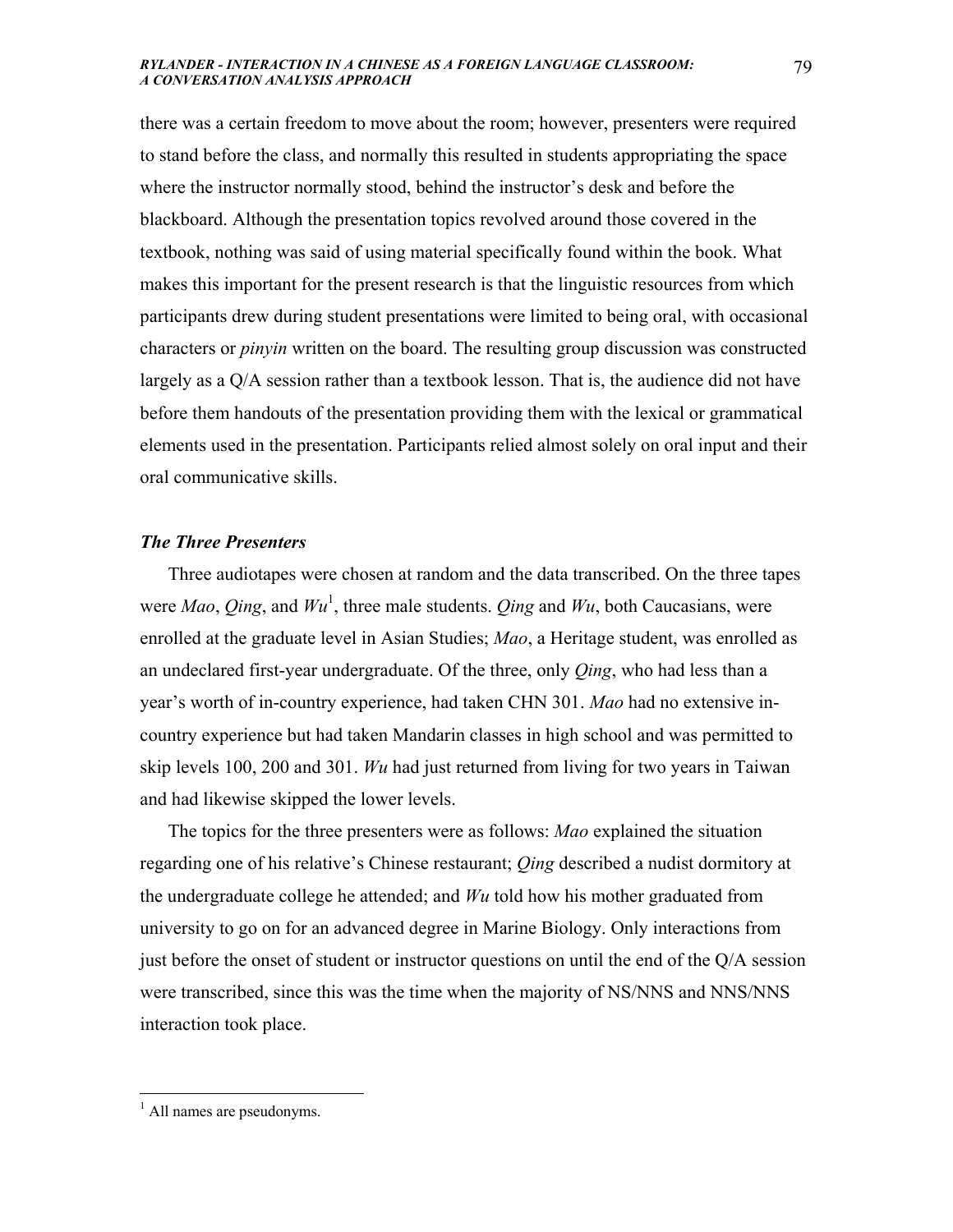### STUDENT PRESENTATIONS AS A BOUNDED SPEECH EVENT

 The student presentation is a two-part activity—an individual student monologue and a whole-class Q/A session—performed routinely near the start of each class and set off respectively by an instructor utterance: *ni zhunbei hao le ma?* and a variation of *nimen you wenti wen ta*. In the excerpt below, the instructor, *Laoshi<sup>2</sup>*, is either seated among the students or in the process of moving from the desk at the head of the class to a seat among the students. She uses this utterance to initiate the start of the monologue section.

### **Excerpt 1 (Mao Data)**

Chinese<sup>3</sup> (lines 01 to 04)

→01 Laoshi: *xia yige (2.0) ni* are you ready? *(.) ni zhunbei hao le ma?*

02 Mao: yeah

03 Laoshi: *ni* (*\*\**) *na yige* menu *ni meiyou gei wo (ji le yizhang)* you should make a copy

04 *(.) gei wo*

English (lines 01 to 04)

→01 Laoshi: next person (2.0) you *are you ready*? (.) have you prepared?

02 Mao: *yeah*

 $\overline{a}$ 

03 Laoshi: you (\*\*) that *menu* you didn't give me (make a copy) *you should make a copy*

04 (.) give me

In line 01 the instructor asks, *ni zhunbei hao le ma?* (lit., have you prepared well? or col., are you ready?), which is a routine conventionalized to mark the first part of the speech event, the monologue, and is used to indicate to that day's speaker that s/he should move to the head of the class and begin her/his prepared speech. This question is not an open

<sup>&</sup>lt;sup>2</sup> *Laoshi* translates as 'instructor' and throughout the data analysis section these two terms are used interchangeably.

<sup>&</sup>lt;sup>3</sup> In order to more clearly differentiate code-switching within the data presented, the font appearances italics and standard have been used. Within the Chinese excerpts, italic signifies Chinese written out in *pinyin* and standard font signifies code-switches into English. In contrast, within the English translations, standard indicates translated Chinese and italics signifies code-switches into English.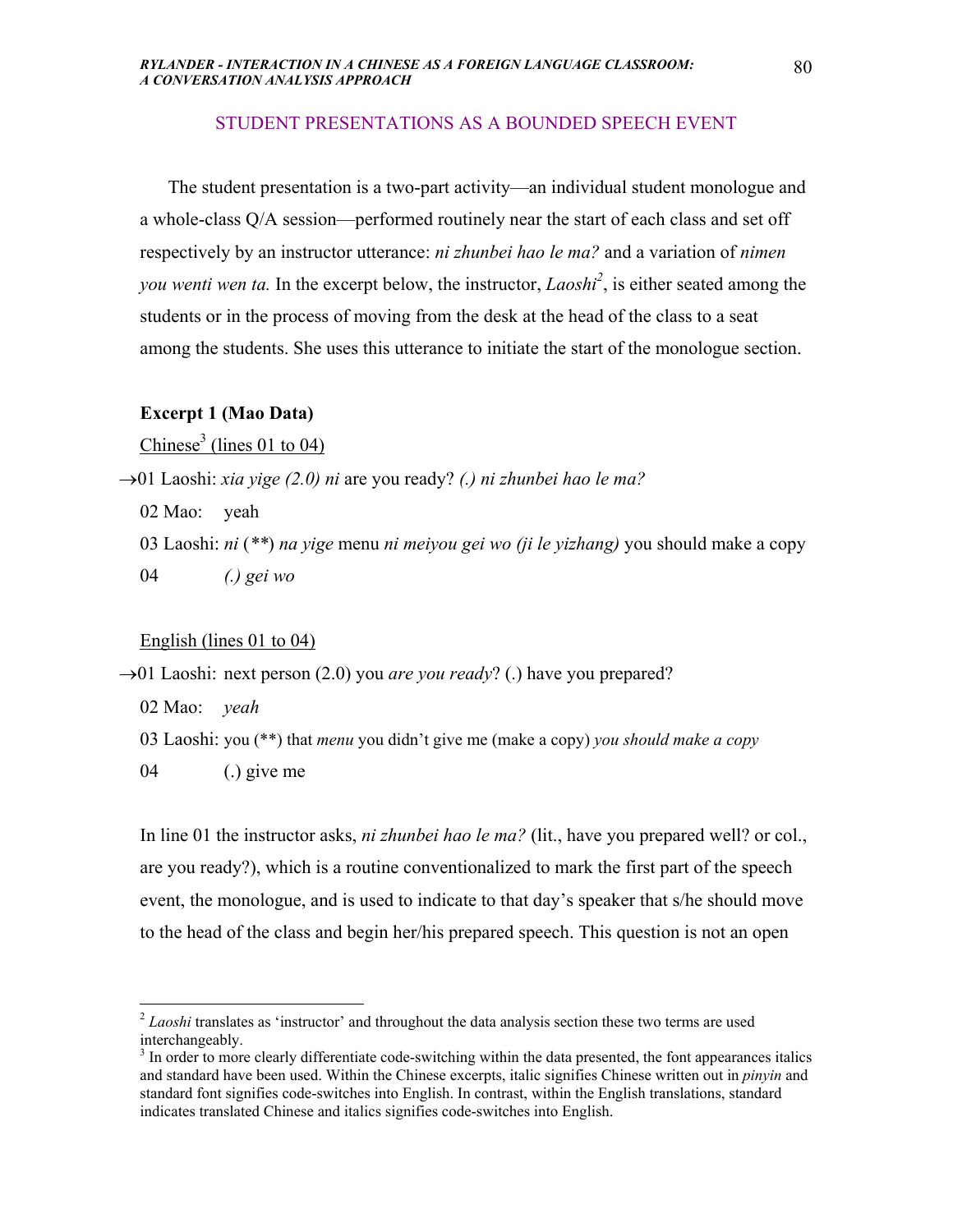invitation to negotiate whether the speaker will or will not give a speech due to her/his preparedness.

 Once the speaker has finished the monologue section, s/he remains at the head of the class, the instructor in her seat among the students. The transition between these two sections occurs through the use of the second phrase. The following three excerpts show what in speech act theory is defined as the illocutionary force of this phrase.

### **Excerpt 2 (Wu Data)**

Chinese (lines 64 to 79)

64 Laoshi: *hu hum* 

65 Wu: so *xianzai ta bu zai yaoshi (.5) ta yao (.5) ta ta yao yanjiu* 

66 Laoshi: *zuo yanjiu* 

67 Wu: *ta xihuan* [*zuo yanjiu keshi xianzai ta dang: (.5) yijiaogaode (.5) eh=* 

68 Laoshi: [*zuo yanjiu*

69 Wu: =*zhiwei (.5) souyi bu neng yanjiu (.) ta zhi (.5) zhi eh: guangli guan* 

70 *bangongshi (1.5)*

→71 Laoshi: *um (1.5) hao. nimen you wenti wen ta?* 

72 *(3.0)* 

73 Laoshi: *mei you?* 

74 Liu: *wo you*

75 Laoshi: *mei you.* 

76 Liu: *you* (1.0) *wo ting bu dong* (2.5) *ni muqin (.5) di: yici shang eh daxue (.) eh ta* 

- 77 *biye (.5) ma?*
- 78 Wu: (\*\*) *ta biye*
- 79 Liu: *biye (1.0) oh*

### English (lines 64 to 79)

64 Laoshi: uh hum

65 Wu: *so* now she isn't at if (.5) she wants (.5) she she wants research

66 Laoshi: do research

67 Wu: she likes [doing research but now she will become:  $(.5)$  transfer  $(.5)$  eh=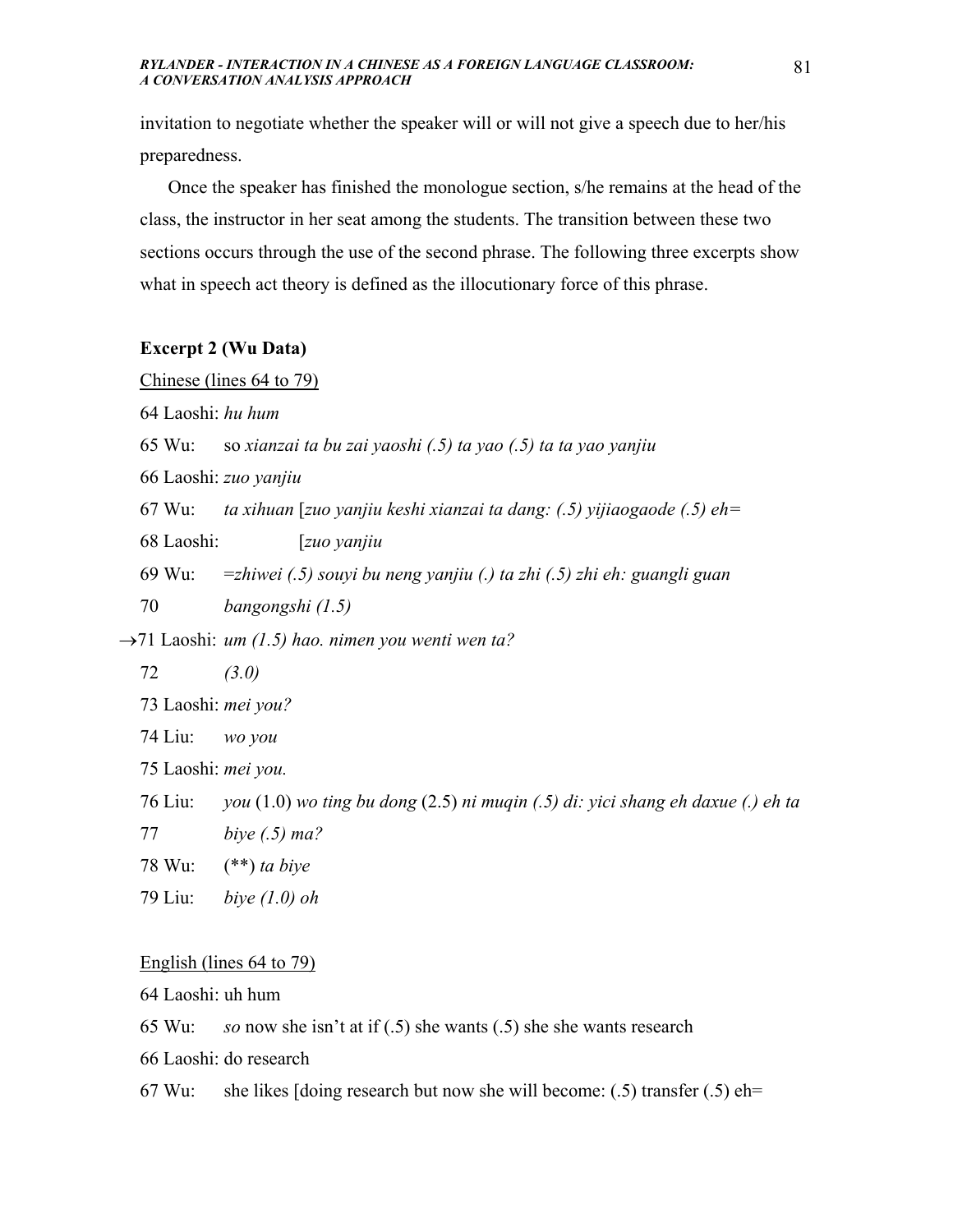- 68 Laoshi: [doing research
- 69 Wu: = positions  $(1.5)$  so she cannot do research (.) she only  $(0.5)$  only eh: mana-
- 70 manage the office (1.5)

 $\rightarrow$ 71 Laoshi: uhm (1.5) good. if you have any questions ask him

- 72 (3.0)
- 73 Laoshi: no questions?
- 74 Liu: I have
- 75 Laoshi: no questions.
- 76 Liu: I have (1.5) I didn't understand (2.0) your mother (.5) the: first time she went to
- 77 eh college (.) eh did she (.5) graduate?
- 78 Wu: (\*\*) she graduated
- 79 Liu: graduated (1.0) oh

In line 70, *Wu* finishes a co-constructed description of his mother's job situation that he has been having with the instructor. After a 1.5 second pause within *Wu*'s turn at line 70, the instructor makes the assessment that his speech was *hao* (good). As has been shown by CA research, assessments are implicative of closing down a line of talk or an activity (Goodwin, 1986), as this assessment seems to be functioning here. Following this, in line 71, *Laoshi* opens the floor to audience participation by asking, *nimen you wenti wen ta* (do you have any questions ask him). After a 3.0 second pause in which no one responds, the instructor asks, *mei you?* (no questions?)—a truncated repetition of her initial question—to which *Liu* responds in line 74 with, *wo you* (I have). In line 75 the instructor, apparently not having heard *Liu*, repeats, *mei you.*; this time with falling intonation, signaling that the Q/A session is finished since no one has offered a question. However, *Liu*, in line 76, repeats his claim to the floor with *you* (have). This is followed first by a brief pause of 1.5 seconds—potentially a hesitation for *Liu* to confirm his right to the floor—followed by his question. Of note here is an issue to be dealt with in more detail later: that of participant orientation to the activity. Notice how the students are responsible for entering into the Q/A session by making claims to the floor—specifically, by asking questions of the presenter. It is clear here that whether a Q/A session will or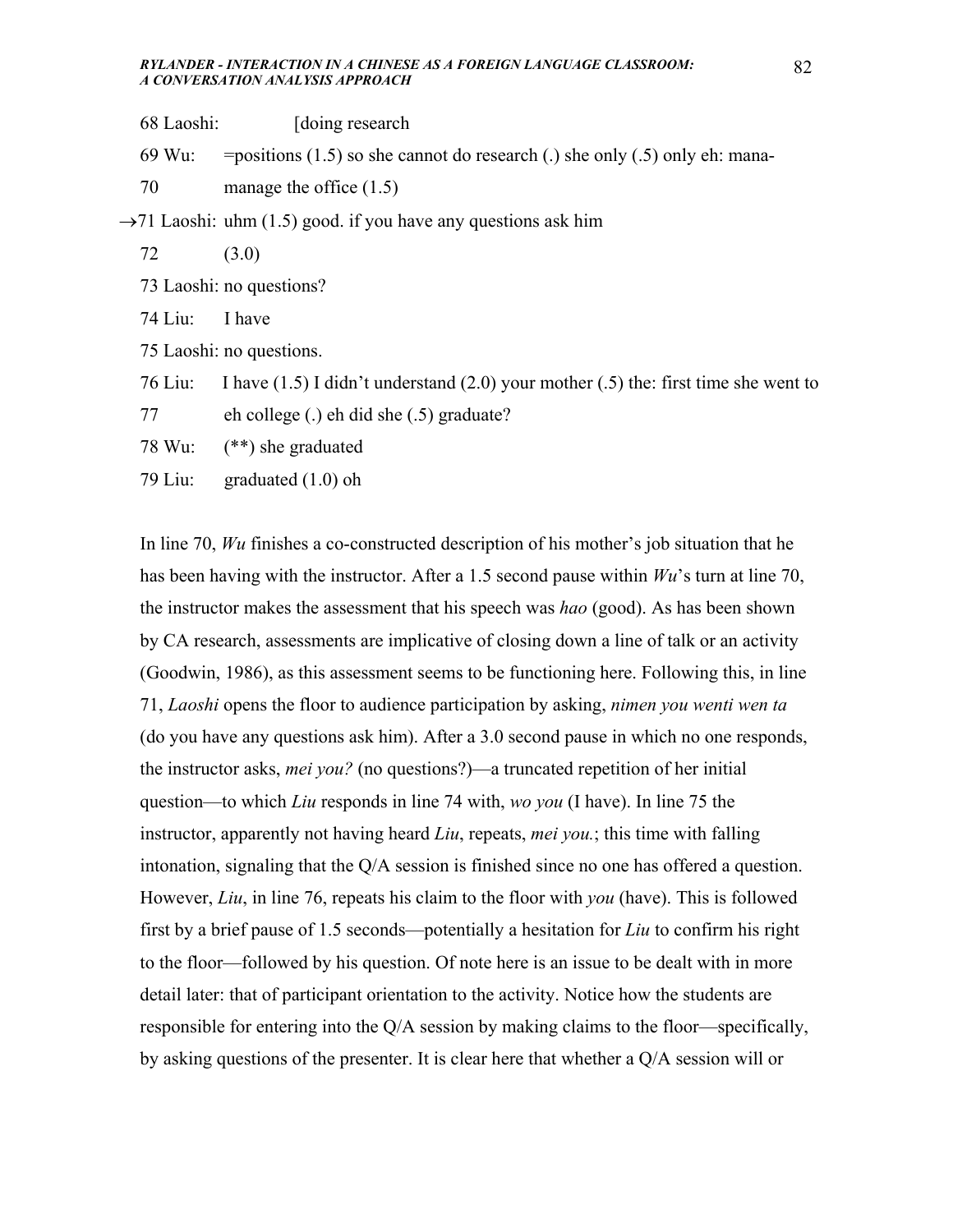will not occur is something in which the students must participate; without student questions, *Laoshi* declares an end to the speech event and the class moves on.

 In excerpt 3 below, during *Qing*'s presentation, a slightly different take on this illocutionary phrase occurs. *Qing* has finished a brief conversation with the instructor, where she confirms that both males and females of a certain nudist dormitory at *Qing*'s undergraduate university did not, in fact, wear clothes.

### **Excerpt 3 (Qing Data)**

Chinese (lines 22 to 33)

- 22 Laoshi: *hen hao wan (1.5) ni qu* (\*\*) *shenma dou meiyou?*
- 23 Qing: *meiyou.*
- 24 Class: ((audible laughter by members of class))
- 25 Qing: *hao wan*
- 26 Laoshi: *hen hao wan*
- →27 Qing: Macalester *daxue (2.5) you wenti ma?*
	- 28 Class: ((audible laughter by members of class))
	- 29 Laoshi: *you wenti ma?*
	- 30 ((?)): *uh*::m
	- 31 *(2.5)*
	- 32 Laoshi: *mei you wenti (1.5) uh*
	- 33 Wen: *uh*::: *(1.0)* was it *Minzhou?* was that

English (lines 22 to 33)

- 22 Laoshi: very fun (1.5) when you went (\*\*) you didn't wear anything?
- 23 Qing: nothing.
- 24 Class: ((audible laughter by members of class))
- 25 Qing: fun
- 26 Laoshi: very fun
- →27 Qing: *Macalester* university (2.5) do you have questions?
	- 28 Class: ((audible laughter by members of class))
	- 29 Laoshi: do you have questions?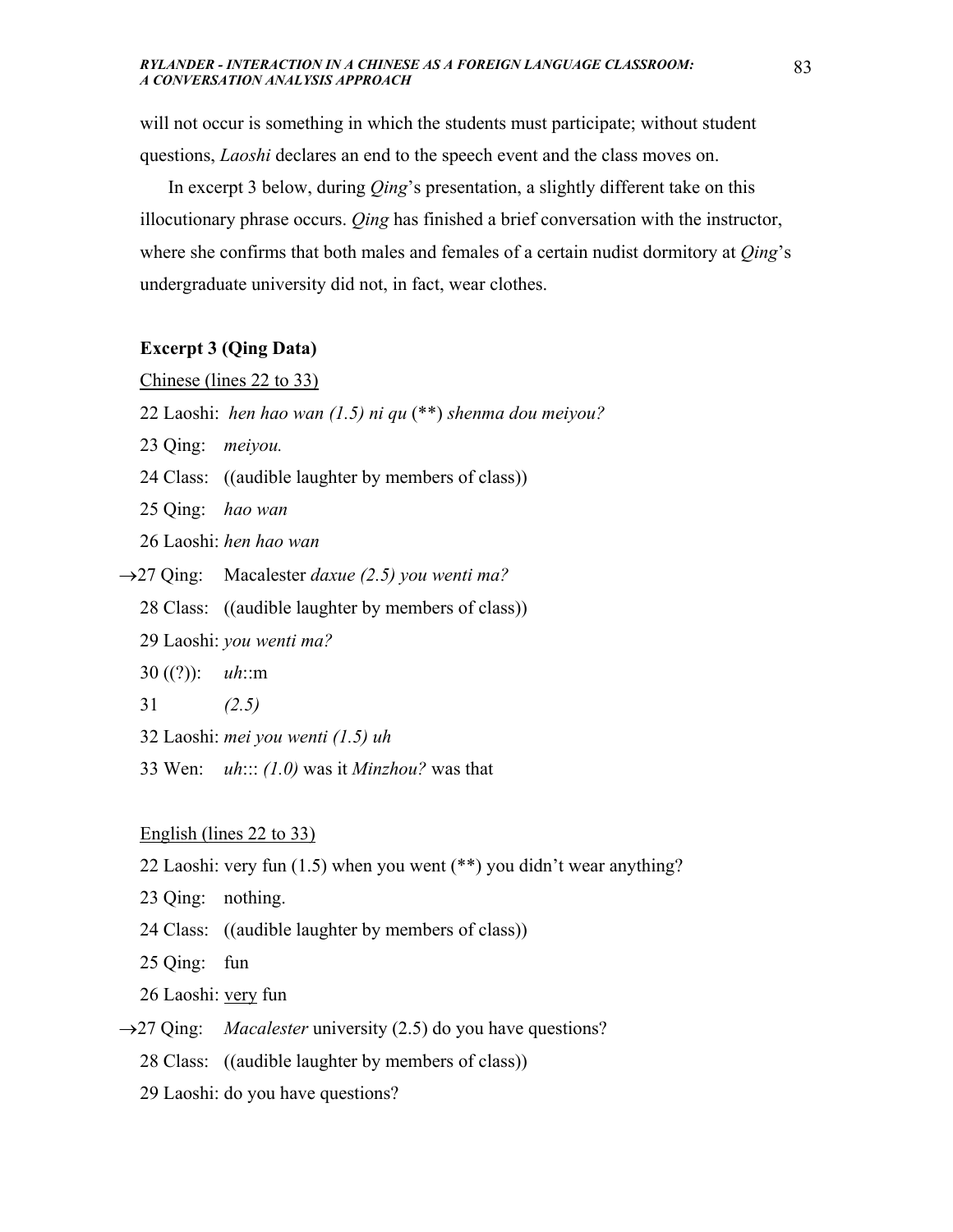- $30 ((?))$  uh::m
- 31 (2.5)
- 32 Laoshi: no questions. (1.5) uh
- 33 Wen: uh::: (1.0) *was it* North Dakota? *was that*

Here in line 27, after repeating the topic of his presentation—"Macalester *daxue*" (Macalester university), *Qing* ends the monologue section of his speech by asking, *you wenti ma?* (do you have questions?), a slightly rephrased version of the instructor's shown in excerpt 2 above. The class responds in line 28 with laughter but no immediate claims to the floor. The instructor then offers the question, *you wenti ma?* An unidentified speaker begins but does not complete his or her utterance in line 30. As was seen in excerpt 2, because no one immediately raises a question, the instructor then states, *mei you wenti.* (no questions.) with falling intonation. Again, as in excerpt 2, a student uses the turn following this potential end to the Q/A session to claim the floor and ask a question.

 Looking at excerpts 2 and 3, it may seem that the student speaker as presenter also has rights to this pre-allocated turn and that  $he^4$  can signal to the audience the end of his monologue section and their chance to then ask questions. However, excerpt 4 below shows that only the instructor can actually decide when the speech event transitions from the monologue section to the Q/A session.

### **Excerpt 4 (Mao Data)**

### Chinese (lines 30 to 43)

30 Mao: *u:hm, (2.0)* (\*\*) *(1.5) eh zui huadide fan shi yi bu (.5)* seafood *(.5)* lobster *(2.0)* 

31 *uhm (1.5)* dish *(2.0) wo bu xihuan huafei* no! *wo bu xihuan (1.5) uhm* seafood

- 32 *yinwei (.5) bu hao chi*
- 33 Laoshi: seafood *zenma shuo?*

34 Mao: oh *(1.0) <haishan shipian>*

35 Laoshi: *haixian*

1

<sup>&</sup>lt;sup>4</sup> In the random selection of tapes to be transcribed, three male presenters were chosen. For this reason, any pronominal reference made to the three speakers as a whole will reflect this.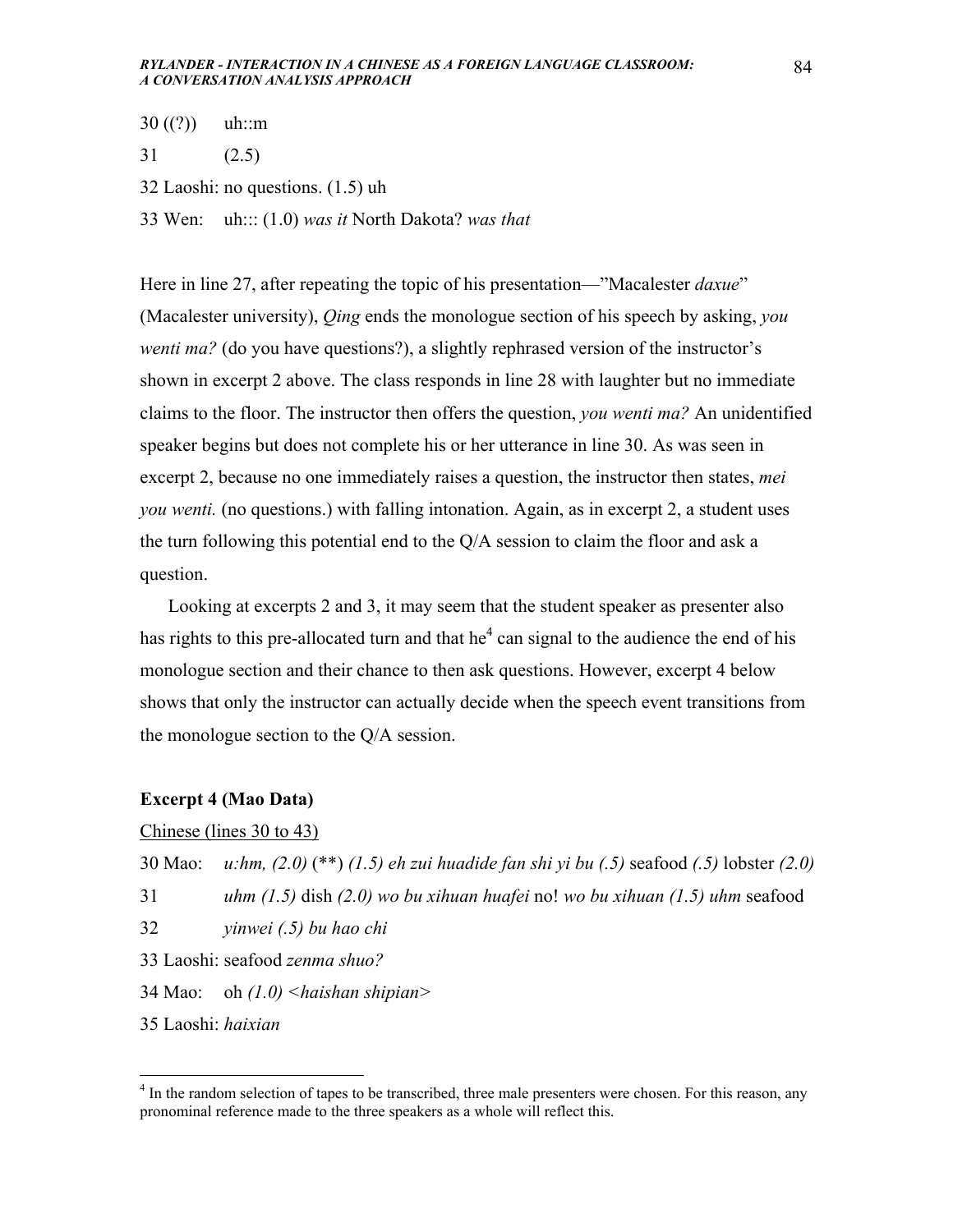→36 Mao: *uh:m (3.5) ni you wenti ma?*

37 Laoshi: *jiu zhei yang?*

- 38 Mao: *uh*? *(2.0)* what can I say?
- 39 Laoshi: *xianzai shi shei zai kai zheige canguar? (.) you duo shao ren qu? (2.5) yiban*
- 40 *shi shenma ren qu neige can neige fanguar?*

41 *(1.5)*

42 Mao: *uh?* 

43 *(1.5)*

English (lines 30 to 42)

30 Mao: u:hm, (2.0) (\*\*) (1.5) eh the most expensive food is (.5) *seafood* (.5) *lobster*

31 (2.0) uhm (1.5) *dish* (2.0) I don't like to pay *no*! I don't like (1.5) uhm

32 *seafood* because (.5) it doesn't taste good

33 Laoshi: how do you say *seafood*?

34 Mao: *oh*  $(1.0)$  <seafood>

35 Laoshi: seafood

 $\rightarrow$ 36 Mao: uh:m (3.5) do you have any questions?

37 Laoshi: that's it?

38 Mao: uh? (2.0) *what can I say?*

39 Laoshi: now who runs this restaurant? (.) how many people go? (2.5) normally what

40 kind of people go to that restaurant?

41 (1.5)

42 Mao: huh?

43 (1.5)

 $\overline{a}$ 

As in excerpts 2 and 3, the instructor takes an active role in the presentation leading up to the point of transition into the Q/A session. Here, *Mao* attempts to begin the Q/A session of the speech event by using a slightly rephrased version of the question we have been focusing on. In line 36, he asks, *ni you wenti ma?*<sup>5</sup>. However, *Laoshi*, in line 37, refuses

 $<sup>5</sup>$  The issue of correctly formed grammatical utterances is beyond the scope of this paper. Here Mao</sup> formulates the question, *ni you wenti ma?* (do you have questions?), using the singular *ni* (you) in place of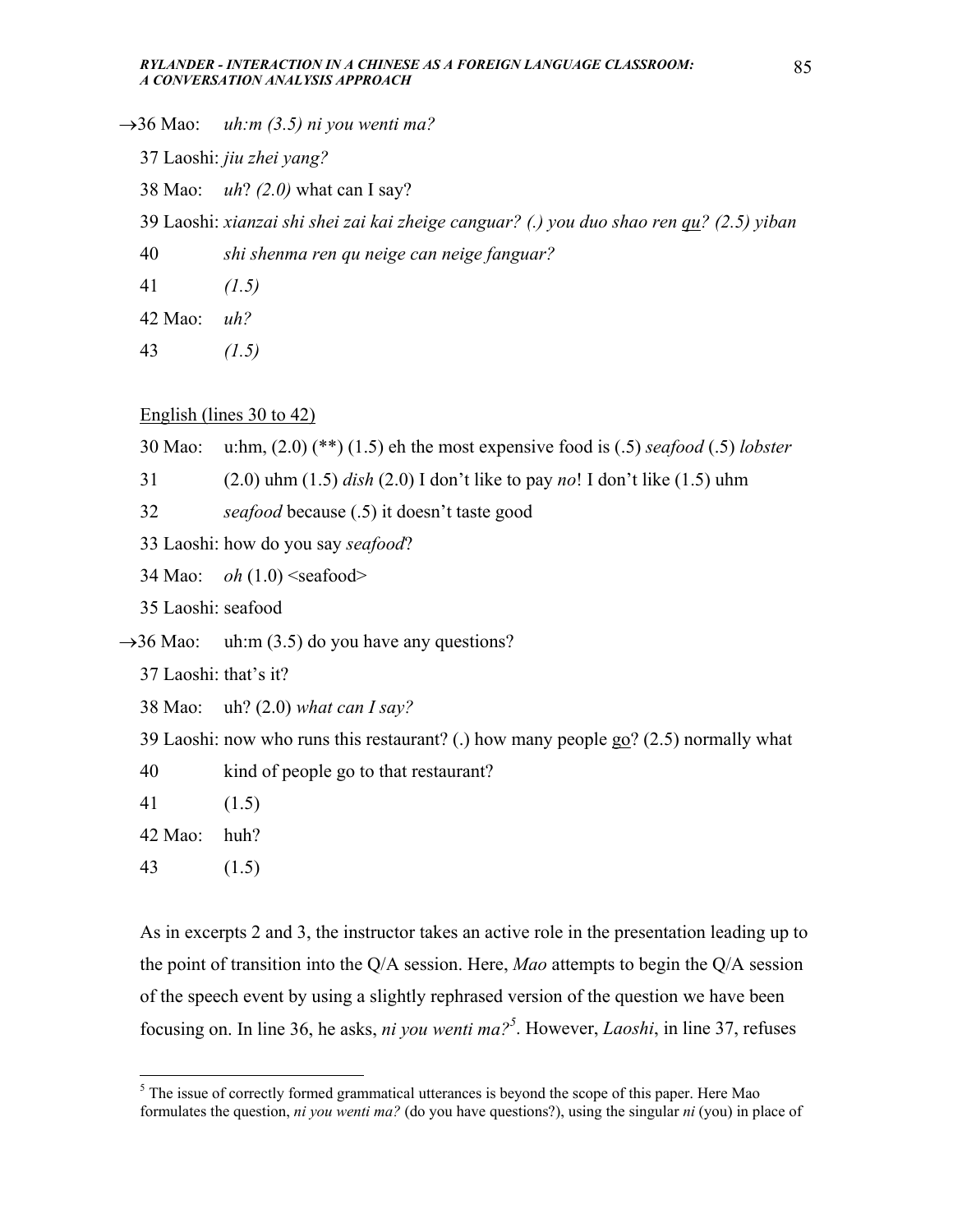to accept *Mao*'s suggestion that he has finished his presentation by stating, *jiu zhei yang?* (is that it?). Here we see that although *Qing*, in excerpt 3, uses this transition phrase to end the monologue section of his presentation, it is *Laoshi* who claims the right to actually open the floor for student questions. Only when she considers the presentation content and length adequate—*hao* (good)—does she allow for the transition to occur. Instead of this, in excerpt 4, she responds in line 39 with explicit instructions to *Mao* on how to continue his presentation, offering him a list of questions to answer. The following excerpt is a continuation of excerpt 4. Here we see how much more *Laoshi* expects of *Mao*.

### **Excerpt 5 (Mao Data)**

Chinese (lines 36 to 60)

36 Mao: *uh:m (3.5) ni you wenti ma?*

37 Laoshi: *jiu zhei yang?*

38 Mao: *uh*? *(2.0)* what can I say?

→39 Laoshi: *xianzai shi shei zai kai zheige canguar? (.) you duo shao ren qu? (2.5) yiban*

→40 *shi shenma ren qu neige can neige fanguar?* 

41 *(1.5)*

42 Mao: *uh?* 

43 *(1.5)*

44 Laoshi: *you* (\*\*) *hen duo ren qu neige fanguar ma?*

45 Mao: *uhm (.5) wo xiang (1.5) bu shi hen duo (1.0)* only *jiu (1.0) uh:m (3.0) ji jire (.)* 

46 *you ren*

47 Laoshi: *jieri (.5) oh pingchang meiyou ren na?*

48 Mao: *eh (1.5) keyi keshi wo (1.5) bu shi (1.0) hen (.5)* happening

49 Laoshi: *suoyi bu zhuan qian?*

50 Mao: yeah

51 Laoshi: *guan men eh?*

52 Mao: eh?

the more appropriate plural *nimen*. The instructor does not orient to this phrase as an error but instead responds to the illocutionary force of it.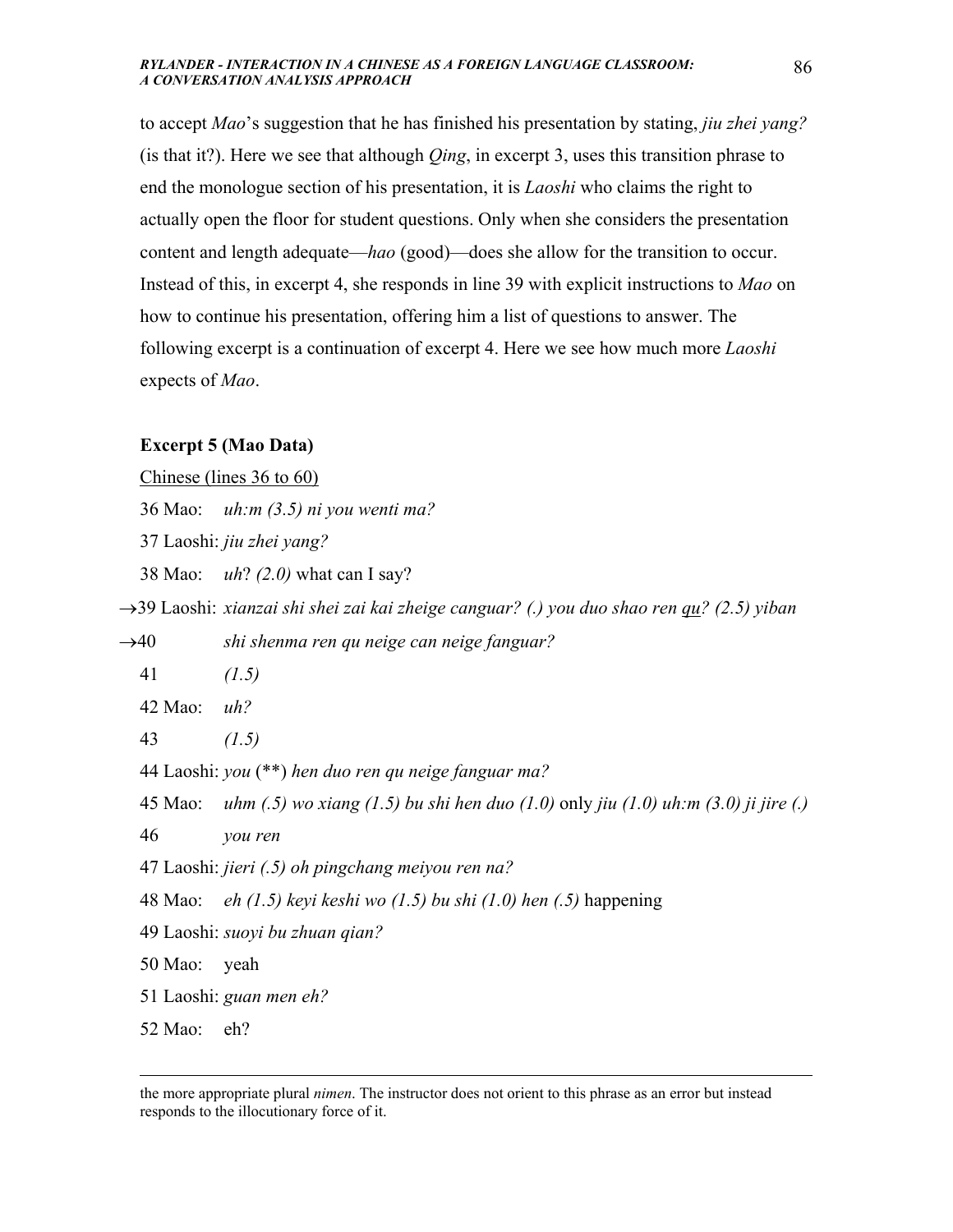→53 Laoshi: going to be closed down yeah, *guan men.* ((audible laughter by members of

- →54 class)) *you wenti wen ta* 
	- 55 Class: ((audible laughter by members of class))
	- 56 Laoshi: *you mei you wenti wen ta*
	- 57 *(1.0)*
	- 58 Qing: *yige (1.0) yige (1.0) panzi*
	- 59 Laoshi: *eh?*
	- 60 Qing: *duo shao qian?*

### English (lines 36 to 60)

- 36 Mao: uh:m (3.5) do you have any questions?
- 37 Laoshi: that's it?
- 38 Mao: uh? (2.0) *what can I say?*
- $\rightarrow$ 39 Laoshi: now who runs this restaurant? (.) how many people go? (2.5) normally what
- $\rightarrow$ 40 kind of people go to that restaurant?
	- 41 (1.5)
	- 42 Mao: huh?
	- 43 (1.5)
	- 44 Laoshi: have (\*\*) do many people go to that restaurant?
	- 45 Mao: uhm (.5) I think (1.5) not very many (1.0) *only* only (1) uh:m (3.0) on holidays
	- 46 (.) they have people
	- 47 Laoshi: holidays (.5) so normally there aren't any people?
	- 48 Mao: eh (1.5) because because I (1.5) it's not (1.0) very (.5) *happening*
	- 49 Laoshi: so it doesn't make money?
	- 50 Mao: *yeah*
	- 51 Laoshi: it's going to close eh?
	- 52 Mao: *eh*?

→53 Laoshi: *going to be closed down yeah,* closed doors. ((audible laughter by members of

- $\rightarrow$  54 class)) if you have questions ask him
	- 55 Class ((audible laughter by members of class))
	- 56 Laoshi: if you have questions ask him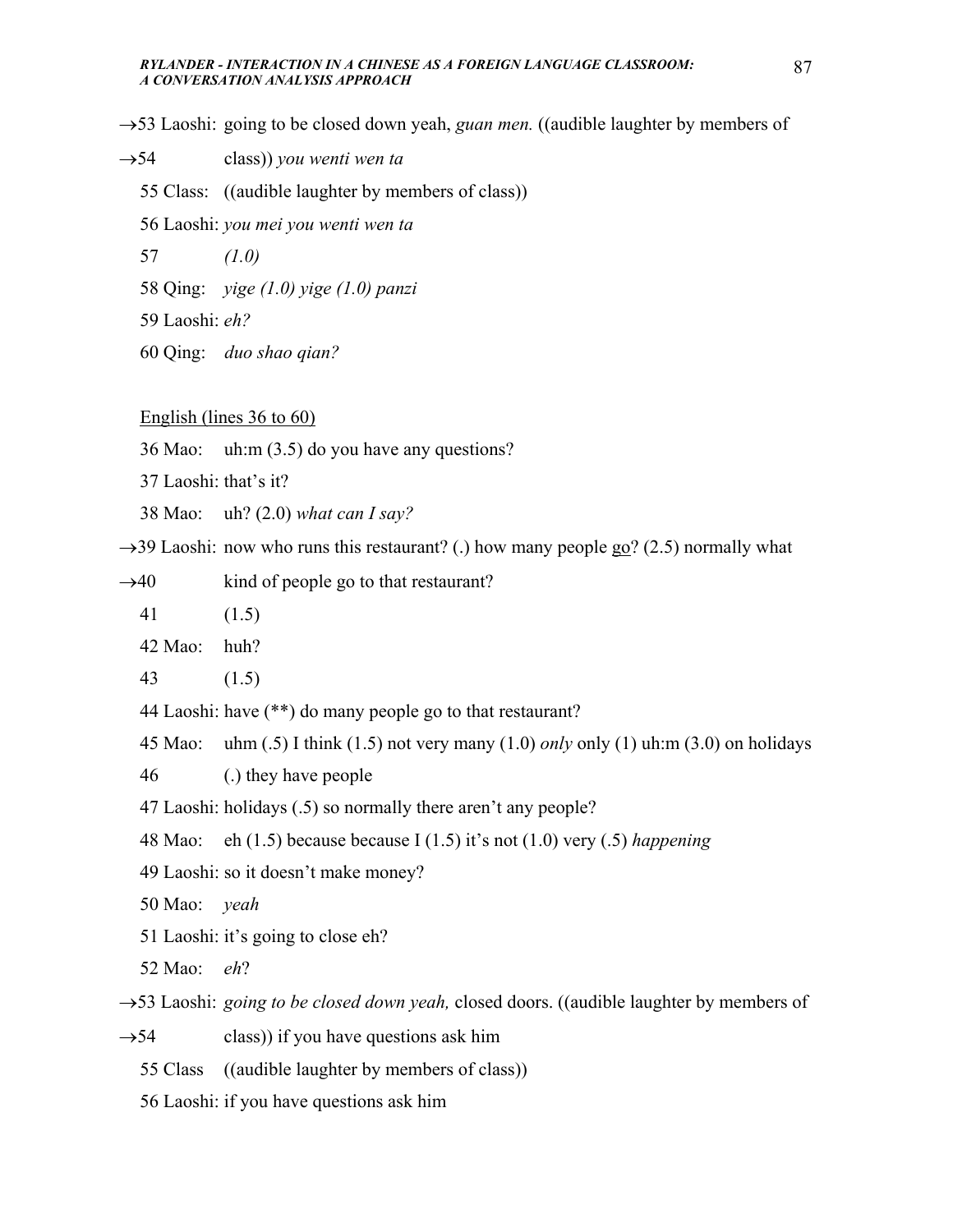57 (1.0) 58 Qing: one (1.0) one (1.0) dish 59 Laoshi: eh? 60 Qing: how much does it cost?

*Laoshi* does not actually require much more linguistic production from *Mao* in the turns following her three suggested topic questions in lines 39 and 40: "who runs this restaurant?", "how many people go!?", and "normally what kind of people go to that restaurant?" Following this list, *Mao* seems confused as to how he should continue his presentation, saying *huh?* as a clarification request in line 42. The instructor then responds by modifying the second of her three questions into a yes/no question, changing "how many people go?" to "do many people go to that restaurant?" Here the instructor not only nominates the topic but also begins a series of adjacency pairs in the form of question/answer turns over the course of eight lines, from line 44 to 52, which results in a scaffolded interaction controlled by the instructor. Then in line 53, after an assessment of the content from the eight-line Q/A segment, the instructor says, *you wenti wen ta*, repeating the phrase once more in that line and then again in line 56, just as the data in the previous excerpts show.

 These repeated phrases in excerpts 3, 4, and 5 indicate the instrumental, illocutionary role this phrase plays within structuring the student presentation speech event. However, during the Q/A session of *Qing*'s presentation there occurs a separate incident where the instructor uses *nimen you wenti wen ta*, fifty-four lines after the Q/A began in line 33 (see excerpt 3 above). Here, shown in excerpt 6, this phrase cannot be categorized as procedurally consequential in terms of a "transitional" phrase.

### **Excerpt 6 (Qing Data)**

### Chinese (lines 83 to 91)

83 Laoshi: *ruguo (.) ruguo (.) wo keyi shuo, (.) wo bu xiang qu nege sushe zhu ma?* 84 Qing: *uhm?* 85 Laoshi: *ke bu keyi?* 86 Qing: *ah (.5) keyi.*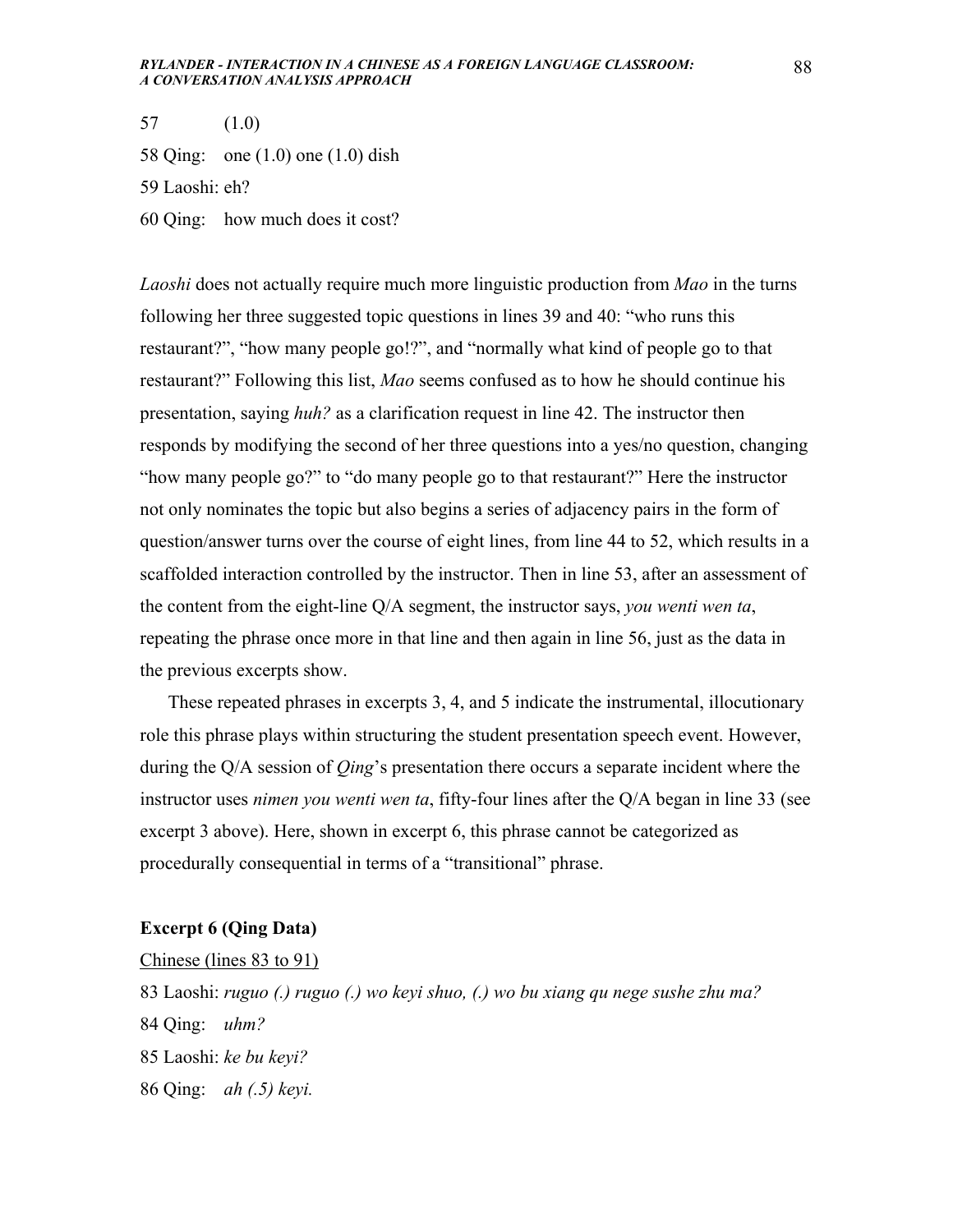- →87 Laoshi: *keyi. (.) hao.* (3.0) *nimen you wenti wen ta*
	- 88 Ming: *ah (.5) qingwen (.5) nege sushede*: *<dizi> shi shenma?*
	- 89 Laoshi: *dizhi*
	- 90 Class: ((audible laughter by members of class))
	- 91 Qing: *dizi?*

### English (lines 83 to 91)

- 83 Laoshi: if (.) if (.) can I say, (.) I don't want to live in that dorm?
- 84 Qing: uhm?
- 85 Laoshi: can I?
- 86 Qing: ah (.5) you can.
- $\rightarrow$ 87 Laoshi: I can. (.) okay. (3.0) if you have questions ask him
	- 88 Ming: ah  $(0.5)$  excuse me  $(0.5)$  that dorm's:  $\leq$  address $\geq$  is what?
	- 89 Laoshi: address
	- 90 Class: ((audible laughter by members of class))
	- 91 Qing: address?

Leading up to line 87, where the instructor repeats the phrase *nimen you wenti wen ta*, *Laoshi* and *Qing* have been working at completing the question *Laoshi* asks partly in both lines 83 and 85, i.e., can people choose not to live in the nudist dorm. In line 86, *Qing* answers *Laoshi's* question, saying *ah (.5) keyi*, or "ah (.5) you can," and then at the beginning of line 87 *Laoshi* confirms through a repetition, followed by the phrase in question. This instance requires a re-examination of the role of this phrase within the activity.

 According to Geis (1995) the truth value, i.e., the underlying semantics of an utterance, is *indexical*; it is "assigned dynamically with respect to the context" in which it occurs (p. 37). In reviewing the four instances where variations of the phrase occur, it becomes apparent that *nimen you wenti wen ta* is used not only as a transitional phrase separating the speech event into its parts, it is also a pre-allocated next-turn signal used by the instructor to prompt audience participation by defining the student-as-audience member role as active member responsible not only for listening to the speech but also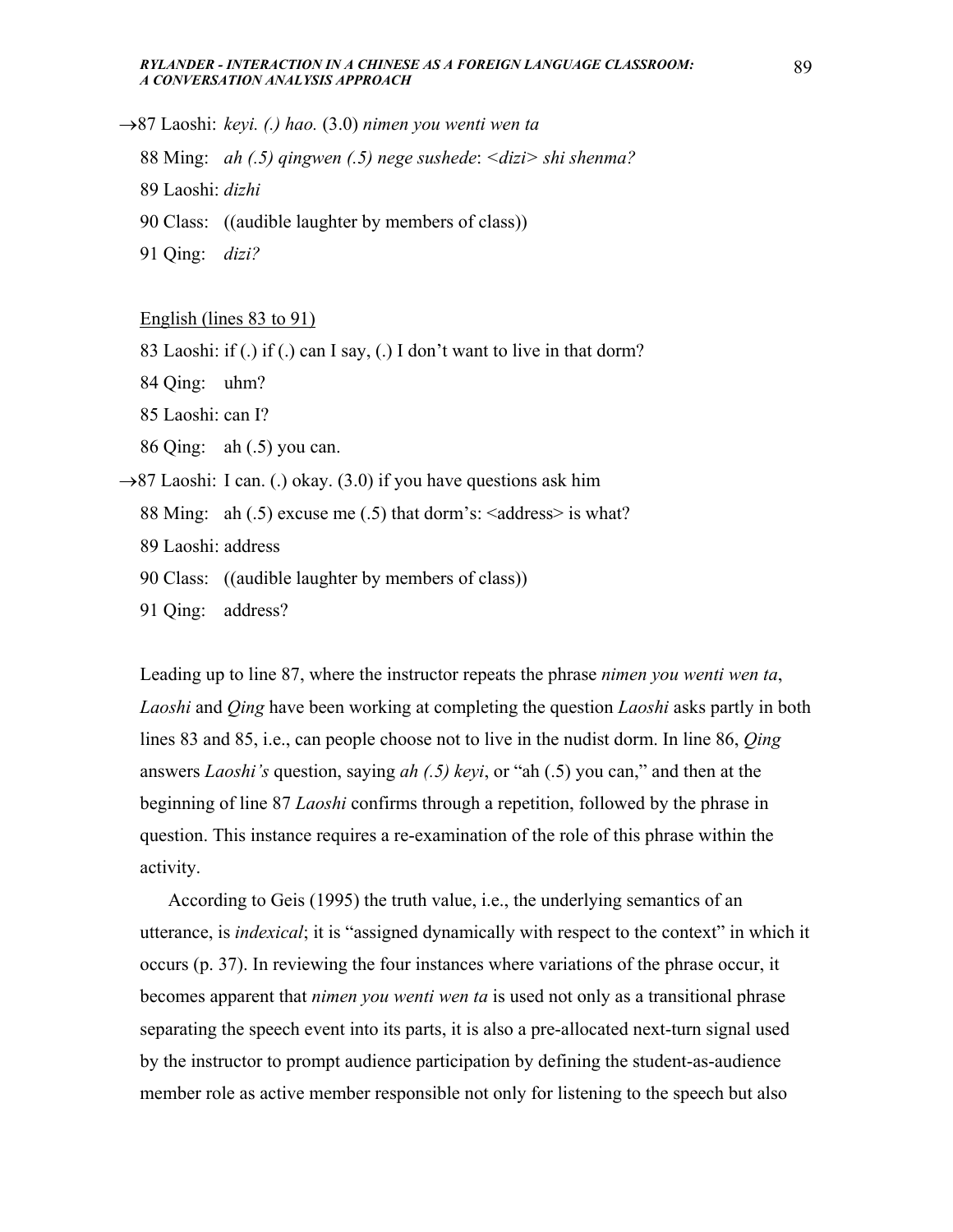interacting with the speaker about its topic. More precisely, *Laoshi* uses this phrase to redefine the student role from one of silent listener to active contributor, a phrase to which the students orient by posing questions.

 As was pointed out in the description of these excerpts initially, *Laoshi* repeated the phrase when no one immediately claimed the floor by asking a question.

### **Excerpt 7 (Wu Data)**

|                                                   | Chinese (lines $71$ to $77$ )                                                            |
|---------------------------------------------------|------------------------------------------------------------------------------------------|
| 71 Laoshi: uhm (1.5) hao. nimen you wenti wen ta? |                                                                                          |
| 72                                                | (3.0)                                                                                    |
| 73 Laoshi: <i>mei you?</i>                        |                                                                                          |
| 74 Liu:                                           | wo you                                                                                   |
| 75 Laoshi: <i>mei you</i> .                       |                                                                                          |
| 76 Liu:                                           | you $(1.0)$ wo ting bu dong $(2.5)$ ni muqin $(0.5)$ di: yici shang eh daxue $(0)$ eh ta |
| 77                                                | biye $(.5)$ ma?                                                                          |
|                                                   |                                                                                          |

### English (lines 71 to 77)

71 Laoshi: uhm (1.5) good. if you have any questions ask him

72 (3.0)

73 Laoshi: no questions?

74 Liu: I have

75 Laoshi: no questions.

76 Liu: I have (1.5) I didn't understand (2.5) your mother (.5) the: first time she went to 77 eh college (.) eh did she (.5) graduate?

In line 71, *Laoshi* asks if students have questions and then allows a wait time of 3.0 in which no one claims a turn. In line 73, she repeats a negative, truncated version of the question with rising intonation: *mei you?* (no questions?). She then repeats *meiyou* a third time, line 75, this time with falling intonation, indicating an end to the Q/A session. However, *Liu*, after an unsuccessful attempt in line 74, claims the floor in line 76 with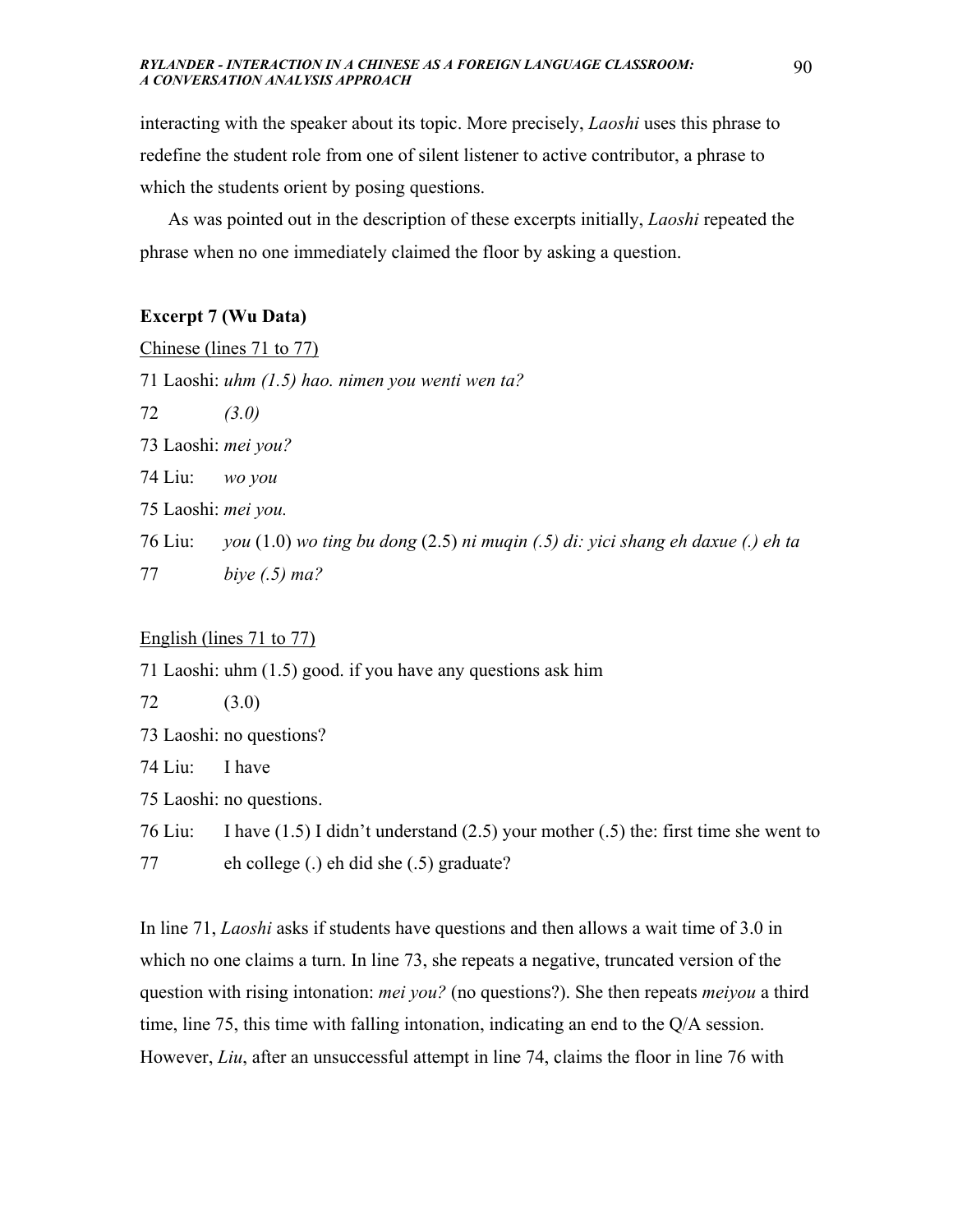*you* (I have). He then pauses for 1.5 seconds before asking his question. The *Qing* data also reveal this type of organization.

### **Excerpt 8 (Qing Data)**

Chinese (lines 29 to 33)

29 Laoshi: *you wenti ma?*

30 ((?)): *uh*::m

31 *(2.5)*

32 Laoshi: *mei you wenti (1.5) uh*

33 Wen: *uh*::: *(1.0)* was it *Minzhou?* was that[(\*\*)

English (lines 29-33)

29 Laoshi: do you have questions?

 $30 ((?))$  uh::m

31 (2.5)

32 Laoshi: no questions. (1.5) uh

33 Wen: uh::: (1.0) *was it* North Dakota? *was that* [(\*\*)

Here, after asking the class in line 29 whether they have questions or not, *Laoshi* waits momentarily, this time for 2.5 seconds (after one unknown individual's failed attempt at claiming the floor in line 31), before issuing another next-speaker turn option in line 32. Markee (in press) defines this type of wait time as a "zone of interactional transition," whereby within an institutional setting such as a classroom *Laoshi* is indexing her role as "instructor." Again, the *Mao* data show this similar turn-taking structure.

### **Excerpt 9 (Mao Data)**

Chinese (lines 53 to 58)

53 Laoshi: going to be closed down yeah, *guan men.* ((audible laughter by members of

54 class)) *you wenti wen ta* 

55 Class: ((audible laughter by members of class))

56 Laoshi: *you mei you wenti wen ta*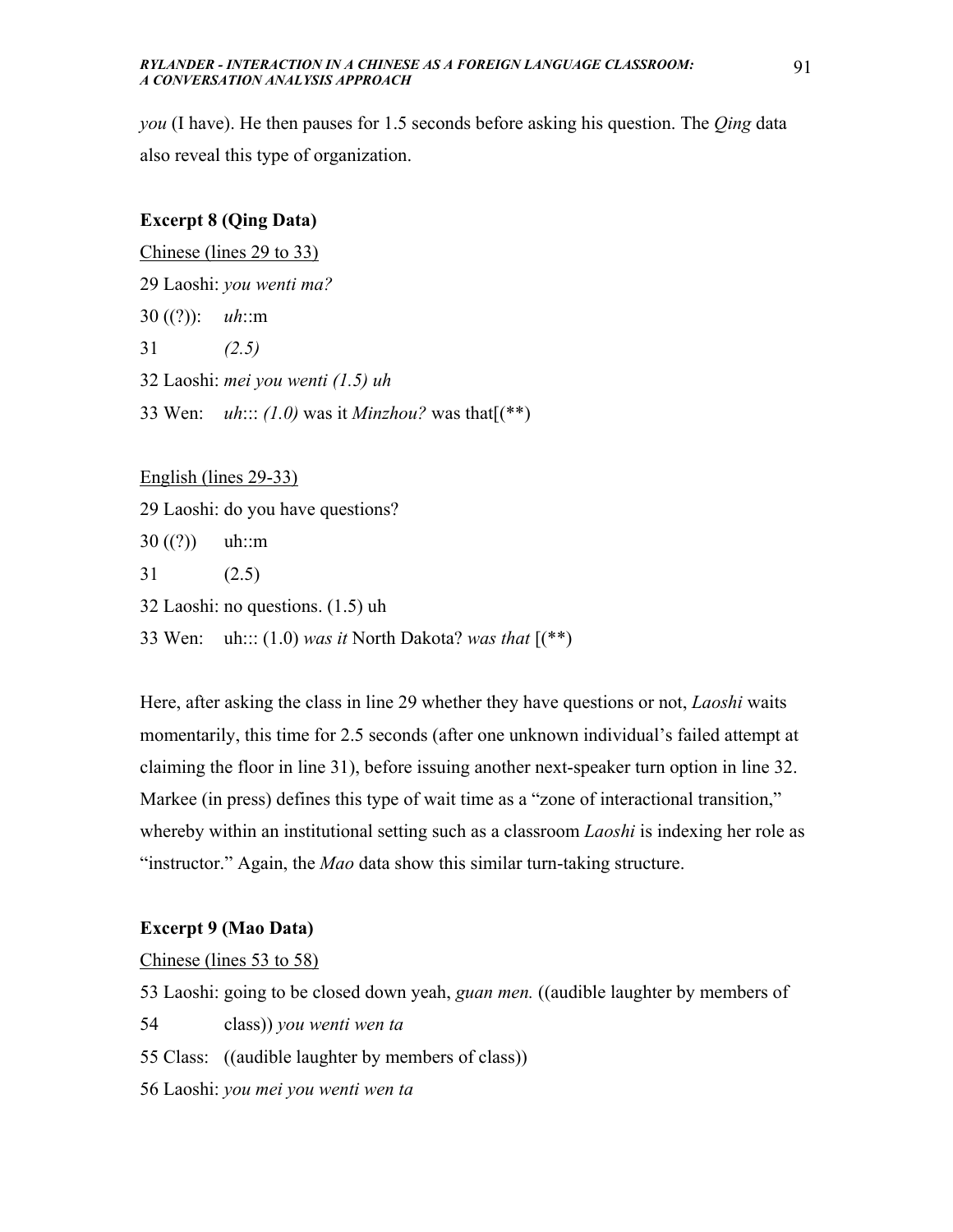57 *(1.0)*

58 Qing: *yige (1.0) yige (1.0) panzi*

### English (lines 53 to 58)

53 Laoshi: *going to be closed down yeah,* closed doors. ((audible laughter by members of

54 class)) if you have questions ask him

55 Class: ((audible laughter by members of class))

56 Laoshi: if you have questions ask him

57 (1.0)

58 Qing: one (1.0) one (1.0) dish

Excerpt 9, line 53, the class responds to *Laoshi* with laughter, causing the instructor to repeat a variation of the phrase in line 54 and then again in line 56. Both the instructor and students orient to only *Laoshi* as having the right to initiate the transition with "*nimen you wenti wen ta*" or some variant. Evidence of this is revealed in excerpt 4, where *Laoshi* refuses to allow Mao to initiate the transition.

 Viewing the repeated occurrence of instances in the data such as this allows for a deeper analysis of the manner in which this classroom speech event was organized and of the roles participants played in comprehending adjacency pair turns and the preallocation turns taken by the instructor. *Nimen you wenti wen ta*, therefore, served a dual role for the instructor by both indicating a transition between segments in the activity and acting as a prompt for students to participate in their role as active members of the second part of the two-part speech event. The Q/A session only occurs if students take an active role and ask questions, but it is also a bounded event with the instructor taking responsibility for initiating and terminating it. Particularly with regard to the transition from the monologue to the Q/A, the deviant cases in excerpts 3 and 4 show that both the instructor and students orient to the instructor as sole possessor of the right to initiate the transition, through the students' laughter and *Laoshi*'s repetition of the phrase in excerpt 3, and *Laoshi*'s refusal to allow a student-initiated transition in excerpt 4. Potentially deviant cases such as these highlight an integral aspect of CA methodology; in that by working from a method of instances that views all occurrences as structurally significant,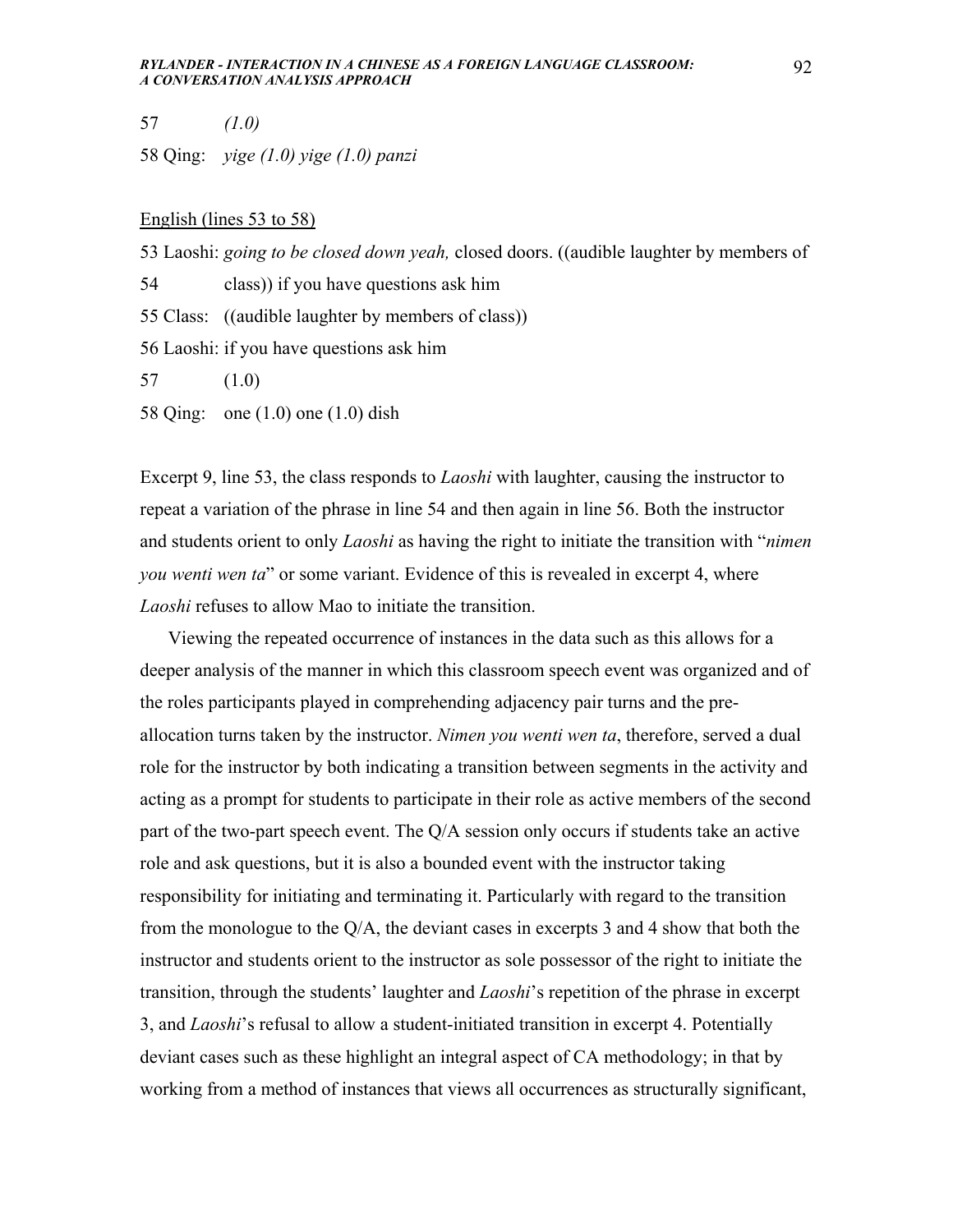fine-grained analysis such as that provided above reveals the organization of the manner in which participants orient to turn-taking.

## **TURN-BY-TURN SPEECH EVENT ORGANIZATION - QUESTION/ANSWER ADJACENCY PAIRS**

 Classroom research has shown that formal classroom conversations are generally constrained by pre-allocated turns, where instructor-dominated question-answer routines drive classroom activities (see Chaudron, 1988; Fanslow, 1977; Mehan, 1979; Sinclair & Coulthard, 1975, 1992). Research into classroom instructor-question behavior (see Brock 1986; Chaudron, 1988; Long, 1981a; Long & Sato, 1983) has looked into question types, i.e., open vs. closed, display vs. referential, and frequencies used by instructors in language classrooms.

 Much has been said about question/answer sequences in terms of which question types prompt what kind of student production. In this relatively controlled interactional sequence, where both topic and next-turn speaker are generally understood, research has found that students are likely to produce more lengthy and syntactically complex responses following certain types of questions (Brock, 1986; Pica and Long, 1986). For example, opinion questions have been found to allow for a relatively open, next-speaker turn that may extend on and include not only the speaker's opinion but also potentially an account or reason for having it. In contrast, certain question types are believed to restrict next-speaker turns; examples of these closed questions would be 'yes/no' questions and 'or' questions, or questions asking for short, specific answers, e.g., what time is it? and how many bagels are in a baker's dozen? However, research into Oral Proficiency Interviews has shed light on the fact that in certain contexts yes/no questions are designed to elicit elaborated answers (He, 1998; Ross, 1998).

 Another aspect of question type is whether they are asked as display questions or referential questions. Display type questions are questions where the question's answer is known to the person asking it, e.g., an instructor asks, "Who was the first president of the United States?" not because she doesn't know but because she is checking to see if her students know. On the other hand, referential type questions are questions whose answers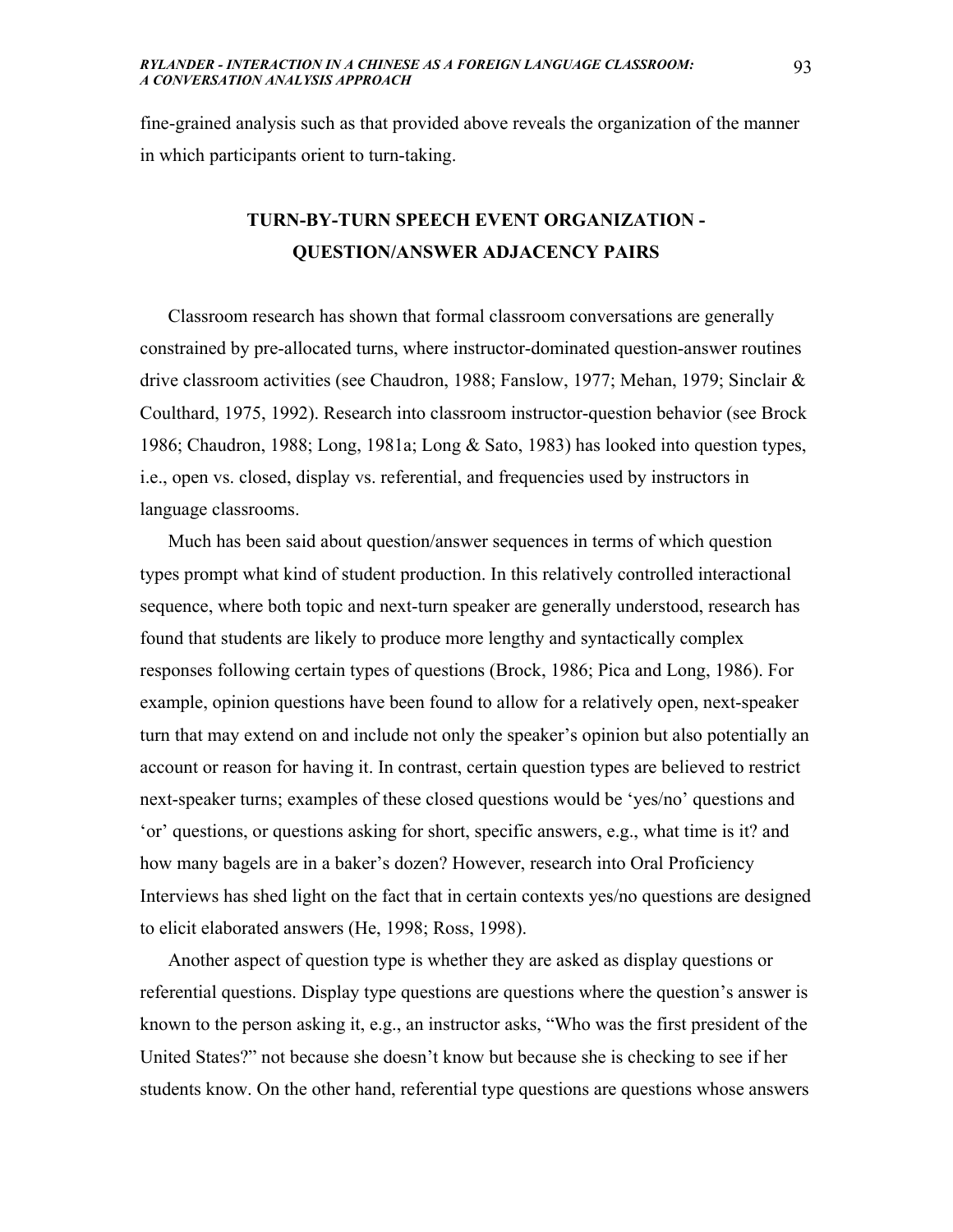are unknown by the person asking them. Research has shown that open-ended, referential questions promote more learner output, but that instructors are more prone to asking display questions within the FL classroom context (Brock, 1986).

 As previously stated, CA methodology views question/answer turns as adjacency pairs, with a first pair/second pair obligation. According to Heritage (1984), "questioners attend to the fact that their questions are framed within normative expectations which have *sequential implications* in obliging selected next speakers to perform a restricted form of action in next turn, namely, at least to respond to the question with some form of answer" (p. 249).

 Returning to the CFL data, due to the fact that all interaction occurs within the Q/A session of the presentation, it would be expected that the data be almost exclusively organized around this Q/A structure. As well, one distinguishing characteristic of the present classroom speech event is that all audience participants, including the instructor as audience-member, formulate questions based upon previously unknown information, in other words, as referential questions. In the excerpts to follow, this type of Q/A organization will be analyzed. Below, *Laoshi* and *Mao* are talking about the *dimsum* schedule at *Mao's* family's restaurant.

### **Excerpt 10 (Mao Data)**

### Chinese (lines 99 to 112)

99 Laoshi: *wo wen ni* (\*\*) *dianxin dianxin eh, dimsum eh* 

100 Mao: yeah?

- →101 Laoshi: *zhiyou zhongwu you ma? (.) ji dian dao ji dian? (.) ji dian you dianxin?*
	- 102 Mao: what's that?
	- 103 Laoshi: *shenma shihou wo keyi qu?*
	- 104 *(1.0)*
	- 105 Mao: *uh (1.5) shidianban uh: (2.0) <erdian>*-
	- 106 Laoshi: -*liang dian*
	- 107 Mao: *liang dian*

→108 Laoshi: *(Mao) (.) yi ke (.) yi fen (.) yi ke yi fen duo shao qian?* 109 Mao: *wo* [*wo bu* pay money *(.5) wo (*eat for free*)*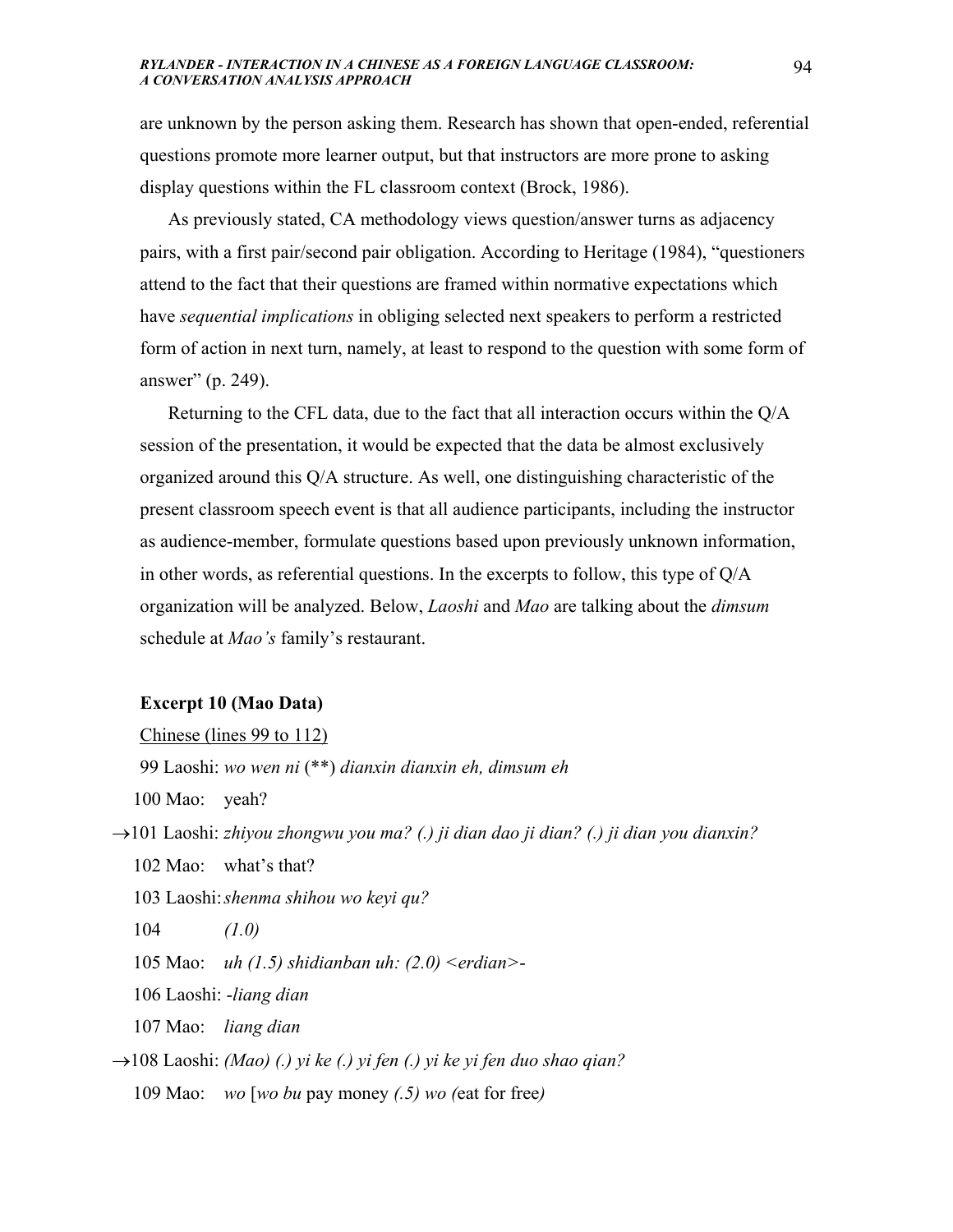- 110 Laoshi: [*ni zhidao?*
- 111 Peng: *weishenma ni bu pang?*
- 112 Laoshi: *weishenma ni bu pang?* ((instructor laughter))

English (lines 99 to 112)

99 Laoshi: I have a question (\*\*) dimsum dimsum eh, *dimsum* eh

100 Mao: *yeah*

 $\rightarrow$ 101 Laoshi: it's only mornings? (.) from what time to what time? (.) when is dimsum?

- 102 Mao: *what's that*?
- 103 Laoshi: when can I go?
- 104 (1.0)
- 105 Mao: uh (1.5) ten-thirty uh:  $(2.0)$  <two o'clock>-

106 Laoshi: -two o'clock

107 Mao: two o'clock

- $\rightarrow$ 108 Laoshi: (*Mao*) (.) one dish (.) one dish (.) one dish one dish is how much?
	- 109 Mao: I [I don't *pay money* (.5) I (*eat for free*)
	- 110 Laoshi: [do you know?
	- 111 Peng: why aren't you fat?
	- 112 Laoshi: why aren't you fat? ((instructor laughter))

Excerpt 10 offers two question segments, each unique in their own development, organization, and completion. *Laoshi* asks both questions, the first in line 101: *zhiyou zhongwu you ma? (.) ji dian dao ji dian? (.) ji dian you dianxin?* (it's only in the mornings? (.) from what time to what time? (.) what time is dimsum?); the second question is in line 108: *(Mao) (.) yike (.) yifen (.) yike yifen duo shao qian?* ((*Mao*) (.) one dish (.) one dish (.) one dish is how much?). According to how Interaction research has categorized question types, both of *Laoshi's* questions are of the same type: closed, referential questions, asking for specific information unknown to the questioner, i.e., the time and cost of *dimsum*. However, a closer look shows how structurally distinct each of these questions are.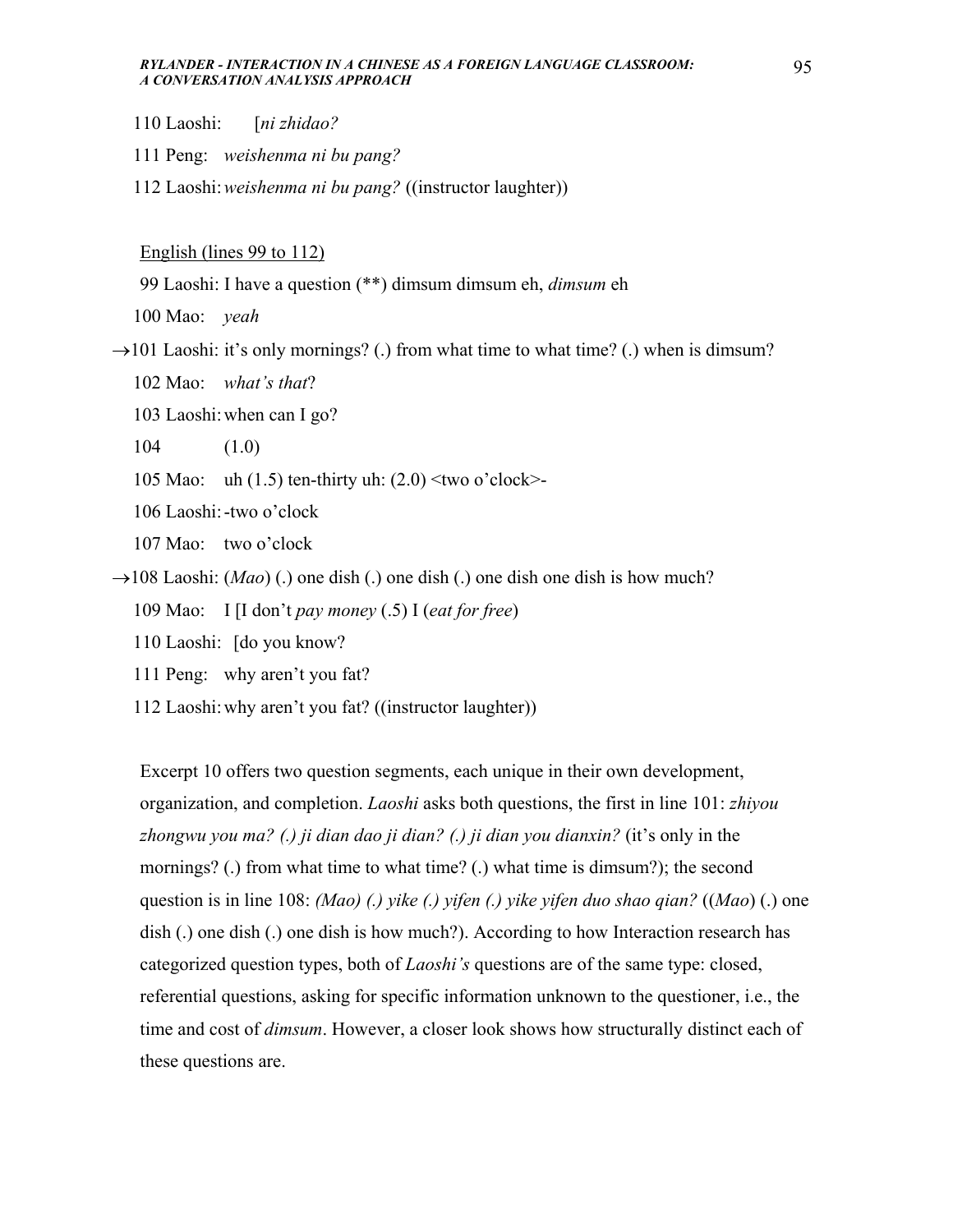The second question, 'how much the *dimsum* is' is shorter, consisting of two turns (one adjacency pair) and occurs over the course of two lines, 108 and 109.

### **Excerpt 11 (Mao Data)**

Chinese (lines 108 to 110)

→108 Laoshi: *(Mao) (.) yi ke (.) yi fen (.) yi ke yi fen duo shao qian?*

109 Mao: *wo* [*wo bu* pay money *(.5) wo (*eat for free*)* 

110 Laoshi: [*ni zhidao?* 

111 Peng: *weishenma ni bu pang?*

→112 Laoshi: *weishenma ni bu pang?* ((instructor laughter))

#### English (lines 108 to 110)

 $\rightarrow$ 108 Laoshi: (*Mao*) (.) one dish (.) one dish (.) one dish one dish is how much?

109 Mao: I [I don't *pay money* (.5) I (*eat for free*)

110 Laoshi: [do you know?

111 Peng: why aren't you fat?

 $\rightarrow$  112 Laoshi: why aren't you fat? ((instructor laughter))

Two issues in CA connected to question/answer adjacency pairs are *recipient design* and *conditional relevance*. Though it is unclear this in excerpt whether *Laoshi* directly names *Mao* before posing her questions, CA rules of *recipient design* and *context-shaped* action state that questions are asked of individuals who are "likely to be informed" of the answer (Heritage, 1984; p. 250). Here, *Mao* is the most likely to be informed of the answer, which is what *Laoshi* attempts to confirm in line 110 by asking *ni zhidao?* (do you know?). This confirmation overlaps *Mao* as he formulates his answer in line 109. Though there is some issue as to *Mao's* status as one who is informed, the requirements of a question/answer adjacency pair are fulfilled since offering an account of not knowing information to answer a question, in fact, constitutes an answer.

 As for *conditional relevance*, according to Mori (2002), "as a first pair part of an adjacency pair, a delivery of a question sets the frame of reference for how the subsequent turn would unfold or should be understood. That is, the occurrence of an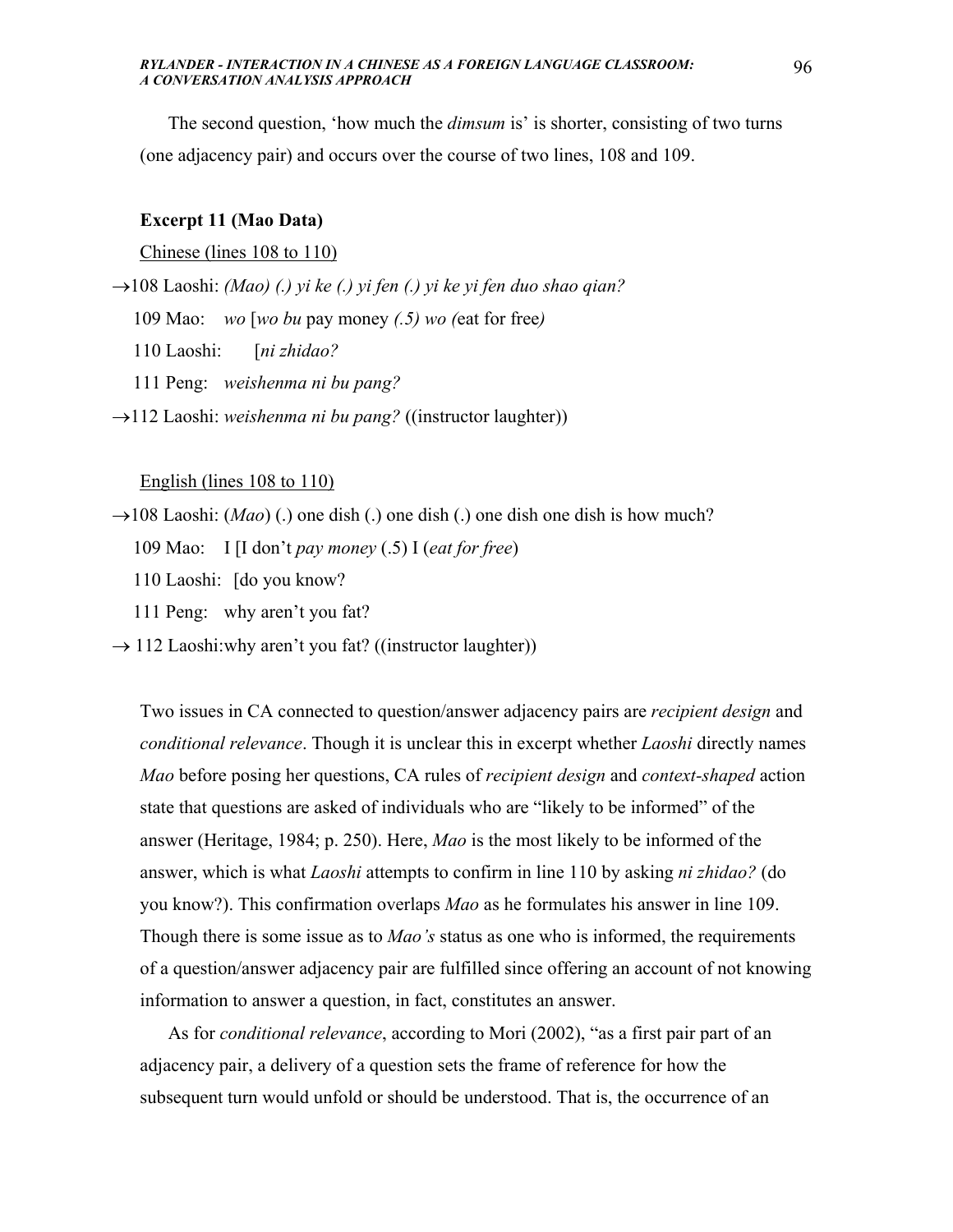answer as the corresponding second pair part becomes relevant, and the lack thereof, or a seemingly unfitting utterance, is recognized as a noticeable problem of the normative second, and accounted for with reference to the 'conditional relevance'" (p. 329). In line 109, in response to *Laoshi'*s question, *Mao* claims ignorance, followed by an account of why is he unable to answer the question, thereby both responding to *Laoshi's* question and confirming *Laoshi*'s uncertainty about *Mao*'s status as one who is informed. Added to this is *Peng*'s self-selection in line 111, where he initiates a topic switch by posing a new question. Within CA, turn-allocation (Sacks et al., 1974) demands that "[i]f the turnso-far is so constructed as not to involve the use of a 'current-speaker-selects-next' technique, then self-selection for next speakership may…be instituted" (p. 704). *Peng'*s self-selection reveals his orientation to *Laoshi'*s question having been "answered" and therefore his claims to the floor justified. *Laoshi'*s repeatition, in line 112, shows she has accepted *Mao's* answer, or lack thereof, and does not object to moving on to the next topic.

 The second question, which is longer and more involved, occurs over the course of seven lines (101-107) and involves *Laoshi* and *Mao* talking about the restaurant's schedule for when *dimsum* is served.

### **Excerpt 12 (Mao Data)**

### Chinese (lines 99 to 107)

99 Laoshi: *wo wen ni* (\*\*) *dianxin dianxin eh, dimsum eh* 

100 Mao: yeah?

→101 Laoshi: *zhiyou zhongwu you ma? (.) ji dian dao ji dian? (.) ji dian you dianxin?*

102 Mao: what's that?

103 Laoshi: *shenma shihou wo keyi qu?* 

104 *(1.0)*

105 Mao: *uh (1.5) shidianban uh: (2.0) <erdian>*-

106 Laoshi: -*liang dian*

107 Mao: *liang dian*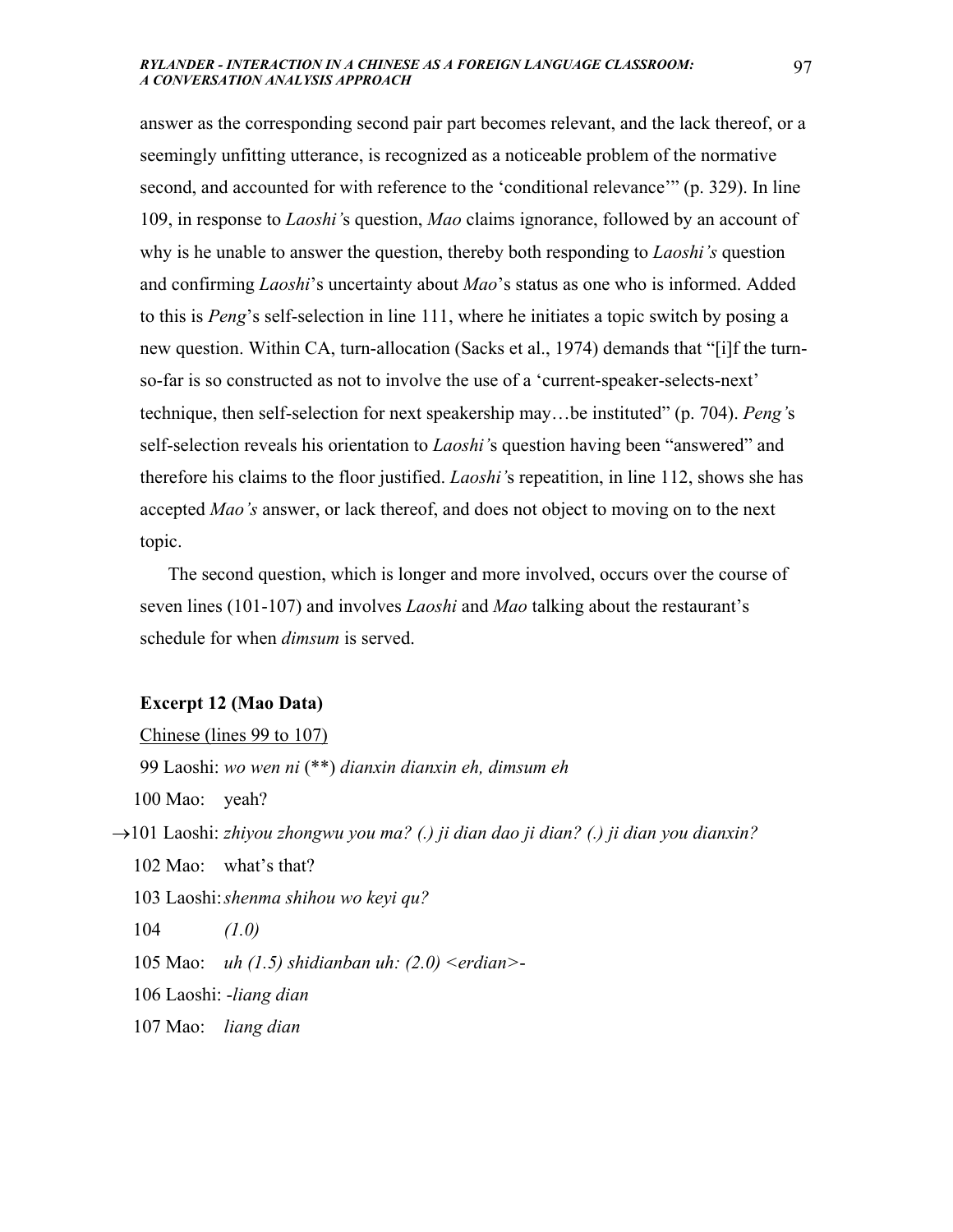English (lines 99 to 107)

99 Laoshi: I have a question (\*\*) dimsum dimsum eh, *dimsum* eh

100 Mao: *yeah*

 $\rightarrow$ 101 Laoshi: it's only mornings? (.) from what time to what time? (.) when is dimsum?

102 Mao: *what's that*?

103 Laoshi: when can I go?

104 (1.0)

1

105 Mao: uh (1.5) ten-thirty uh: (2.0) <two o'clock>-

106 Laoshi: -two o'clock

107 Mao: two o'clock

In line 99, *Laoshi* initiates her question to *Mao* with the "question announcement," *wo wen ni* (col., I have a question or lit., I ask you), followed only by the topic of her question—*dianxin dianxin eh,* dimsum *eh*. *Mao* responds with, "yeah," acknowledging both his status as next-turn speaker and his comprehension of the topic $<sup>6</sup>$  for the question</sup> to come. *Laoshi* continues in line 101 with the question *zhiyou zhongwo you ma?* (it's only in the mornings?), then after a micropause reformulates the question as *ji dian dao ji dian?* (from what time to what time?), only to immediately reformulate the question a second time as *ji dian you dianxin?* (when is dimsum?). With three questions given him in succession, *Mao* requests clarification in line 103, asking "what's that?", prompting *Laoshi* to simplify her question in a topic-prominent manner by placing the syntactically simplified question words *shenma shihou* (when) at the beginning, followed by *wo keyi qu* (can I go). These turns, lines 102 and 103, constitute a content-related *insertion sequence*, in that the second pair part answer is momentarily postponed due to a repair prompt in the form of a clarification request. However, the overarching machinery of the question/answer adjacency pair, namely the requirements of a second pair part answer, still applies and is satisfied in *Mao*'s turn in line 105 with *uh (1.5) shidianban uh: (2.0)*   $\leq$ *erdian* $>$  (uh (1.5) ten-thiry uh: (2.0)  $\leq$ two o'clock $>$ -).

<sup>&</sup>lt;sup>6</sup> According to Li and Thompson (1981), "One of the most striking features of Mandarin sentence structure, and one that sets Mandarin apart from many other languages, is that in addition to the grammatical relations of 'subject' and 'direct object,' the description of Mandarin must also include the element 'topic.' Because of the importance of 'topic' in the grammar of Mandarin, it can be termed a *topic-prominent* language" (p. 15).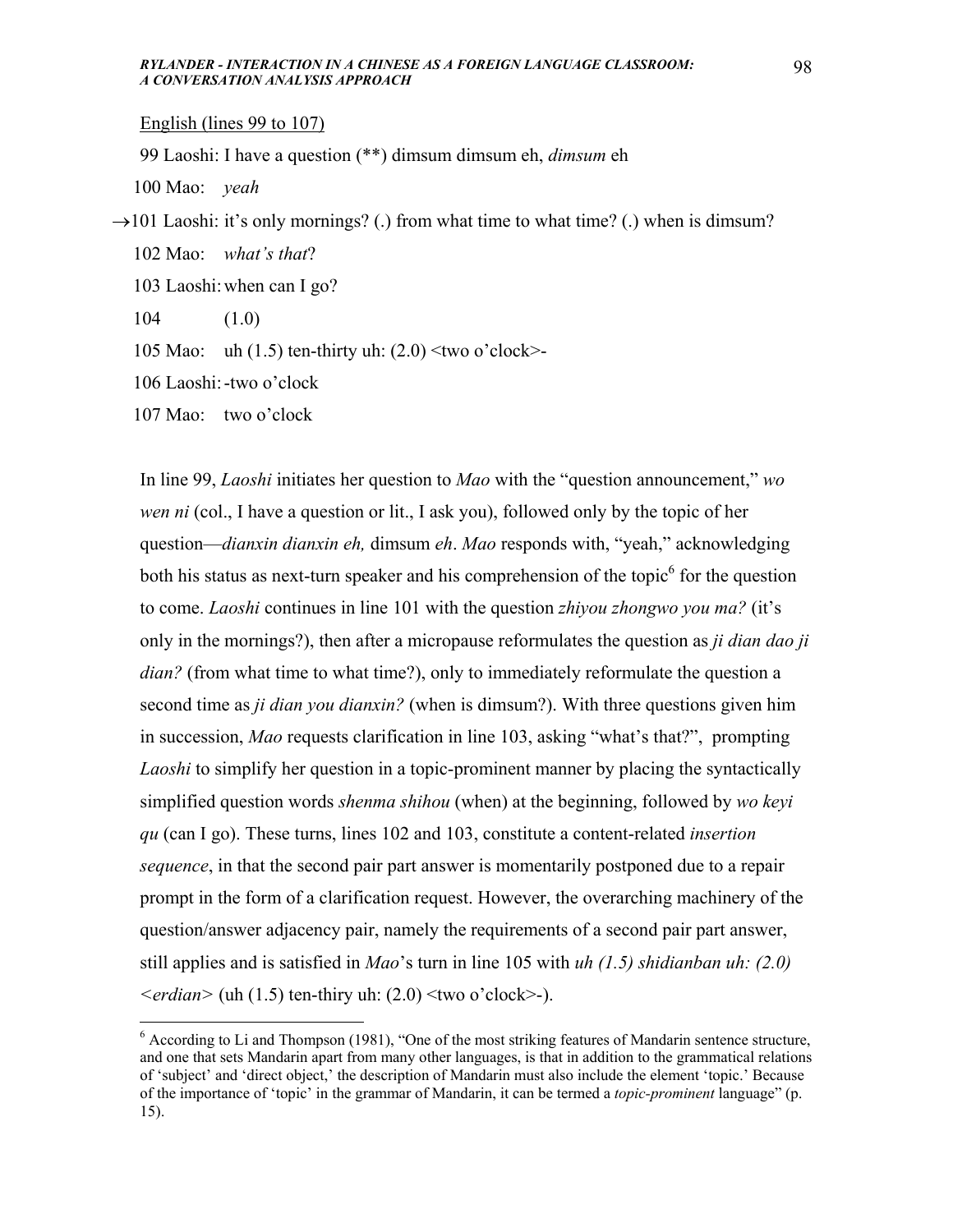What fine-grained analysis provides is the moment-by-moment organization of Q/A turn-taking between interlocutors. What we see above is that two identical question types produced different resulting behavior. Excerpts 11 and 12 show that there is more to questions than simply their categorization and the sum of their type frequencies, and that methodologies applying fine-grained analysis, such as CA, are able to fill in the gaps where other, more classification-oriented research are limited. When quantifying data such as this, a student presentation and Q/A session on information previously unknown to an audience that includes the instructor, it would not be surprising to find a majority of questions being referential. In fact, a tally of the instructor's questions posed to students shows that only 1 of the 33 questions was a display type question; 11 others were procedural and the remaining 21 were referential. Though Interaction research shows the types and frequencies of question behavior between instructors and learners in a classroom setting, it fails to look at *how* this Q/A behavior occurs and is incapable of analyzing the precise moment-by-moment actions because (a) micro-level of analysis is ignored and (b) questions and answers are displaced from their sequential environments.

### **CORRECTIVE FEEDBACK, REPAIR, AND UPTAKE**

 One major issue of classroom discourse is corrective feedback—what prompts it, or *triggers* it in Varonis and Gass's (1985) terms, and the manner and form in which it is given—though, typically, how the prompt is formulated is absent. Schachter (1991) states that the use of corrective feedback, also called negative data or negative evidence, has "to do with externally provided information to the second language (L2) learning student, first language (L1) learning child, or the experimental subject (as the case may be), either (a) that the production or activity of that student, child, or subject was in some way anomalous, unacceptable, or deviant, or (b) that the activity produced had not achieved its goal" (pg. 89). The ultimate purpose of corrective feedback in the SL classroom is twofold: first to promote learner awareness of non-TL production and second to prompt a learner-generated correction of non-TL forms, called *uptake* (Lyster & Ranta, 1997).

 Since it is implied that within a language classroom it is the instructor's job, in a sense, to fix in some way learner errors and other non-target-like forms, instructor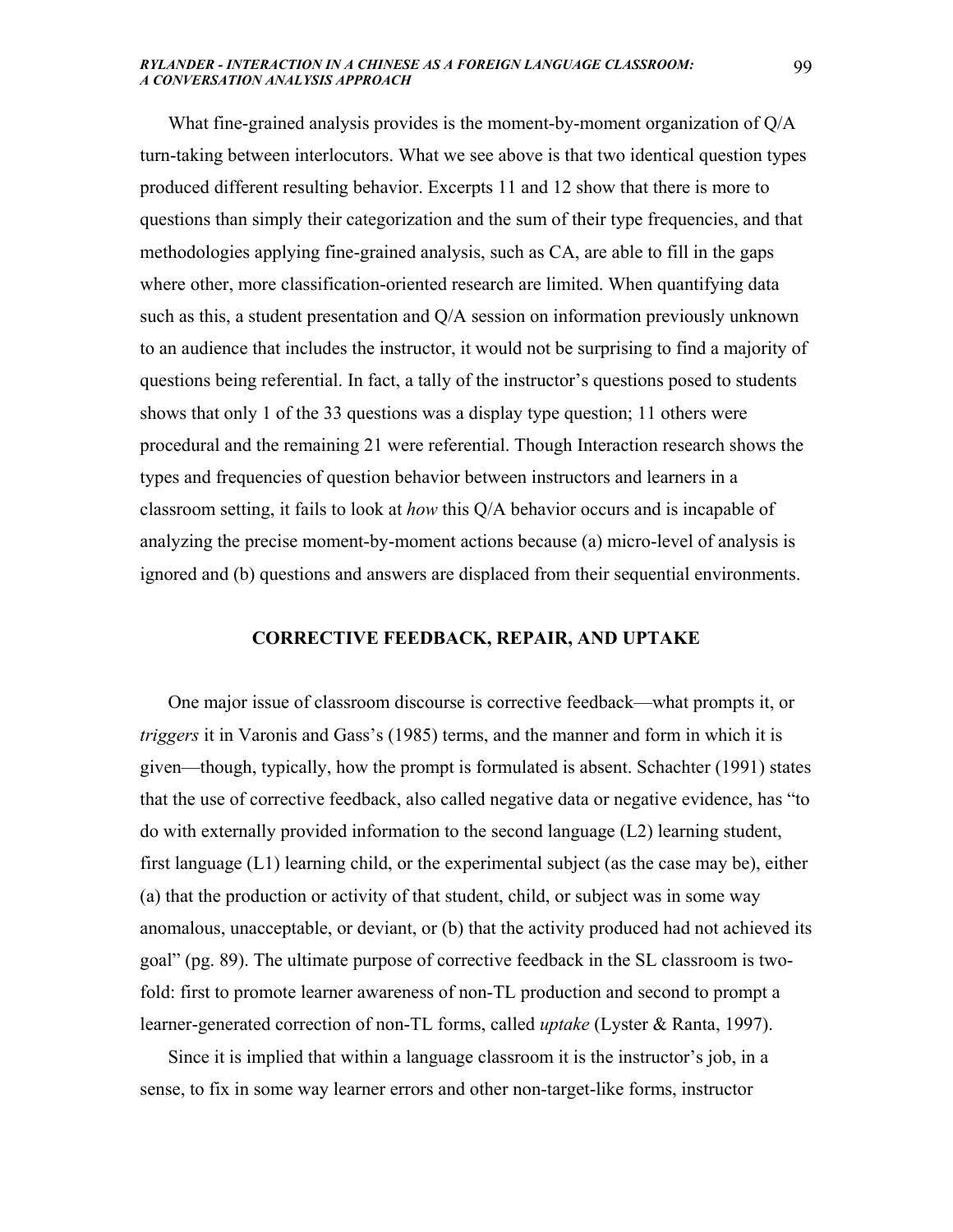feedback is a phenomenon somewhat distinct from NS/NNS interactions occurring in more naturalistic settings, where NSs rarely correct NNS's errors and only do so when comprehension is somehow affected. Chaudron (1988) notes that in French language classrooms instructors provided feedback on learner grammatical errors 77% of the time, compared with findings by Chun, Day, Chenoweth, and Luppesuc (1982), where, in NS/NNS speaker pairs in casual, more naturalistic conversations, NSs provided feedback only 9.8% of the time.

 Connected to the idea of why and how frequent classroom feedback occurs is the form it takes. Researchers have found a dominant classroom interaction pattern described by Sinclair and Coulthard (1975) as IRF—*initiation, response, feedback*—which, in more naturalistic, conversational settings, lacks the final step—the *feedback*—or what is sometimes referred to as *evaluation* (Mehan, 1974). In ordinary conversations, third turn responses, e.g., acknowledgements and assessments, are common, though with these there lacks comment on the well-formed nature of interlocutor utterances. Within both L2/FL and content classroom settings, this final evaluative stage has been considered a necessary component to learning, in that it is through this stage that learners become aware of their own performance, specifically whether it is or is not correct in the instructor' eyes. Chaudron (1988) reviews this idea further, grounding evaluation of this nature in a traditional behaviorist view of learning, a view focused on patterns of imitation, feedback and habit formation. However, some researchers (Fanslow, 1977; Chaudron, 1977, 1988; Allen, Frohlich, & Spada, 1984; Lyster & Ranta, 1997) have raised the question of the clarity, in terms of learner understanding, and systematicity of instructor feedback in language classrooms, with Long cautioning language instructors against using what he calls the "shotgun" effect of giving oral and written feedback on a wide variety of errors without first looking at feedback in other settings and conducting a needs analysis of the learners and plotting where their IL is in terms of recognizable developmental sequences (see Meisel, Clahsen, & Pienemann, 1981).

 As well, error correction in classroom situations does not often result in immediate learner repair or self-correction (Chaudron, 1988). In fact, the part learner repair and/or uptake plays in learner IL development is yet largely unknown. What is recognized is that the simple presence of learner uptake following correction does not constitute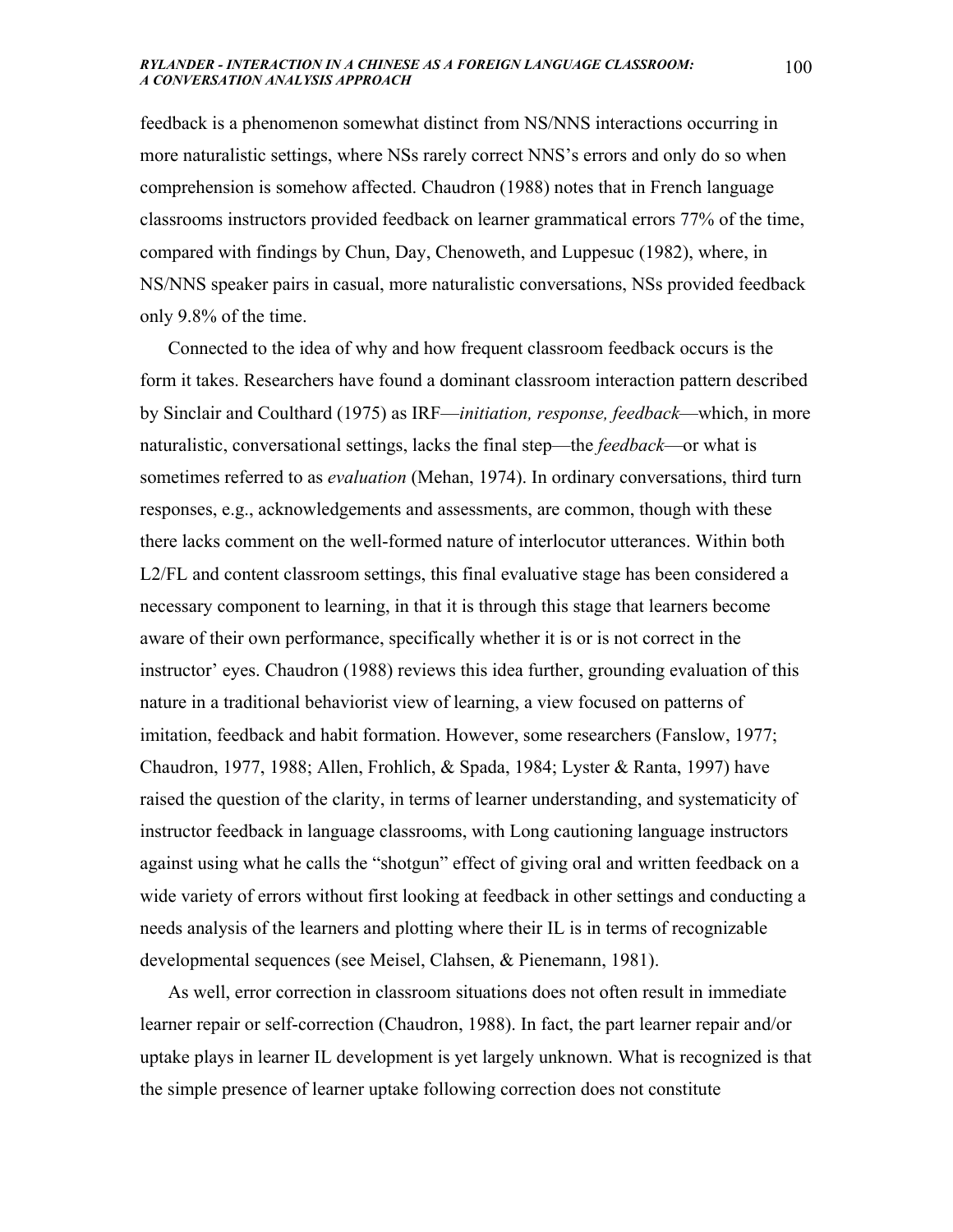acquisition; however, uptake is viewed as an important element in learner awareness of non-target-like forms in their developing IL, even, as in the case of group work or whole class when a specific student is not on call, when spoken as private speech (Ohta, 2000). Furthermore, the link between the lack of immediate uptake following error correction and the potential, delayed effects of such negative feedback on acquisition remains even less clear. However, questions such as these have helped shape research and instructional focus on how and when to (as well as when not to) address learner errors in classroom settings. Chaudron (1988, p. 135) reviews Hendrickson's (1978) five instructional questions for possibly dealing with classroom oral error correction:

- 1. Should learner errors be corrected?
- 2. If so, when should learner errors be corrected?
- 3. Which learner errors should be corrected?
- 4. How should learner errors be corrected?
- 5. Who should correct learner errors?

Though these questions have yet to be answered, Chaudron concludes that (a) error treatment is at the center of classroom research on student and instructor communication and (b) "communicative interaction in group-work may provide as much, and possibly more, appropriate corrective feedback to learners as instructor-fronted classroom tasks" (p. 152). It is obvious not only from this list of instructional questions but also from the research on error correction in classrooms that the trend has been to define and quantify the types of instructor modification behaviors assumed to be most effective in prompting learner uptake or self-repair. Even larger still is the question of what an error is, besides the more easily identifiable non-TL utterances involving grammar, lexis, pronunciation. Error correction research, for the most part, has failed to address issues of sociopragmatic errors within discourse.

 CA methodology looks at multiple conditions, rather than the types and frequencies, under which repair occurs during interaction on a moment-by-moment basis. Hosoda (2000), citing Wong (2000), states that "the essential difference between negotiation of meaning and the CA notion of repair is that while the former is limited to correction of error or to clarification of communication due to the learner's linguistic errors, the CA notion of a repair sequence deals with any problems in speaking, hearing, or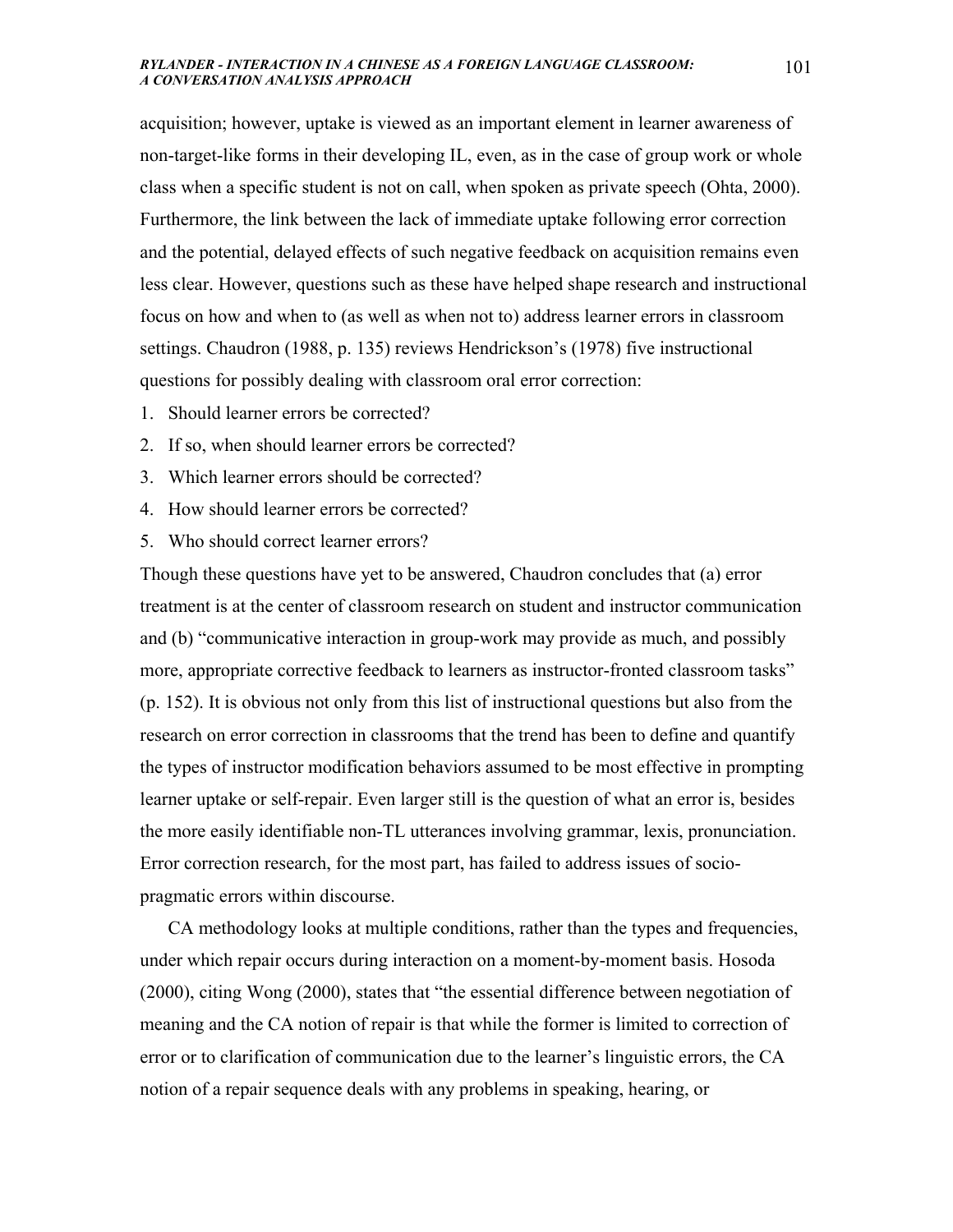understanding of the talk, including problems in redundancy, reduction through noise, lack of understanding of idiomatic use of language, and lack of ability to make inferences" (p. 63). As well, CA views repair (Schegloff, Jefferson, & Sacks, 1977) as falling under four general classifications, summarized as follows: "Repair may be initiated either by the speaker of the problematic talk (self-initiated repair) or by another speaker (other-initiated repair). The repair may then be carried out by the speaker of the problematic talk (self-repair) or by the other speaker (other-repair)" (Hosoda, 2000, p. 39; parenthesis in original). The main difference between these two methods of repair analysis is that CA views repair as logically occasioned and tied to the turn-taking structure rather than the Interaction view of being isolated to different ways of initiating other-repair. However, analytical units from Interaction discourse analysis such as clarification request, comprehension check, and confirmation check are still relevant as concepts, though far too coarse as analytical units, when analyzing classroom language use under a CA methodology. Incorporation of such concepts, when sequential analysis supports the use of these categories, will aid in combining the pre-existing knowledge based from Interaction studies into CA analysis of learner language use. This issue of how each methodology must, in some manner, make allowances for the other will be addressed further in the discussion section.

 Early CA research (Schegloff et. Al, 1977) found that competent native speaking interlocutors show preferences for certain types of repair work within conversations. Native speakers tend to perform self-repair initiations over other-repair initiations and self-repair over other-repair. In this preference structure, it is understood that both speakers play integral parts in how repair sequences occur, with *other* speakers allowing for *self* to initiate and repair before offering aid (see Bilmes, 1998 for criticism of the preference concept). Notice here an example of self-repair performed by *Mao* while within the monologue section of his presentation.

### **Excerpt 13 (Mao Data)**

#### Chinese (lines 13 to 15)

13 Mao: eh:: *(.5) wo: jia:de (1.5) fanguar shi Jia Jiu Qing (.) Xi (.5) eh (.5) wode*  14 *gugu: (2.0) eh (3.5) yijiujiu* no! *yijiuba* something *nian (.) eh (1.0)* make it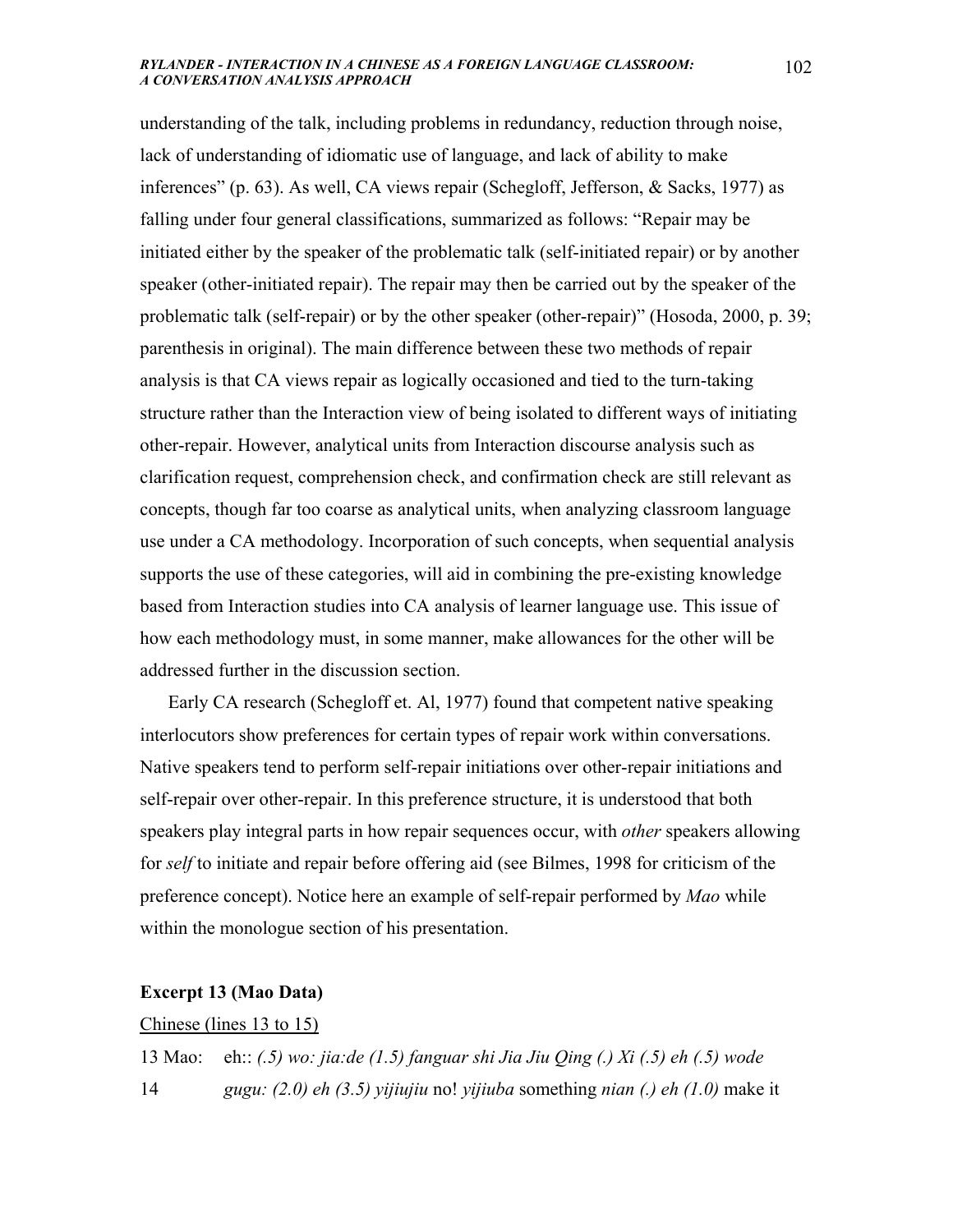15 *(2.0) eh: (.) zhei shi (2.0) Jia: eh: (neige) (1.5)* 

### English (lines 13 to 15)

13 Mao: -eh:: (.5) my: family:'s (1.5) restaurant is *Jia Jiu Qing* (.) *Xi* (.5) eh (.5) my 14 uncle: (2.0) eh (3.5) 199 *no!* 198 *something* year(.) eh (1.0) *make it* (2.0) eh: 15 (.) this is (2.0) *Jia*: eh: (this) (1.5)

In line 14, as he is explaining when his family's restaurant was founded, *Mao* mistakenly offers *yijiujiu* (199) but abruptly follows this with "no!" and the correction, *yijiujiuba* something *nian* (198 *something* year).

 In research on casual conversations between Japanese NSs and highly proficient NNSs of Japanese, Hosoda (2000) found similar repair patterns in that "the occurrence of other-repair in the Japanese data follow the findings from ordinary conversation in English" (p. 61); namely, that unsolicited other-repair was not present, but, rather, verbal and non-verbal indications of distress or appeals for assistance on the part of NNSs prompted NSs to provide repair when needed. From her findings, Hosoda argues that, "other-repair may have […] a sequence-initiating action that [makes] the repair recipient's acceptance behavior in the next slot relevant" (p. 61). Within the language classroom context, this view seems to mesh with Interaction research on feedback, in that corrective feedback is implemental in promoting learner repair.

 Classroom research on corrective feedback and CA studies on repair lead to an interesting question: if, as the classroom research suggests, instructor feedback is common (other-initiated repair and other repair) and, as the CA research shows, there is a preference in both NS/NS and NNS/NS (albeit advanced NNS) conversations for selfinitiation and self-repair, what would classroom repair organization look like within a student-fronted (though instructor controlled) classroom activity involving a Q/A session? With regard to the CFL classroom data analyzed in this paper, the answer is that the repair organization was nearly one-sided, with the instructor providing both unsolicited and solicited other-repair on student errors. However, this instructor repair also appeared to be fairly infrequent. The repairs focused on below will be limited to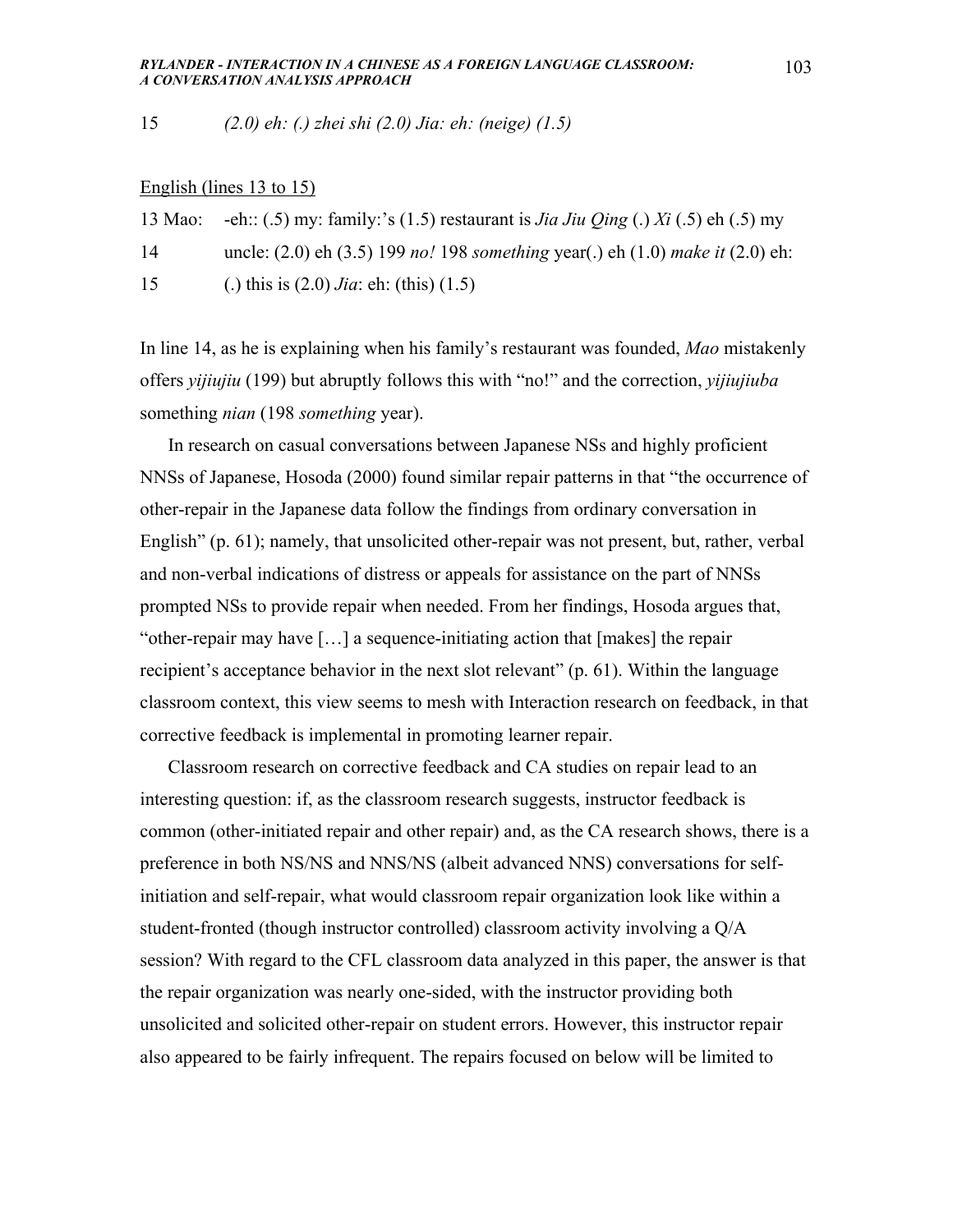those *Laoshi* directed toward learner errors at the lexical level: in student word choice and pronunciation.

## *Other-Initiated Instructor-Repair*

 The data show several instances of other-initiated other-repair performed *Laoshi*, where mistaken utterances were replaced with more target-like ones<sup>7</sup>. The following excerpt occurs between *Mao* and *Laoshi* on the subject of what he likes to eat at his family's restaurant.

## **Excerpt 14 (Mao Data)**

Chinese (lines 27 to 36)

27 Laoshi: *xihuan chi* (\*\*) ((audible laughter by members of class))

28 Mao: *uhm: (2.0) gen (2.0)* cake *(.)* noodle

29 Laoshi: *oh* ((instructor laughter)) okay *(.5) hao* ((instructor laughter))

30 Mao: *u:hm, (2.0)* (\*\*) *(1.5) eh zui huadide fan shi yi bu (.5)* seafood *(.5)* lobster *(2.0)* 

31 *uhm (1.5)* dish *(2.0) wo bu xihuan huafei* no! *wo bu xihuan (1.5) uhm* seafood

32 *yinwei (.5) bu hao chi*

→33 Laoshi: seafood *zenma shuo?*

 $\rightarrow$ 34 Mao: oh *(1.0)* <*haishan shipian*><sup>8</sup>

→35 Laoshi: *haixian*

 $\overline{a}$ 

36 Mao: *uh:m (3.5) ni you wenti ma?*

English (lines 27 to 36)

27 Laoshi: you like to eat (\*\*) ((audible laughter by members of class))

28 Mao: uhm: (2.0) and (2.0) *cake* (.) *noodle*

- 29 Laoshi: oh ((instructor laughter)) *okay* (.5) good ((instructor laughter))
- 30 Mao: u:hm, (2.0) (\*\*) (1.5) eh the most expensive food is (.5) *seafood* (.5) *lobster*

 $<sup>7</sup>$  Discussion of the grounds for distinguishing mistaken utterances from correct utterances is beyond the</sup> scope of this paper. However, as they initiate and complete repair, both the instructor and the students can be heard to orient to particular utterances as mistaken or correct.

<sup>&</sup>lt;sup>8</sup> Within transcripts, the symbols  $\langle xxx \rangle$  indicate word(s) to which *Laoshi* orients repair, stemming from either learner mispronunciation or misuse of a lexical item (as is the case in excerpt 13).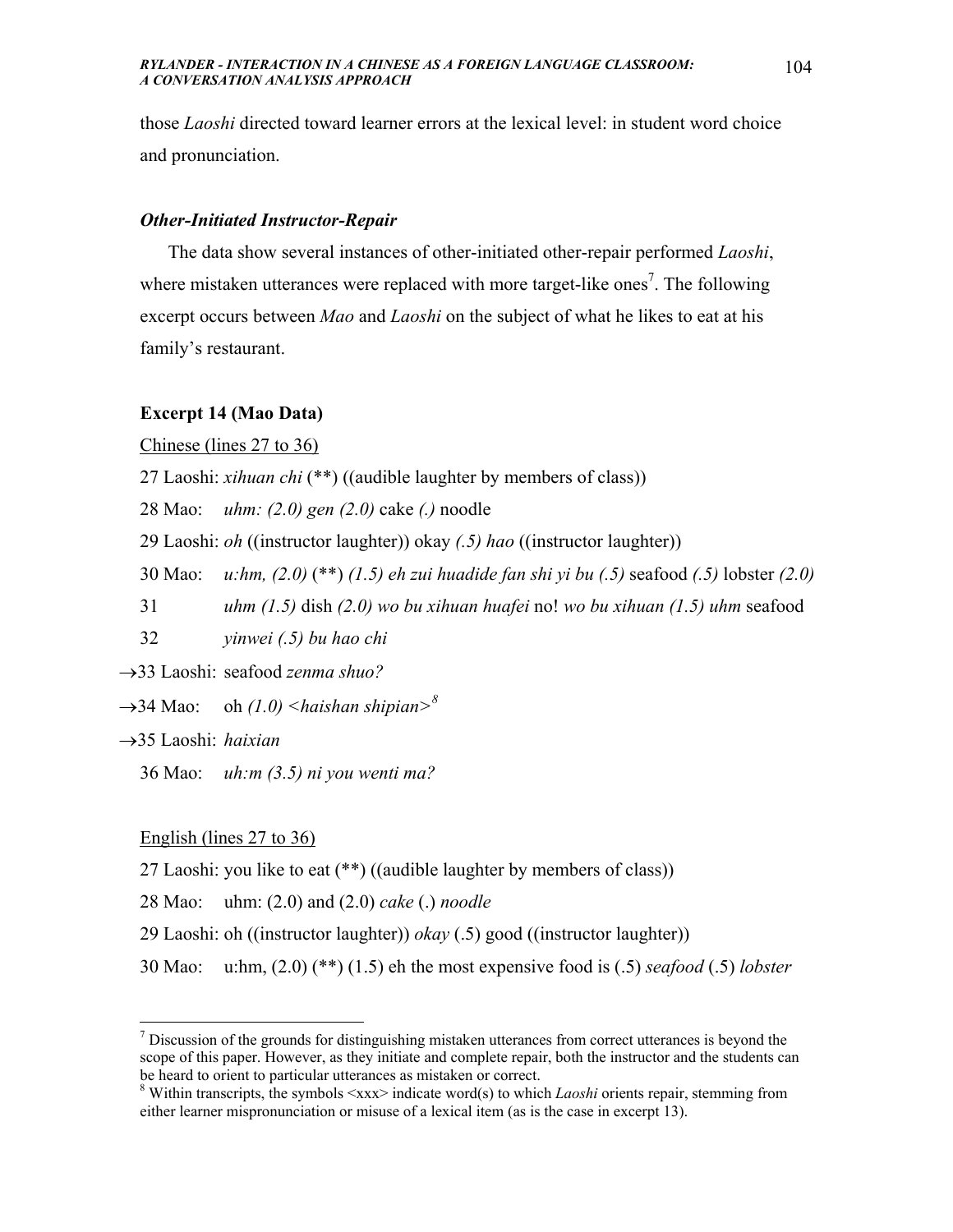- 31 (2.0) uhm (1.5) *dish* (2.0) I don't like to pay *no*! I don't like (1.5) uhm
- 32 *seafood* because (.5) it doesn't taste good
- →33 Laoshi: how do you say *seafood*?
- $\rightarrow$ 34 Mao: *oh* (1.0) < seafood >

→35 Laoshi: seafood

36 Mao: uh:m (3.5) do you have any questions?

In line 30, following a .5 pause after the phrase *eh zui huadidefan shi yi bu* (eh the most expensive food is), *Mao* code-switches to English to say the word "seafood." In the instructor's next turn, *Laoshi* asks *Mao* how to say the word "seafood" in Chinese, using a phrase normally reserved for conventional displays of difficulty: *X zenma shuo?* (how do you say X?). *Mao* responds with the change-of-state token "oh" (Heritage, 1984) in line 34, followed by a 1.0 second pause and then his production of <*haishang shipin>* (lit. maritime food), an incorrect response though very close to target-like. The instructor then offers an other-repair in line 35, saying *haixian*. *Mao* then acknowledges the repair in line 36 with "uh:m," though does not produce uptake.

 Some research into NNS repair (Klinck, 1984; Hosoda, 2000) report that NNSs, following instances of other-repair, show a preference for repetition of repaired items (though, at this point, this is merely a theory assertion). However, in excerpt 13 this is not the case. Instead, *Mao* responds with an acknowledgement—"uh:m"—in line 35, followed by a lengthy pause of 3.5 seconds, after which he makes an attempt to complete his role as presenter by appropriating *Laoshi's* phrase *ni you wenti ma?* (do you have any questions?).

 This type of repair occurs again in the Wu data, involving an unsolicited IRF prompt where miscommunication is not obvious. In a sense, this type of instructor orientation to learner production, as is the case with the *Mao* excerpt above, is 'instructorly' rather than for the purpose of repairing communication breakdown. In *Wu*'s presentation he has been speaking about his mother's job following her graduation from a PhD program in Marine Biology.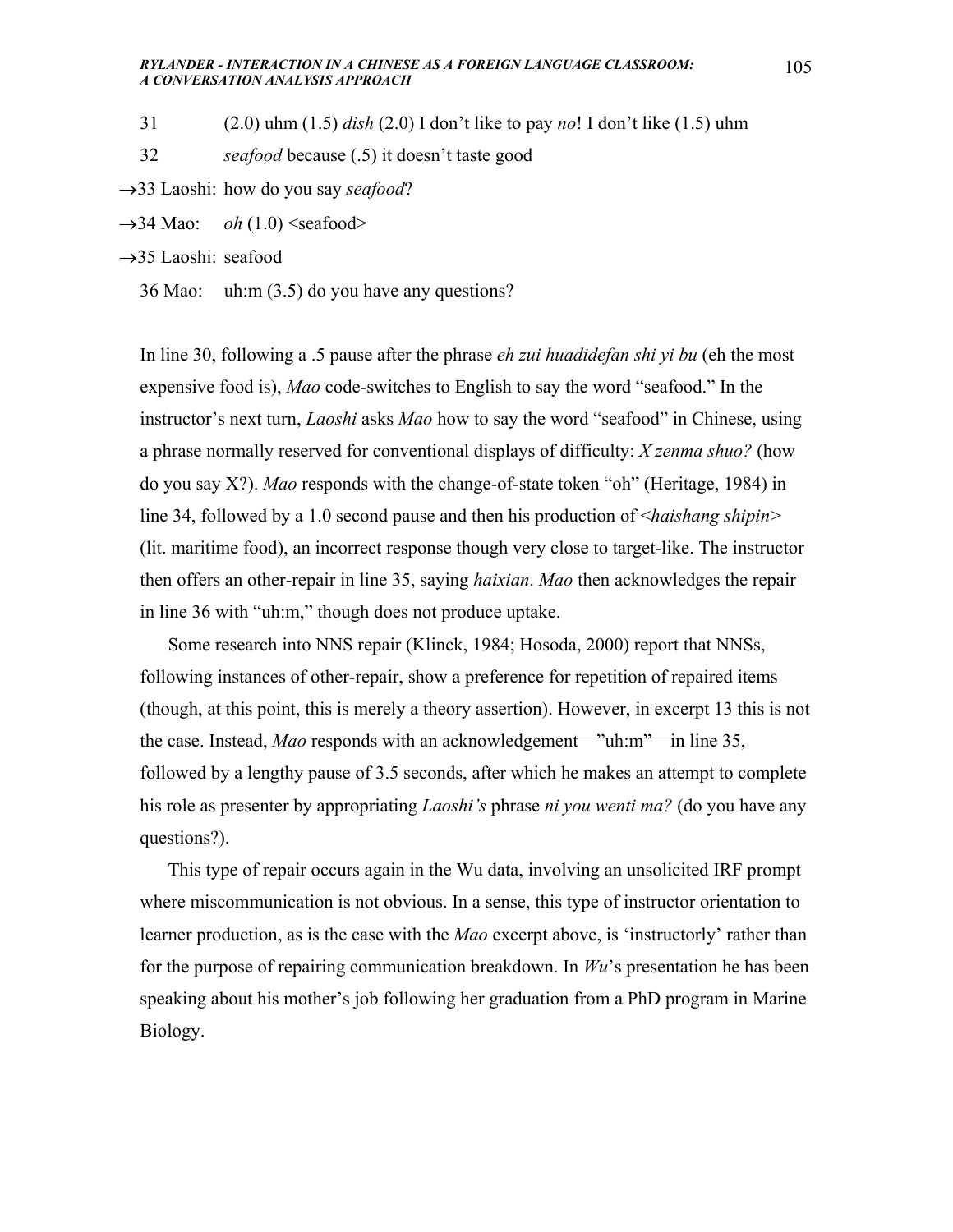## **Excerpt 15 (Wu Data)**

#### Chinese (lines 65 to 70)

65 Wu: so *xianzai ta bu zai yaoshi (.5) ta yao (.5) ta ta <yao> yanjiu* 

→66 Laoshi: *zuo yanjiu* 

67 Wu: *ta xihuan* [*zuo yanjiu keshi xianzai ta dang: (.5) yijiaogaode (.5) eh=* 

68 Laoshi: [*zuo yanjiu*

69 Wu: =*zhiwei (.5) souyi ent a yanjiu (.) ta zhi (.5) zhi eh: guangli guan* 70 *bangongshi (1.5)*

### English (lines 65 to 70)

65 Wu: *so* now she isn't at if (.5) she wants (.5) she she <wants> research →66 Laoshi: do research 67 Wu: she likes [doing research but now she will become:  $(.5)$  transfer  $(.5)$  eh= 68 Laoshi: [doing research 69 Wu: = positions (1.5) so she cannot do research (.) she only (.5) only eh: mana-70 manage the office (1.5)

In this excerpt, line 66, we can see *Laoshi*'s unsolicited repair of *Wu*'s improper use of *yao yanjiu* (wants research), supplying the repair *zuo yanjiu* (do research). Though *Wu* does not offer immediate uptake, *Wu*'s next independent use of the repaired verb phrase (which appears to be a continuation of the larger idea begun in line 65) is incorporated correctly. Notice, as well, how *Laoshi*, in line 68, offers additional support by repeating her original repair at the same time *Wu* encounters a grammatically relevant insertion place for his uptake. This form of up-take is promising, at least in terms of a learning perspective, in that turn-initial repetition (simple repetition following repair) shows little evidence of a learner's ability to integrate other-repair in a meaningful and syntactical manner.

 The *Mao* data reveal a similar uptake pattern, in that *Laoshi* repair of a mistaken lexical item was noticed and incorporated grammatically within the following learner turn. Though *Mao* appeared unreceptive to *Laoshi* repair in excerpt 14, choosing not to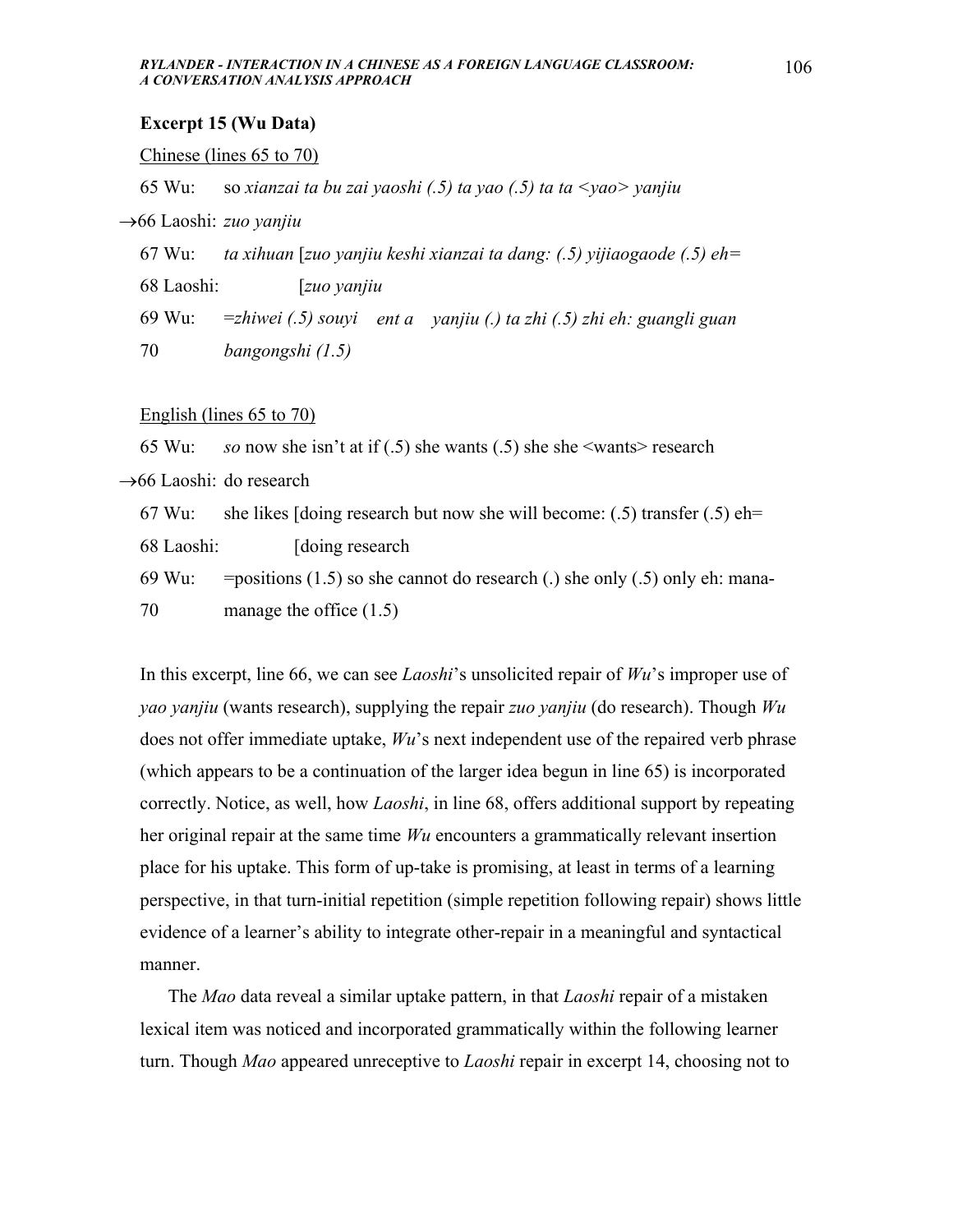produce up-take, in this segment we find him selective in responding to the other-repair given him.

### **Excerpt 16 (Mao Data)**

Chinese (lines 81 to 88)

81 Mao: yeah so *suoyi wo (2.5) eh: (2.5) < liangge:: nian> (.5) (duo)*

→82 Laoshi: *liang nian qian* 

83 Mao: *eh (.) wo zai (1.5)* {name of chef's restaurant} <*zhongguo>*

→84 Laoshi: *gongzuo*

85 Mao: *ni (.5) wo zai* {name of chef's restaurant—known by its initials} [*gongzuo* 86 Laoshi: [{initials

87 of restaurant} *shi shenma?*

88 Mao: {full name of restaurant}

### English (lines 81 to 88)

81 Mao: *yeah so* so I (2.5) eh: (2.5) <two years> (.5) (more)

 $\rightarrow$ 82 Laoshi: two years ago

83 Mao: eh (.) I (1.5) at {name of chef's restaurant} <China>

→84 Laoshi: worked

85 Mao: you (.5) I at {name of chef's restaurant—known by its initials} [worked 86 Laoshi: [{initials of the

87 chef's restaurant} is what?

88 Mao: {full name of restaurant}

*Laoshi* offers two instances of repair in the above excerpt, in lines 82 and 84, both in response to ill-formed lexical items. The first, *liang nian qian* (two years ago), she offers following *Mao*'s mistaken *lingge:: nian*, which *Mao* appears to only briefly notice with *eh* at the beginning of line 83. Moving on, *Mao* produces *zhongguo* (China) rather than *gongzuo* (work), a mistake of context it appears, seeing (a) how the topic of his presentation is on Chinese restaurants and (b) how the two lexical items have similar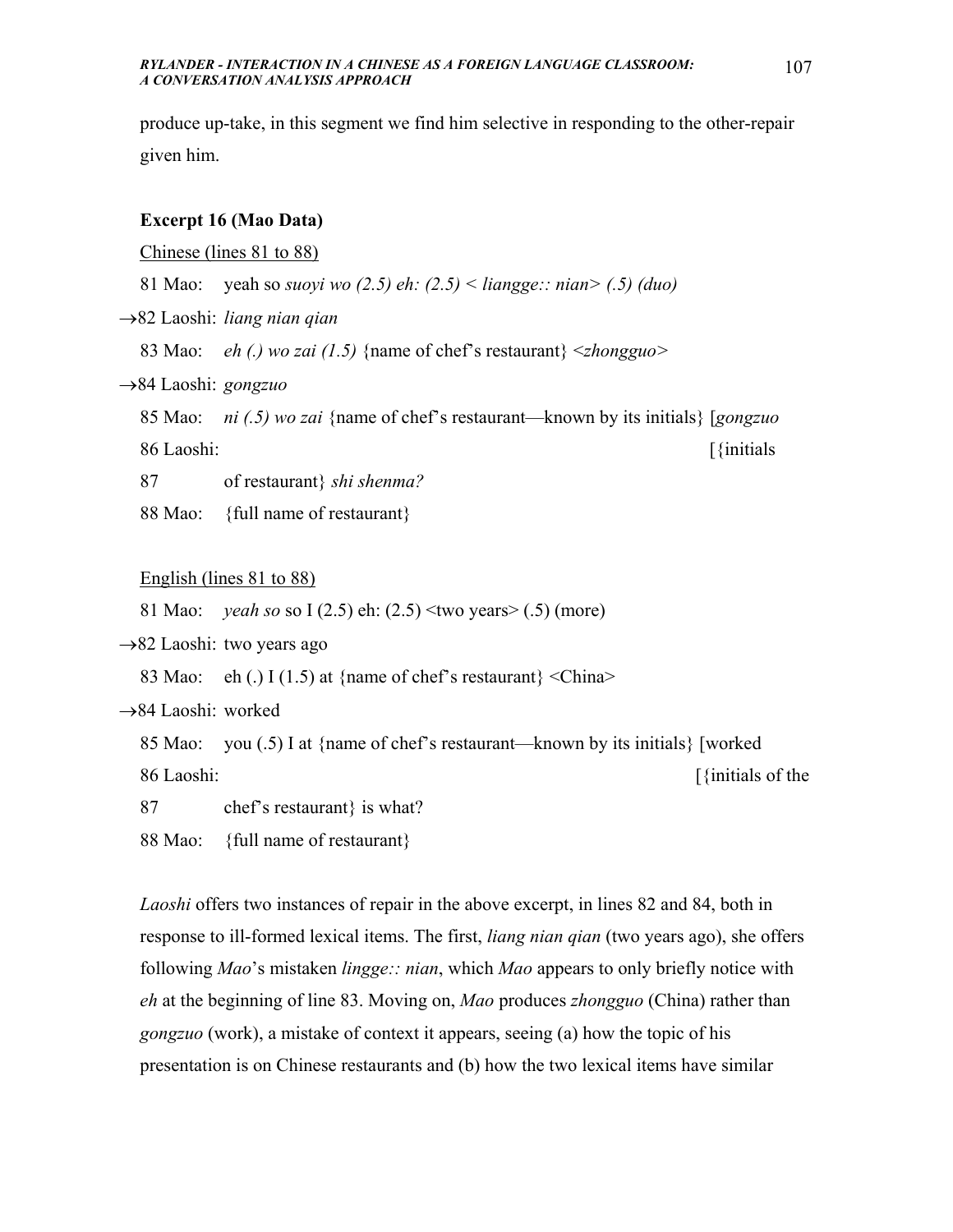tones and consonant sounds (though in opposite order). To this second offer of repair, *Mao* orients, producing grammatically correct uptake at the end of line 85.

 Instances of this type, where *Laoshi* initiates unsolicited other-repair following incorrect uses of lexical items, occurred infrequently. This shows that she usually did not orient to the activity with an 'instructorly' use of repair, but instead allowed for communication to occur relatively free from lexical repairs in instances where learner word-choice was inappropriate. This was also the case when the instructor offered repair initiation (the little that she did) in response to student mispronunciation.

### *Other-Initiated Pronunciation Repair*

 Studies such as McGinnis (1996) have attempted to isolate developmental problems for NS English learners regarding their comprehension of Chinese tones, while other studies have focused on learner tonal-production errors and development of tonal control (Hayes, 1988; McGinnis, 1995). Throughout the present research little attention was paid to correct or incorrect pronunciation in basic learner production, i.e., no tonal marks, either correct or incorrect, were incorporated into the transcripts. Being that the students were low to upper intermediate learners, it was understood that pronunciation errors were not only present but common. Given this, after analyzing the data, a few instances existed where student mispronunciation resulted in instructor other-repair; namely, when mispronunciation affected communication. In the following excerpt, *Qing* and *Ming* are attempting to work with the word *dizhi* (n. address), which *Ming* has trouble pronouncing and *Qing* has trouble understanding.

# **Excerpt 17 (Qing Data)**

Chinese (lines 88 to 105)

- →88 Ming: *ah (.5) qingwen (.5) nege sushede*: *<dizi> shi shenma?*
	- 89 Laoshi: *dizhi*
	- 90 Class: ((audible laughter by members of class))
	- 91 Qing: *dizi?*
	- 92 Ming: *dizi*
	- 93 Laoshi: *dizhi*-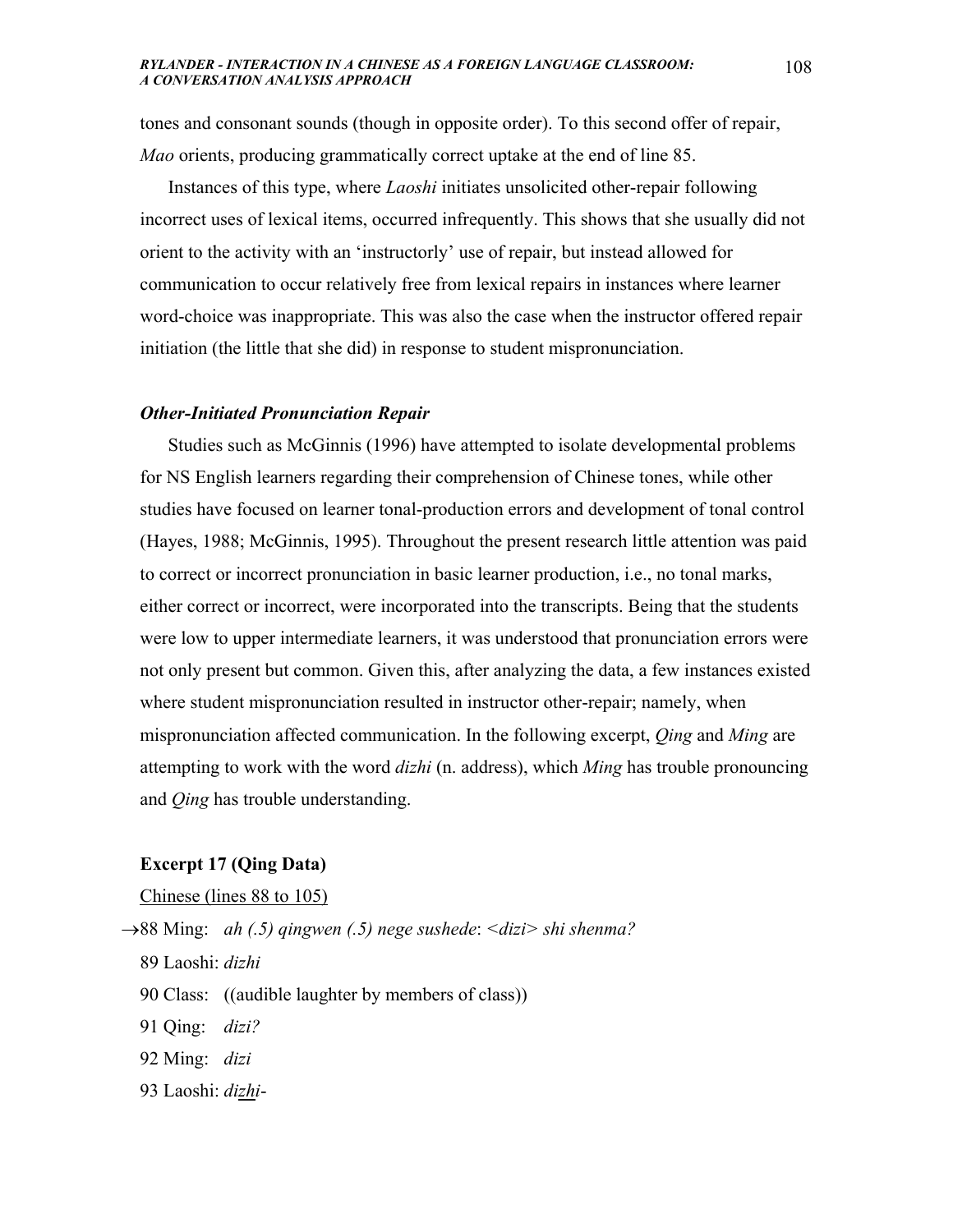- 94 Ming: -*zai zai nar?-*
- 95 Laoshi: -*zai* na[r*?*
- 96 Ming: [*dizhi*
- 97 Laoshi: *ta xiang qu*
- 98 Class: ((audible laughter by members of class))
- 99 Qing: *uhm::*
- 100 Class: ((audible laughter by members of class))
- 101 Laoshi: *ta xiang qu kan (zheige)*
- 102 Qing: *dizhi zai uh*:::*m (1.5)*
- 103 Ming: *kai wanxiao meiguanxi*
- 104 Class: ((audible laughter by members of class))
- 105 Qing: *zai uhm (.5)* footba::lls uh *(.5)* stadium *(.5)* ah: *(1.0) xiamian*

## English (lines 88 to 105)

- $\rightarrow$ 88 Ming: ah (.5) excuse me (.5) that dorm's:  $\leq$  address $\geq$  is what?
	- 89 Laoshi: address
	- 90 Class: ((audible laughter by members of class))
	- 91 Qing: address?
	- 92 Ming: address
	- 93 Laoshi: address-
	- 94 Ming: -where is it?-
	- 95 Laoshi: -where is[ it?
	- 96 Ming: [address
	- 97 Laoshi: he wants to go
	- 98 Class: ((audible laughter by members of class))
	- 99 Qing: uhm::
	- 100 Class: ((audible laughter by members of class))
	- 101 Laoshi: he wants to go and see (this)
	- 102 Qing: the address is uh:::m  $(1.5)$
	- 103 Ming: just joking forget about it
	- 104 Class: ((audible laughter by members of class))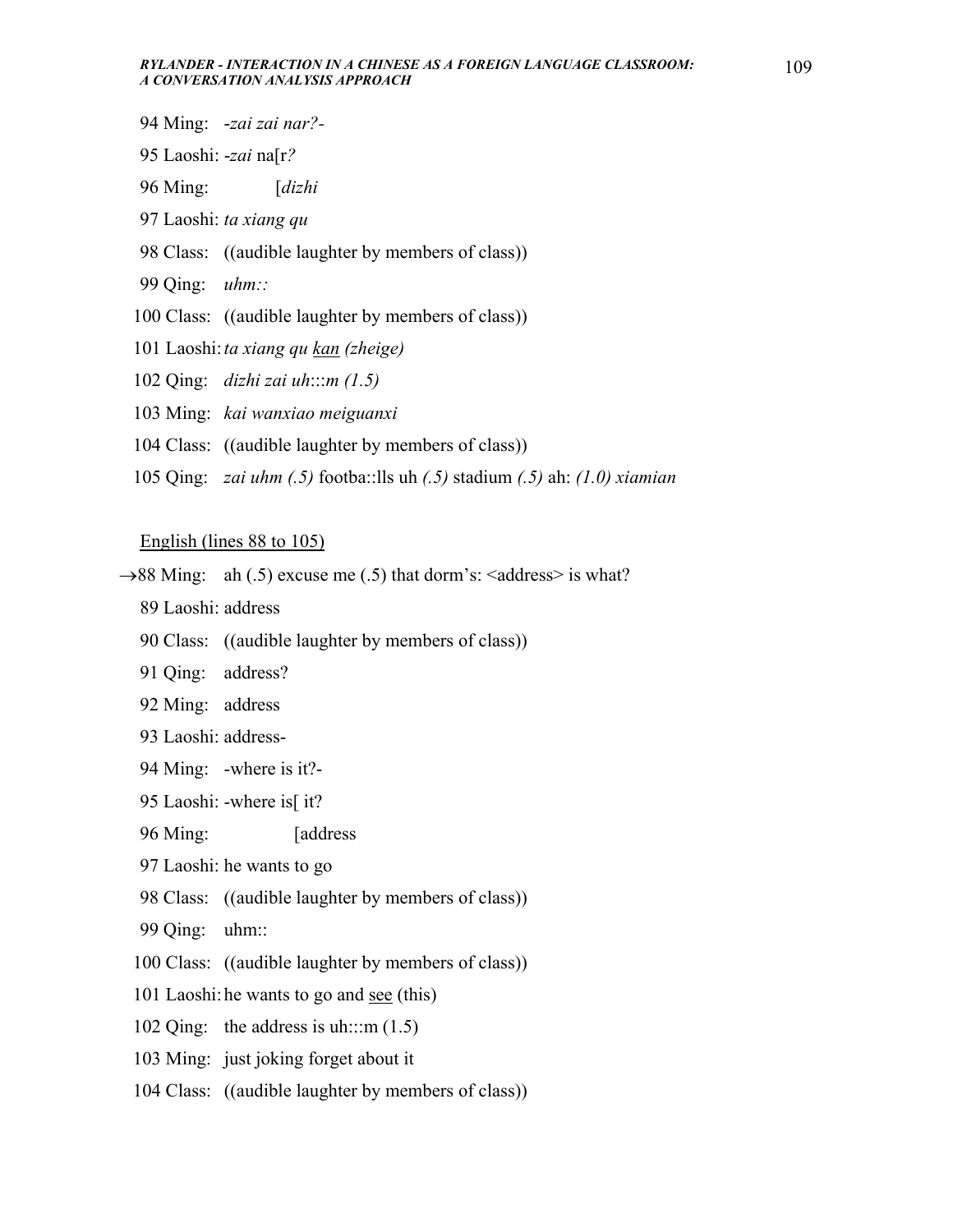105 Qing: at uhm (.5) the *footba::ll:s* uh (.5) *stadium* (.5) ah: (1.0) below

*Ming*'s question in line 88, *nege sushede*: *dizi shi shenma?* (that dorm's: address is what?), causes *Laoshi* to initiate an unsolicited other-repair in line 89, where she states *dizhi* (address), correcting *Ming*'s zh [t§], which he had mispronounced as z [ts]*. Qing* fails to understand this word, which is clear from his response in line 91, where he repeats of the word using rising intonation. In the turns following this, *Laoshi* and *Ming* do pronunciation work, in which *Ming* attempts to pronounce the word correctly but without success; this repair-work of *dizhi* does little to clear up *Qing*'s misunderstanding, for he chooses not to provide the required second pair answer turn here. Then, in line 94, *Ming* modifies his question by stating *zai zai nar?* (where is it?), a phrase which *Laoshi* then repeats in line 95 not as a repair but as an overlapping confirmation. After instructor comments and general student laughter in lines 97 to 101, *Qing*, topicalizes the noun in question, *dizhi* (address), and then begins to answer. Three lines later, after *Ming* retracts his initial question, stating it was just a joke, *Qing* answers the question of where the dormitory is located.

 The above excerpt shows the basic structure implemented by the instructor to offer repairs on mispronounced vocabulary within on-going conversations either between two other participants (as the *Qing* and *Ming* conversation shows) or between herself and a student. The instructor waits until some form of verbal distress occurs following a mispronounced lexical item before providing repair; in the excerpt above, *Laoshi* did not provide repair until after *Qing* repeats the word *dizhi* as a clarification request and *Ming* repeats the word unsuccessfully. This is similar to another excerpt involving *Qing* and *Ming*, where once again *Ming* shows distress in pronouncing a word in Chinese; this time the word *dongtian* (winter).

## **Excerpt 18 (Qing Data)**

## Chinese (lines 47 to 61)

47 Ming: *hum (.) qingwen (.) neige uhm meiyouchuanyifuderen (.5) tamen* ((audible 48 laughter by members of class)) *dongtian tamen meiyou chuan yifu?* 49 Qing: *bu shi (.2) za*::*I uh*::*m (.5) susheli*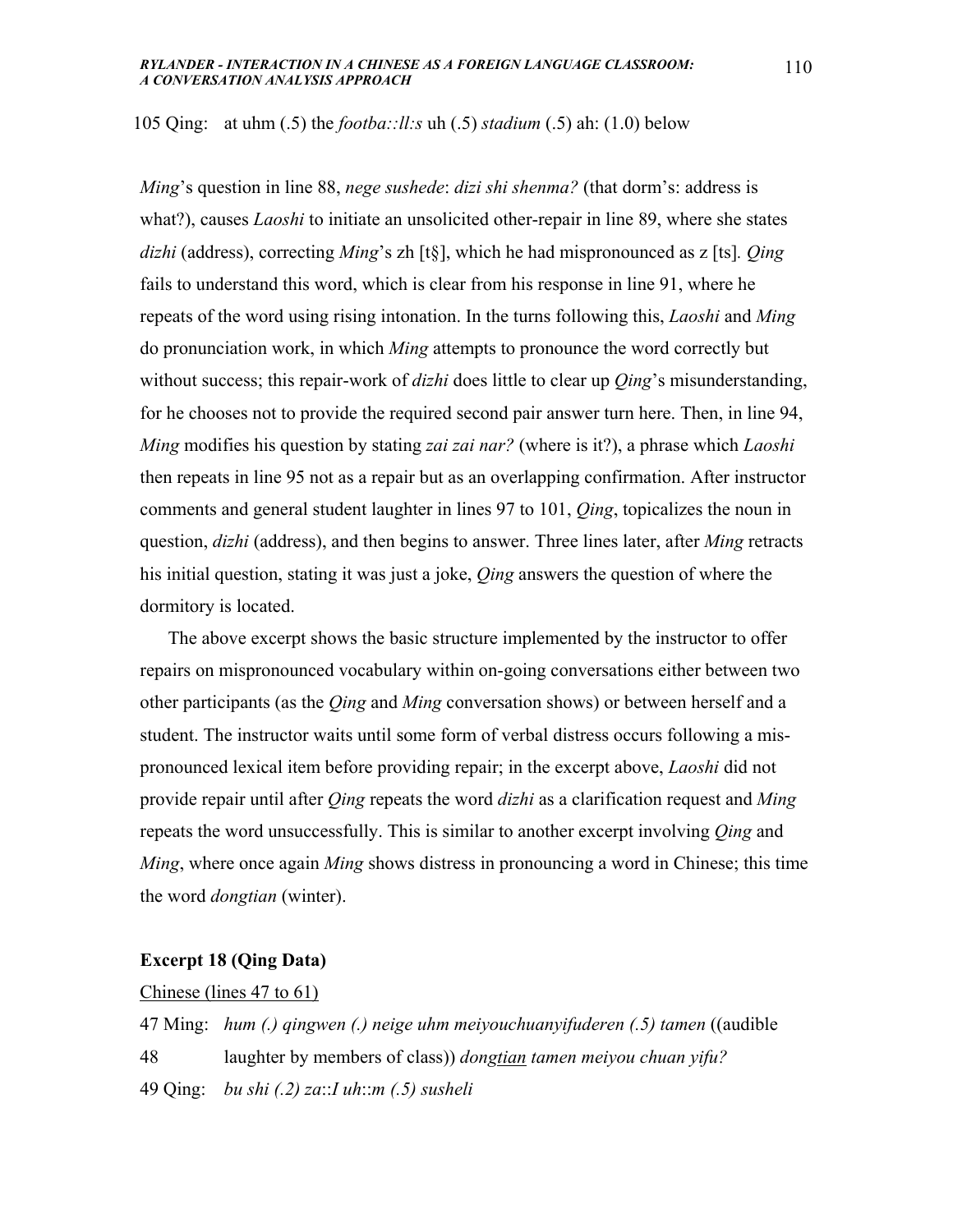- 50 Ming: *oh (.) susheli*
- 51 Qing: *haishi (1.5) uh*::*m (2.0) uhm (.5) shenma shuo (1.5) zai:: uhm (2.5) uhm-*
- 52 Ming: -*sushe waibian chuan yifu?*
- 53 Class: ((audible laughter by members of class))
- 54 Qing: *shenma shihou (.5) keshi zai (.5) uhm (.5) uhm wanshang youshiyou qu (1.5)*

55 *tamen xihuan (.) da* ent a

- 56 Laoshi: *mei chuan yifu?*
- 57 Qing: *mei chuan yifu* [*dui*
- 58 Ming: [<*dongtian dong- dong>-*
- →59 Laoshi: -*dongtian*
	- 60 Ming: *dongtian*
	- 61 Qing: *dongtian (.5) dui dongtian hen (.5) hen leng*

## English (lines 47 to 61)

- 47 Ming: hum (.) excuse me (.) those uhm people who don't wear clothes (.5) they
- 48 ((audible laughter by members of class)) in the winter they don't wear clothes?
- 49 Qing: not  $(0.2)$  in: uh::m  $(0.5)$  the dorm
- 50 Ming: oh (.) in the dorm
- 51 Oing: also (1.5) uh::m (2.0) uhm (.5) how do you say (1.5) in:: uhm (2.5) uhm-
- 52 Ming: -outside the dorms do they wear clothes?
- 53 Class: ((audible laughter by members of class))
- 54 Qing: what time (.5) but in (.5) uhm (.5) uhm evening sometimes they go (1.5) they
- 55 like to (.) play frizbee
- 56 Laoshi: they don't wear clothes?
- 57 Qing: they don't wear clothes [correct.
- 58 Ming: [<winter wint- wint>-

# →59 Laoshi: -winter

- 60 Ming: winter
- 61 Qing: winter (.5) correct winter very (.5) very cold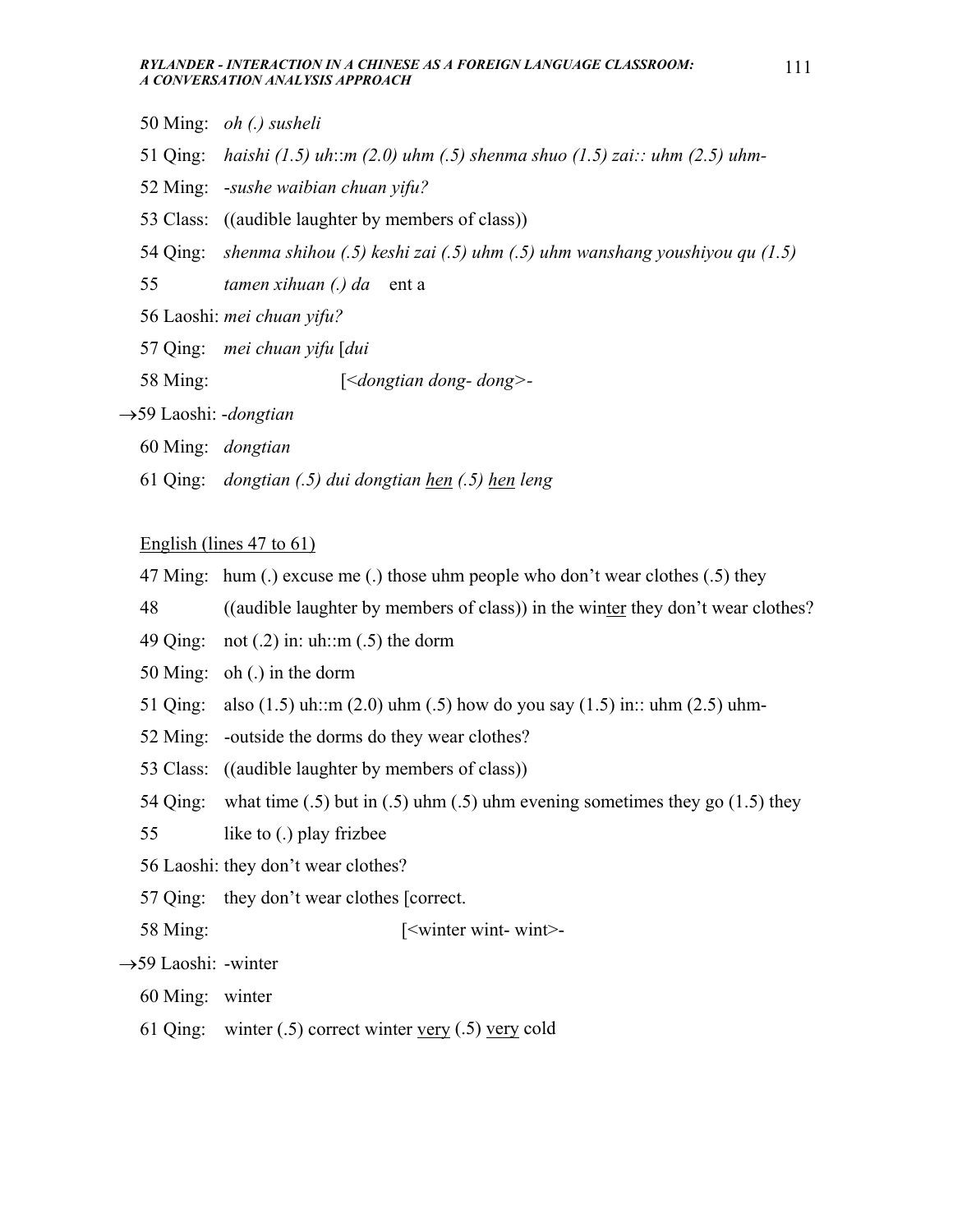*Ming* begins his question in line 47 and 48, and *Qing*, in his proceeding turn, begins to answer. *Laoshi*'s repair does not come until line 59, ten lines later. Though *Laoshi* interjects a comment at line 57, it is clear that the co-constructed conversation about where and when the nudist dormers go nude is entirely *Ming* and *Qing*'s creation. Following the question in line 49, *Qing* provides an answer to *Ming*'s question, saying the dormers do not wear clothes inside the dorm. *Ming* then confirms *Qing*'s answer with a repetition in line 50. In line 51, as he attempts to continue his answer, *Qing* uses a conventional display of verbal distress, *shenma shou*? (what to say). *Ming* then redirects *Qing* back to an unanswered element in his initial question with –*sushe waibian chuan yifu?* (outside the dorms do they wear clothes?). *Qing* not only answers the question but also explains what the dormers do while outside in the winter. Here the second part of the question/answer adjacency pair is complete. Following this is an assessment segment, where *Laoshi* first inserts a comment and then, in line 59, *Ming* attempts his own. It is here, following *Ming*'s failed attempt to say the word *dongtian* (winter), where *Laoshi* provides an unsolicited repair of his pronunciation. Instead of completing his assessment or initiating a new question, *Ming* provides uptake of *Laoshi*'s repair.

 In the excerpt below, we see a somewhat similar type of repair organization occurring, but here the conversation is between *Laoshi* and *Yang* as they talk about Chinese restaurants and Chinese food.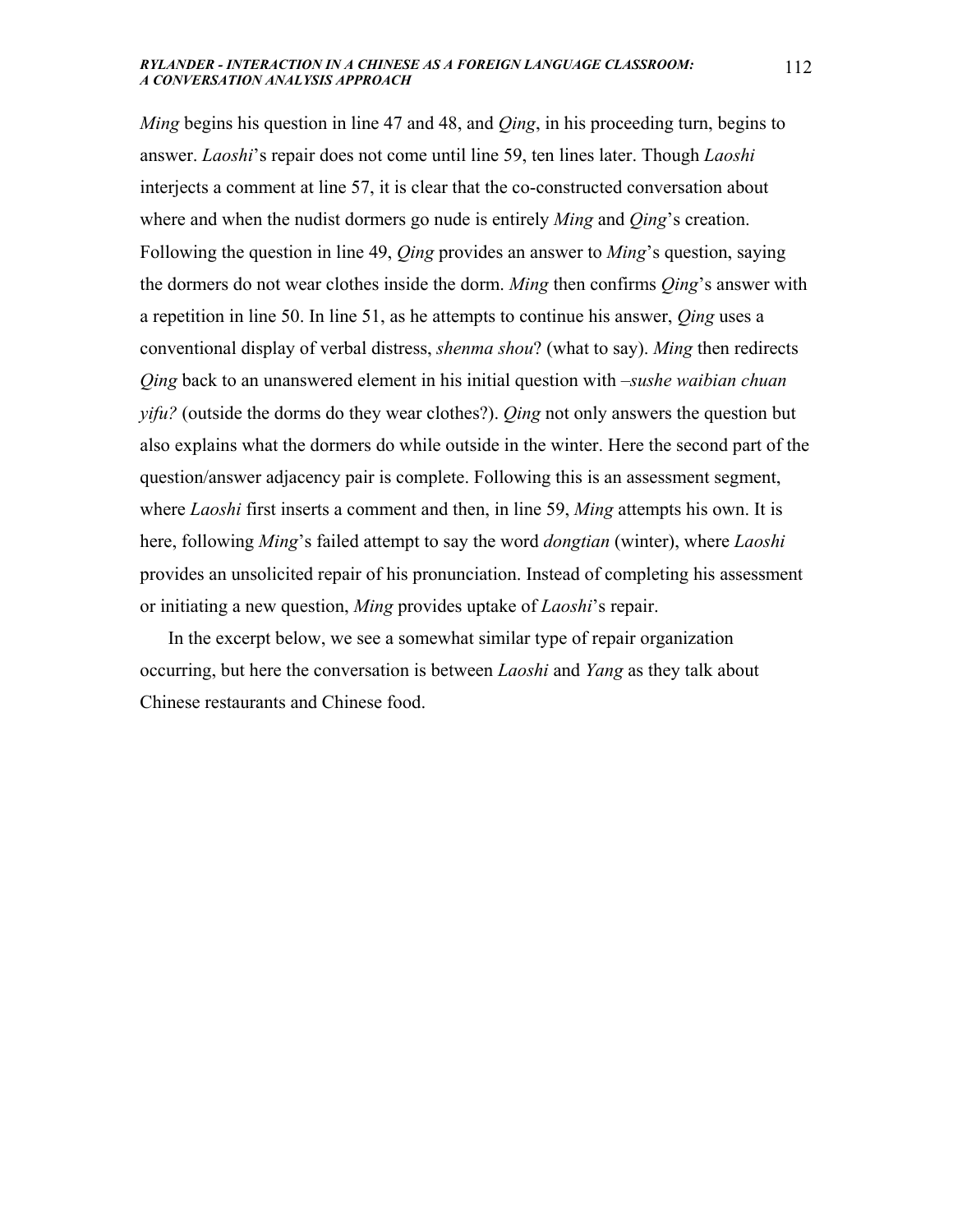# **Excerpt 19 (Mao Data)**

## Chinese (lines 142-160)

142 Laoshi: *bu zhidao mei xiguan dui (.5) suoyi ruguo nimen you kong (.) shei quguo? Shei* 

- 143 *quguo?*
- 144 *(2.0)*
- 145 Laoshi: *ni quguo? Ni quguo?*
- 146 (1.5)
- 147 Laoshi: *oh shi ba.*
- 148 Yang: uh hum
- 149 Laoshi: *zenma yang?*
- 150 Song: (*ni keyi qing Laoshi*) (\*\*) ((audible laughter by members of class))
- 151 Laoshi: *ni bu yao zheiyang zi ta (.) bu shi tade dian eh (.) ni qu de* {I's
- 152 name} *shenma shihou quguo? Chi le shenma? Zenma yang?*
- 153 Yang: oh *(.5) uhm (1.5) yi nian yiqian wo quguo (.5) wo (.) wo wang le (1.5) keshi*
- 154 *wo bu xihuan* <*zhongguo cai>*
- →155 Laoshi: *zhongguo cai*
	- 156 Yang: *zhongguo cai*
	- 157 Laoshi: *zhongguo cai (2.5) ent xihuan zhongguo cai? (1.5) bu hao* ((audible laughter
	- 158 by members of class)) *Yang ni yiding xihuan zhongguo cai* ((audible laughter
	- 159 by members of classs)) *(2.0) hao (.) Zhou ni weishenma qu* {I's
	- 160 name}?

English (lines 142-160)

- 142 Laoshi: you don't know you're not used to it right (.5) so if you have time (.) who
- 143 has gone? Who has gone?
- 144 (2.0)
- 145 Laoshi: have you gone? Have you gone?
- 146 (1.5)

147 Laoshi: oh you have.

- 148 Yang: uh hum
- 149 Laoshi: how was it?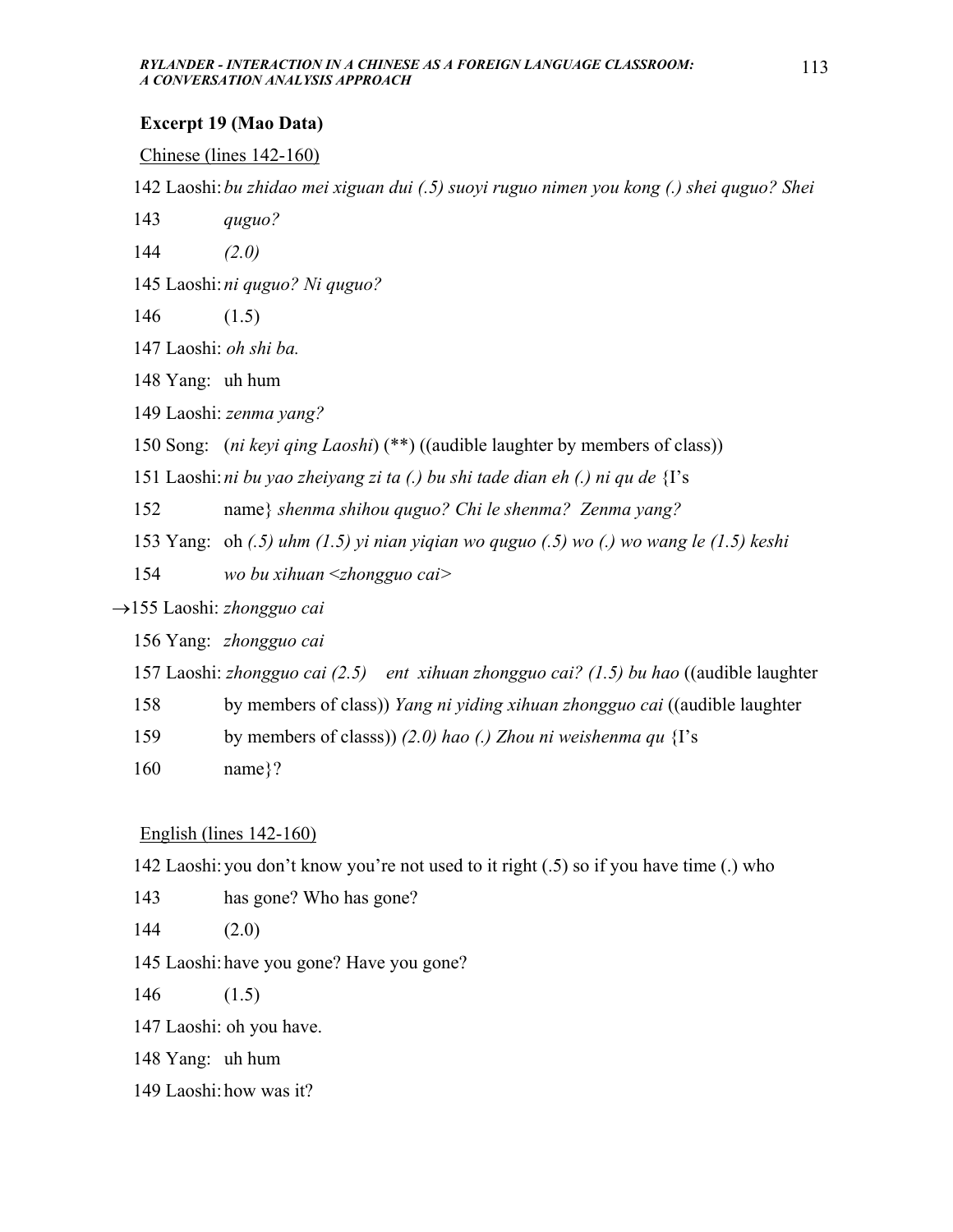150 Song: you can treat *Laoshi* (\*\*) ((audible laughter from members of class))

151 Laoshi: you won't offend him (.) it's not his place eh (.) when did you go to

152 {restaurant's name}? what did you eat? How was it?

153 Yang: oh (.5) uhm (1.5) over a year ago I went (.5) I (.) I forget (1.5) but I don't like

154 <chinese food>

 $\rightarrow$ 155 Laoshi: chinese food

156 Yang: chinese food

157 Laoshi: chinese food (2.5) you don't like chinese food? (1.5) that's not good ((audible

158 laughter from members of class)) *Yang* you have to like chinese food ((audible

159 laughter from members of class)) (2.0) okay (.) *Zhou* why did you go to

160 {restaurant's name}?

Looking at the data, it seems apparent in line 146, after *Laoshi* asks who has gone to *Mao*'s family's restaurant, that *Yang* makes some kind of non-verbal gesture. What makes this apparent is *Laoshi*'s comment in line 147 *oh shi ba!* (oh you have!), to which *Yang* responds with "uh hum" in the following line. This then establishes the two speakers and the topic to follow, with the instructor taking on a somewhat unusually active role in the presentation activity by asking the audience questions on the presenter's (*Mao's*) behalf about the topic of his family's restaurant and who in the class had visited there. In the conversation that follows (seven lines later in line 155) *Laoshi* offers an unsolicited otherrepair of *Yang*'s pronunciation of *zhongguo cai* (chinese food), in which he had used high level even, i.e., first tone, rather than high rising, i.e., second tone, intonation for *guo*. This is followed first by *Yang*'s uptake and then by *Laoshi*'s repetition. The difference here compared to instructor repair during student/student conversation presented in the excerpt above is that miscommunication does not occur. Nowhere is it clear that *Yang*'s mispronunciation of *zhongguo cai* impedes communication between him and *Laoshi*: there is no pause before production, no false starts or other displays of verbal distress.

 Though only one instance of repair such as this, occurring in a conversation between instructor and student, does not define an organizational pattern, it gives an indication of how turn-taking resulted between *Laoshi* and a student concerning learner mispronunciation (though with no apparent miscommunication). However, instructor-initiated other-repair on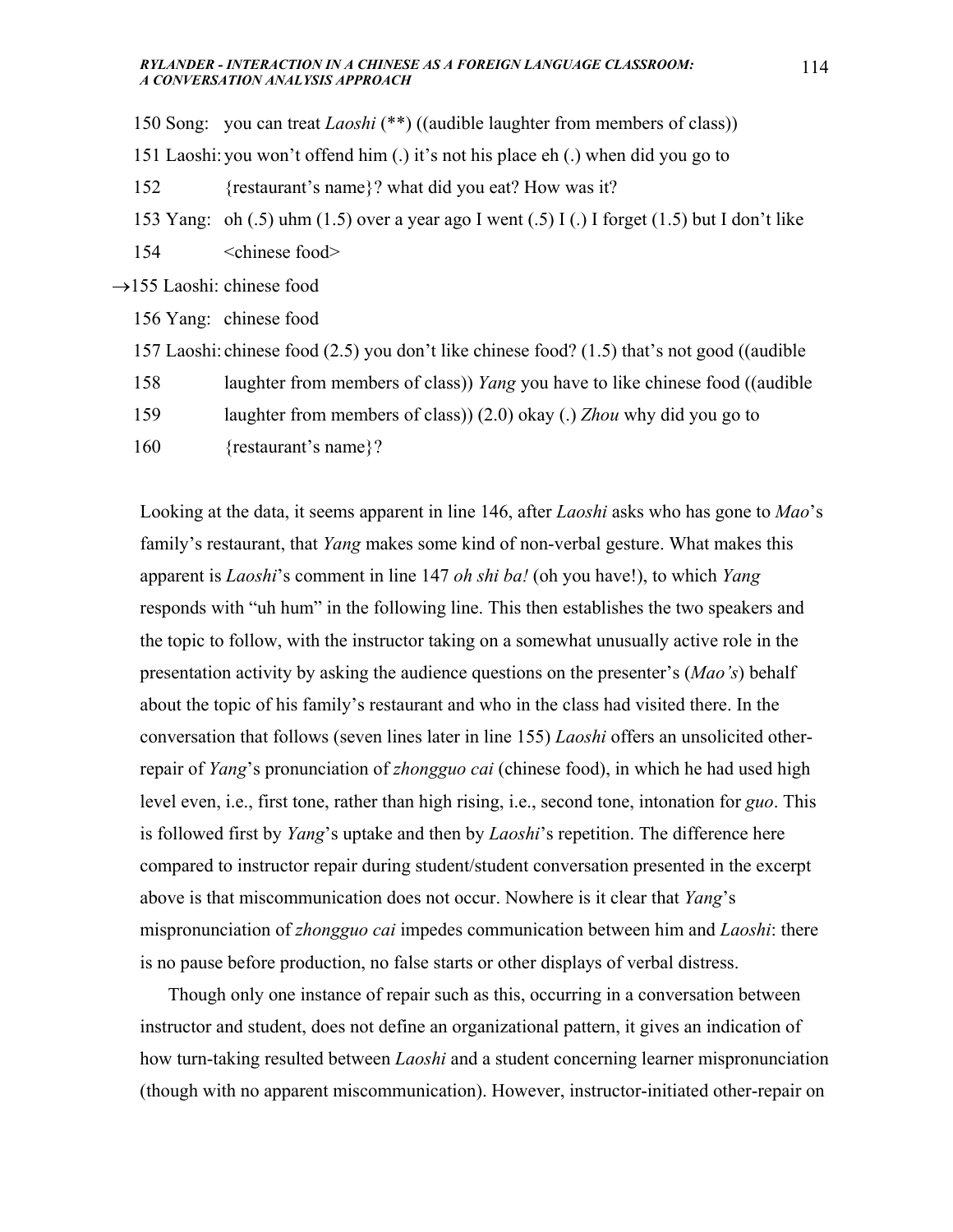pronunciation in conversations between students occurred in a relatively organized manner, in that instructor-repair occurred following miscommunication between students, with the repair being followed by some form of learner uptake. This shows that even though learners were speaking between each other they were still receptive to *Laoshi* error correction and oriented to it within the turn-taking structure of the Q/A session. We see then that within the context of learner-to-learner conversations in the activity there existed the possibility of instructor participation at the lexical level with word-choice and pronunciation corrections, though, again, this did not appear to be very frequent.

## *Self-Initiated Other-Repair*

 Only one of the three presenters self-initiated other-repair during both presentation and Q/A sessions, i.e., he overtly requested instructor correction or confirmation on his production in the TL. On multiple occasions, *Wu* asked *Laoshi* for confirmation/correction on both his lexical choice and pronunciation, using his time in the activity as a way to confirm his oral production skills. Faerch and Kasper (1983) define this behavior as an *appealing strategy*. In the excerpt below, *Wu* is speaking about his mother's time at university.

## **Excerpt 20 (Wu Data)**

### Chinese (lines 19 to 33)

|                  | 19 Wu:               | Ming de muqin yiyangde $(1.0)$ ta: xi jiali $(.5)$ ta zuofan $(.5)$ ta xi xi yi- $(1.0)$ |
|------------------|----------------------|------------------------------------------------------------------------------------------|
|                  | 20                   | biede (.5) biede (.5) jiashi jiashi (1.0) keshi women zhang zhangda yihou                |
|                  | 21                   | women dou $(.5)$ dao $(.5)$ eh xuexiao qu $(1.0)$ wo muqin $(1.0)$ eh $(.5)$ hui shang   |
| $\rightarrow 22$ |                      | daxue (1.5) tamen (.5) eh tamen daxue (1.0) eh $(**)$ (1.5) tamen < dang> boshi?         |
|                  | 23 Laoshi: $hum::?$  |                                                                                          |
|                  |                      | $\rightarrow$ 24 Wu: tamen < dang > boshi?                                               |
|                  |                      | 25 Laoshi: $(**)$ ni muqin qu $(**)$ xiu boshi                                           |
|                  | 26 Wu:               | xiu boshi                                                                                |
|                  |                      | 27 Laoshi: hum $(1.0)$ na shihou jihui?                                                  |
|                  | $\rightarrow$ 28 Wu: | (**) tamen zai shang daxue $\langle d\text{ang}\rangle$ boshi?                           |
|                  |                      | 29 Laoshi: <i>xiu boshi</i>                                                              |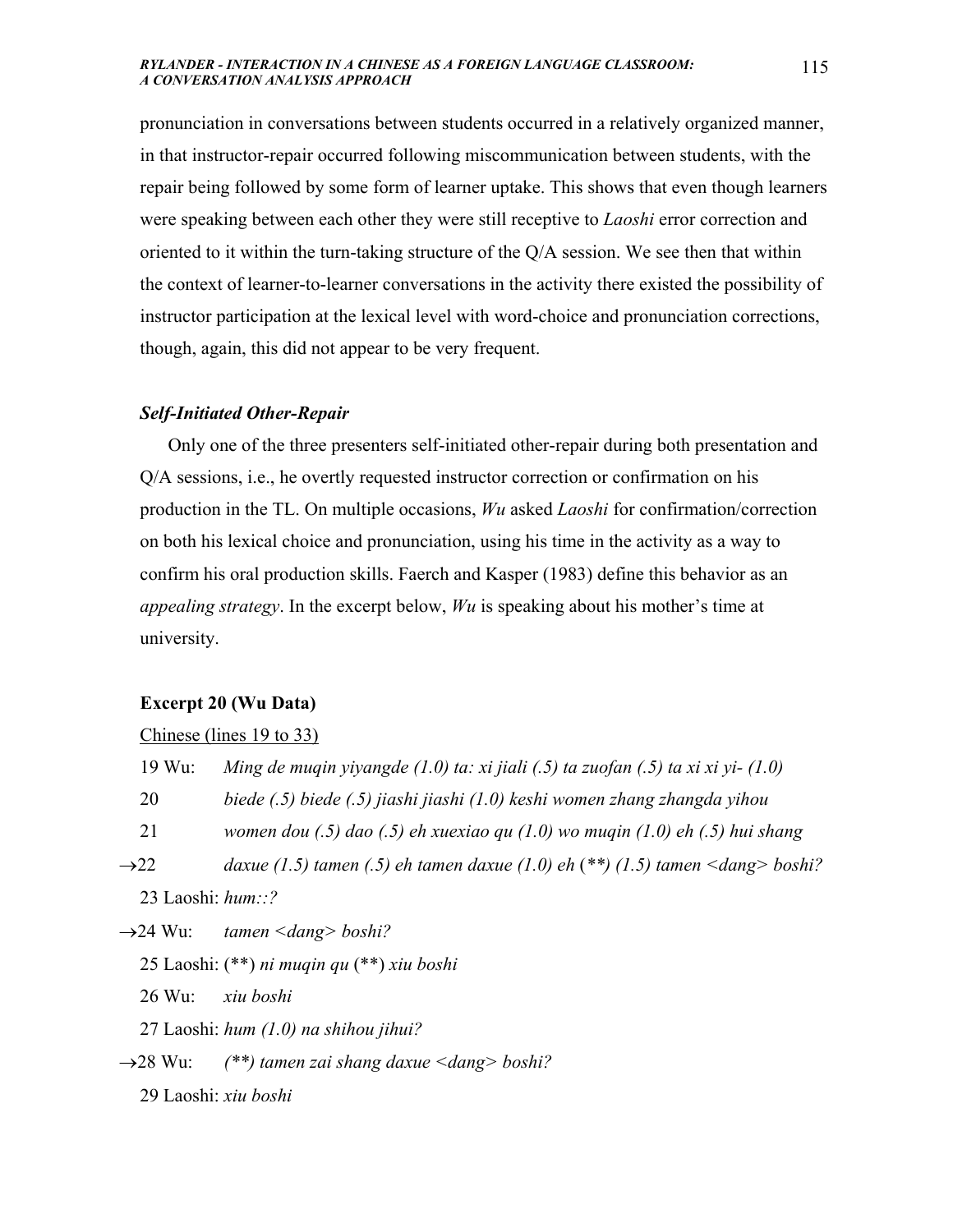- 30 Wu: *xiu boshi (2.0) eh suoyi (1.0) eh ta jiao (.5) ta bu neng- ta bu yao eh (.5)*
- →31 *<jiaoshou> (.) jiaoshu (eh)?* 
	- 32 Laoshi: *uh hum*
	- 33 Wu: *ta bu yao jiaoshu (1.0) ta yao eh: (.5) zai (1.0) shiyanshi (1.0) gongzuo (.5)*

### English (lines 19 to 33)

- 19 Wu: same as Ming's mother (1.0) she: cleaned house (.5) she cooked (.5) she cleaned
- 20 cleaned cloth- (1.0) other (.5) other (.5) house things house things (1.0) but after we
- 21 grew grew up we all  $(0.5)$  went  $(0.5)$  eh to school  $(1.0)$  my mother  $(1.0)$  eh  $(0.5)$  could go
- $\rightarrow$ 22 to university (1.5) they (.5) eh their university (1.0) eh (\*\*) (1.5) they <br/>became> PhD?
	- 23 Laoshi: hum::?
- $\rightarrow$ 24 Wu: they <br/>became> a PhD?
	- 25 Laoshi: (\*\*) your mother went (\*\*) and got a PhD
	- 26 Wu: got a PhD
	- 27 Laoshi: hum (1.0) then she married?
	- 28 Wu:  $(**)$  they were at the university  $\leq$  becoming a PhD?
	- 29 Laoshi: getting a PhD
	- 30 Wu: getting a PhD (2.0) eh so (1.0) eh she taught (1.0) she couldn't- she didn't
- $\rightarrow$ 31 want eh (.5) to <teach> (.) to teach (eh)?
	- 32 Laoshi: uh hum
	- 33 Wu: she didn't want to teach  $(1.0)$  she wanted eh:  $(.5)$  at  $(1.0)$  a laboratory  $(1.0)$  job

In the excerpt above, *Wu* three times solicits other-repair from the instructor while still in the presentation section of his speech, once in line 22 and again in line 24, both involving the verb *dang* (to become), a transitive verb used before occupations such as *dang laoshi* (to become a instructor), and a third time in line 31 with the *shu* (book) of *jiaoshu* (lit., teach book(s) or col., to teach<sup>9</sup>). In first solicitation, line 22, *Wu* uses  $\leq$ *dang boshi* $>$  ( $\leq$ become a PhD>) with rising intonation, indicating an interest in receiving some type of instructor

 9 Chinese lexicon has what is known as 'disyllabic tendencies,' of which *dang laoshi* and *jiaoshu* are examples. The nature of the language finds verb-object pairings of this sort very common, and by comparison *jiaoshu* is viewed as one lexical item, whereas *dang laoshi* is an example of various pairs *dang* may take based on the semantics of its object, e.g., *dang lushi* (become a lawyer) and *dang yisheng* (become a doctor).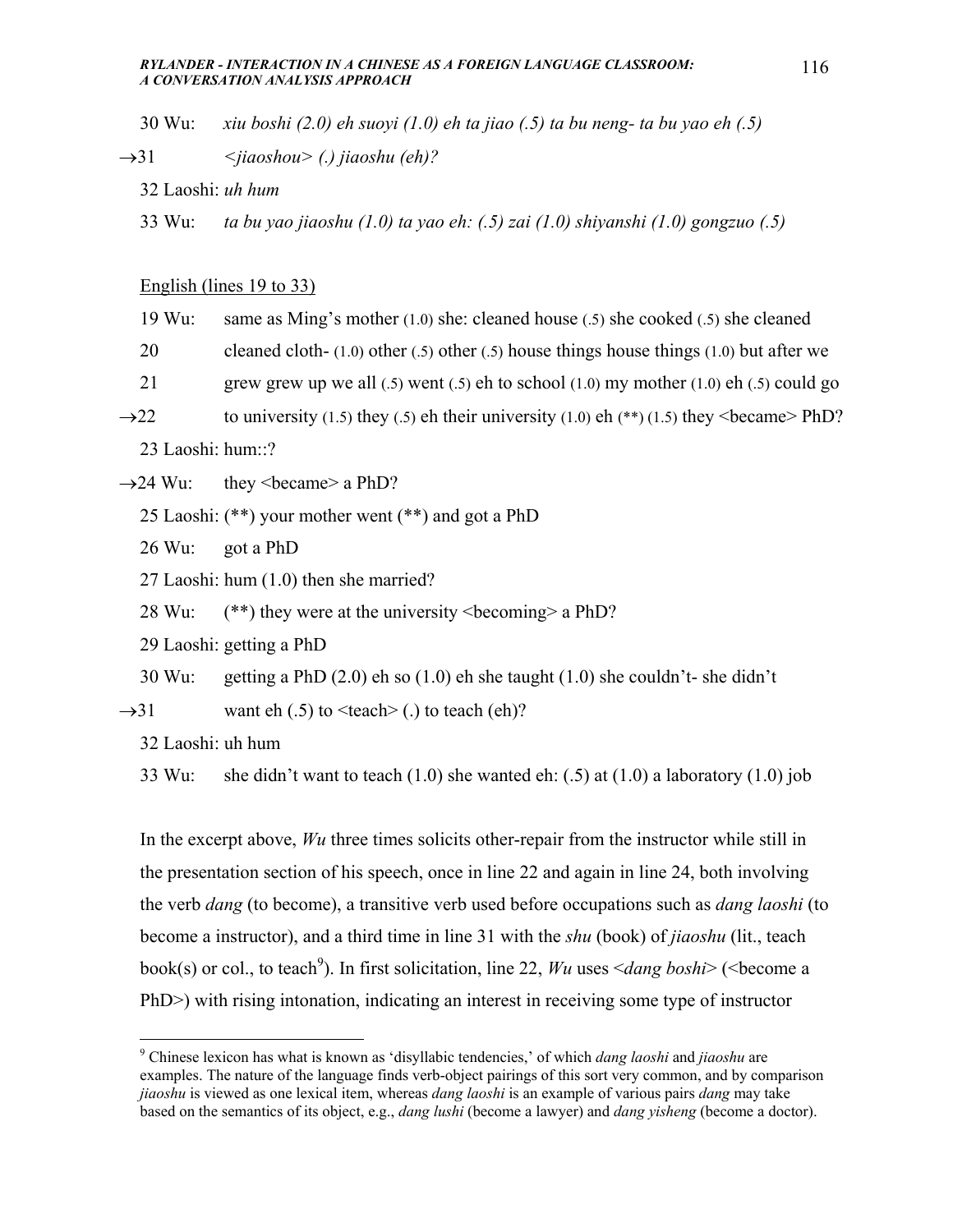confirmation. *Laoshi* responds to this request in line 23 with *hum::,* followed as well with rising intonation, signaling a clarification request from *Wu* as to his question. *Wu* then repeats his troubled phrase of <*dang boshi*>, and *Laoshi* then offers repair in the following line by using *shou boshi* (to get or receive a PhD), which *Wu* then repeats as uptake in his next turn.

 Though *Wu* requests confirmation of his use of the verb *dang* with the object *boshi* in lines 22 and 24, his next independent use of the verb-object combination in line 28, just four lines later, finds him repeating his initial incorrect use of *dang*. To this, *Laoshi* responds with a repetition of her initial repair. *Wu* then corrects his mistake a second time in line 30. In this very same turn, *Wu* requests his second confirmation of a problematic verb phrase, line 31. Here the confirmation request is formed as a self-correction followed by rising intonation. With *Wu*'s self-repair correct, *Laoshi* simply confirms with an acknowledgement—*uh hum*—and *Wu* incorporates his self-corrected, other-confirmed verb phrase in the beginning of his next turn.

 Within the data it is evident by the way he solicits instructor repair that *Wu* orients to his role as both presenter and as language learner within a classroom context. Though his is actively seeking feedback on lexical items questionable to him, he is selective of responding to *Laoshi'*s offers of repair, just as was the case with *Mao* (see excerpt 16). Here again is a portion from the previous excerpt.

### **Excerpt 21 (Wu Data)**

## Chinese (lines 19 to 28)

19 Wu: *Ming de muqin yiyangde (1.0) ta: xi jiali (.5) ta zuofan (.5) ta xi xi yi- (1.0)* 

20 *biede (.5) biede (.5) jiashi jiashi (1.0) keshi women zhang zhangda yihou* 

21 *women dou (.5) dao (.5) eh xuexiao qu (1.0) wo muqin (1.0) eh (.5) hui shang* 

→22 *daxue (1.5) tamen (.5) eh tamen daxue (1.0) eh* (*\*\*) (1.5) tamen <dang> boshi?* 

23 Laoshi: *hum::* 

24 Wu: *tamen <dang> boshi?* 

25 Laoshi: (\*\*) *ni muqin qu* (\*\*) *xiu boshi* 

26 Wu: *xiu boshi* 

27 Laoshi: *hum (1.0) na shihou jihui?*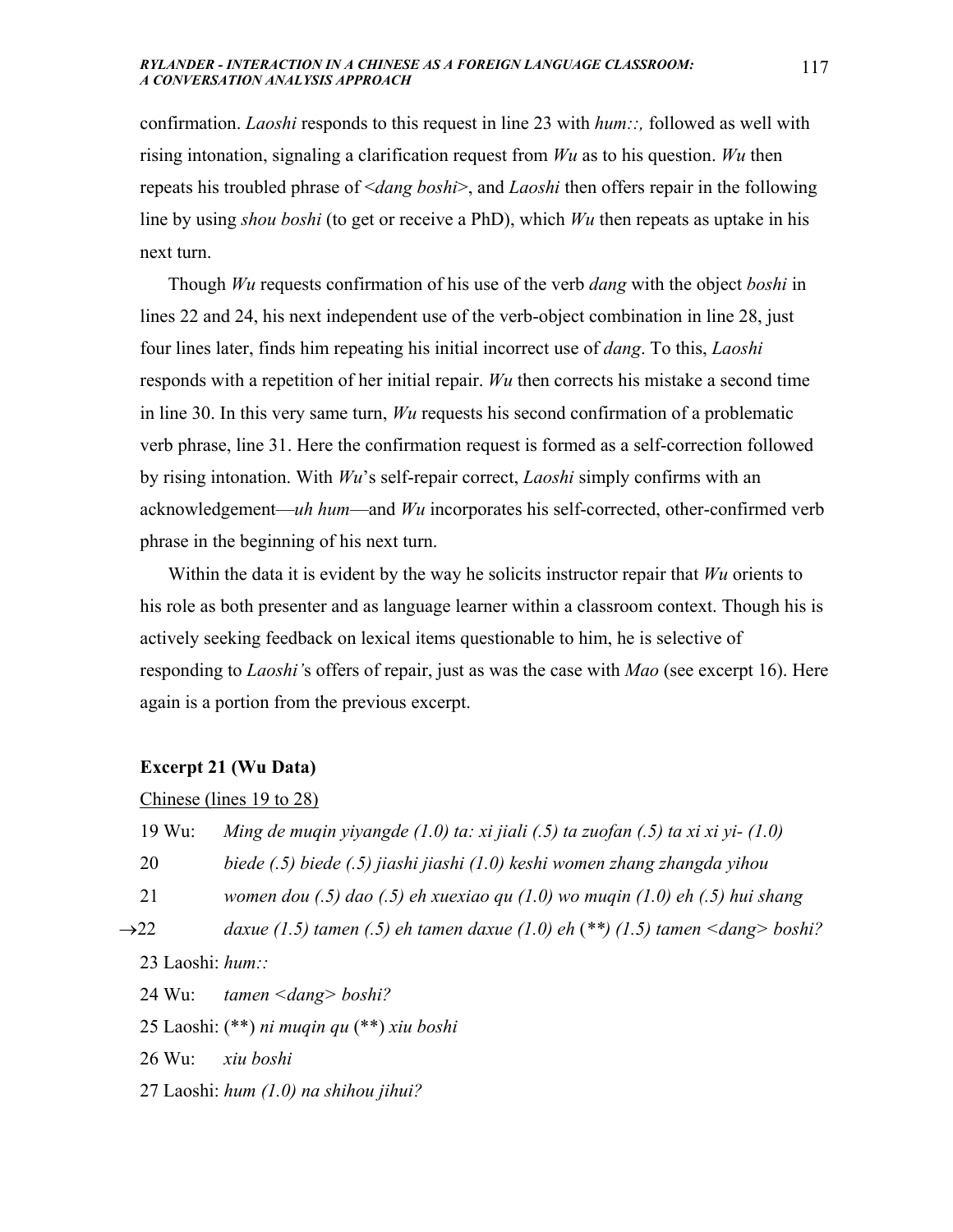→28 Wu: *(\*\*) tamen zai shang daxue <dang> boshi?* 

### English (lines 19 to 28)

- 19 Wu: same as Ming's mother (1.0) she: cleaned house (.5) she cooked (.5) she cleaned
- 20 cleaned cloth- (1.0) other (.5) other (.5) house things house things (1.0) but after we
- 21 grew grew up we all (.5) went (.5) eh to school (1.0) my mother (1.0) eh (.5) could go
- $\rightarrow$ 22 to university (1.5) they (.5) eh their university (1.0) eh (\*\*) (1.5) they <br/>became> PhD?

23 Laoshi: hum::

24 Wu: they <became> a PhD?

 $\rightarrow$ 25 Laoshi: (\*\*) your mother went (\*\*) and got a PhD

26 Wu: got a PhD

27 Laoshi: hum (1.0) then she married?

 $\rightarrow$  28 Wu: (\*\*) they were at the university <br/>becoming> a PhD?

In line 22, for some reason, *Wu* begins to refer to his mother in the plural, using *tamen* (they) three times in that line. In line 24, as he initiates other repair, he again uses the plural. *Laoshi* formulates her repair in the following line, topicalizing *Wu'*s mother in the singular, *ni muqin* (your mother). However, *Wu* neither incorporates this (i.e., *wo muqin*—my mother) nor does he provide the correct singular form in line 28. These two instances reveal that students were selective in the other-repair they noticed, even when specifically seeking *Laoshi* repair.

### *Self-initiated Self-repair*

As stated above, research into NS/NS and advanced NNS/NNS conversations has shown a preference for self-initiated self-repair. However, in the present data, only one instance of self-initiated self-repair occurred. Here, *Mao* is speaking about what he does and does not like to eat at his family's restaurant.

## **Excerpt 22 (Mao Data)**

Chinese (lines 37 to 36)

27 Laoshi: *xihuan chi* (\*\*) ((audible laughter by members of class))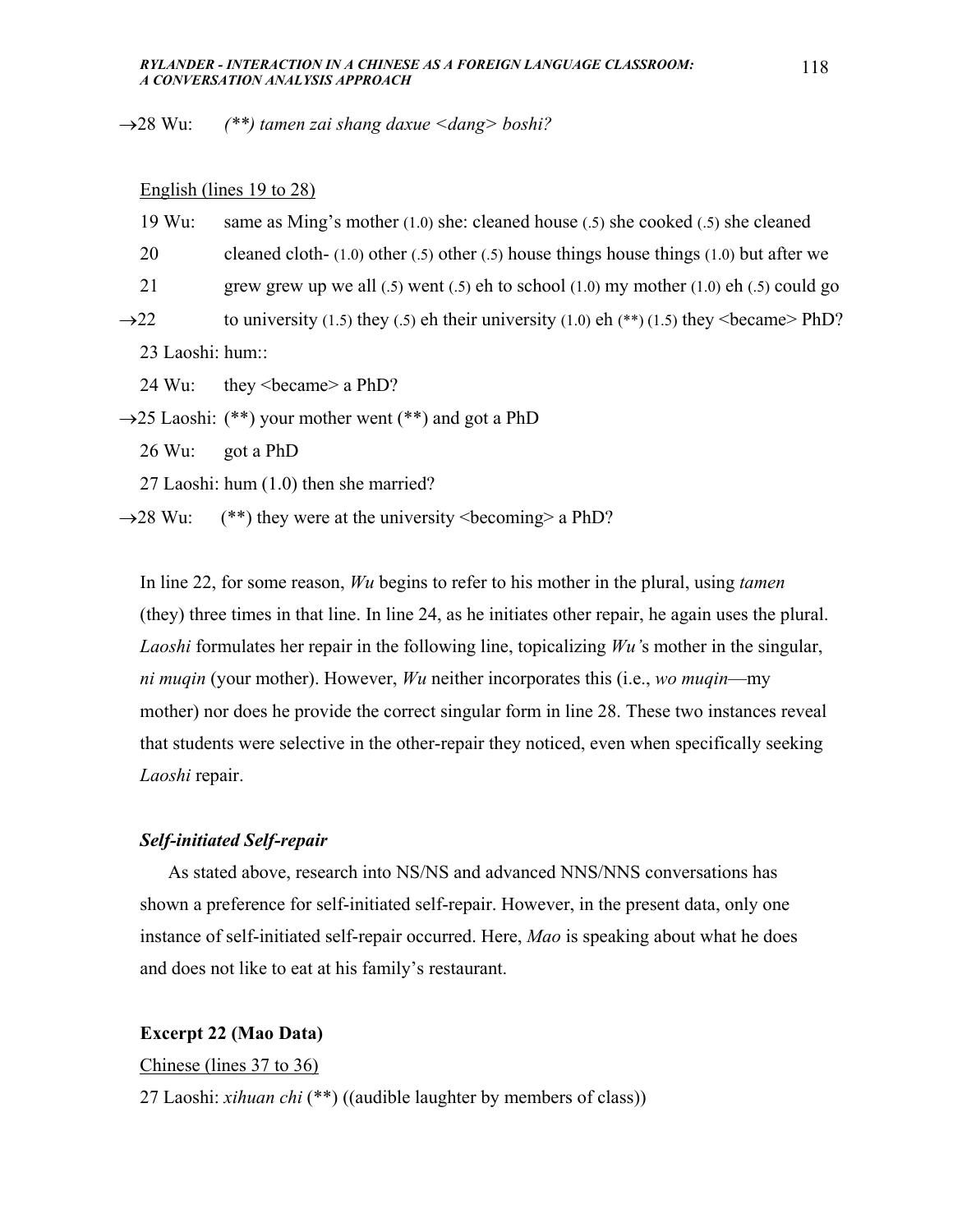28 Mao: *uhm: (2.0) gen (2.0)* cake *(.)* noodle

29 Laoshi: *oh* ((instructor laughter)) okay *(.5) hao* ((instructor laughter))

- 30 Mao: *u:hm, (2.0)* (\*\*) *(1.5) eh zui huadide fan shi yi bu (.5)* seafood *(.5)* lobster *(2.0)*
- →31 *uhm (1.5)* dish *(2.0) wo bu xihuan huafei* no! *wo bu xihuan (1.5) uhm* seafood
	- 32 *yinwei (.5) bu hao chi*
	- 33 Laoshi: seafood *zenma shuo?*
	- 34 Mao: oh *(1.0) <haishan shipian>*
	- 35 Laoshi: *haixian*
	- 36 Mao: *uh:m (3.5) ni you wenti ma?*

English (lines 27 to 36)

- 27 Laoshi: you like to eat (\*\*) ((audible laughter by members of class))
- 28 Mao: uhm: (2.0) and (2.0) *cake* (.) *noodle*
- 29 Laoshi: oh ((instructor laughter)) *okay* (.5) good ((instructor laughter))
- 30 Mao: u:hm, (2.0) (\*\*) (1.5) eh the most expensive food is (.5) *seafood* (.5) *lobster*
- →31 (2.0) uhm (1.5) *dish* (2.0) I don't like to pay *no*! I don't like (1.5) uhm
	- 32 *seafood* because (.5) it doesn't taste good
	- 33 Laoshi: how do you say *seafood*?
	- 34 Mao: *oh*  $(1.0)$  <seafood>

35 Laoshi: seafood

36 Mao: uh:m (3.5) do you have any questions?

In line 27, *Mao* begins to describe the dishes he dislikes, seafood in general and lobster in particular. Within his account of why this is so, in line 30 he repairs the incorrect lexical item *huafei* (to spend) with *xihuan* (to like). Notice how he signals his repair with the word "no!" *Mao* used this self-repair signal previously (see excerpt 13) while still at the earlier stages of his presentation. Repair of this type was seldom found within the data.

## *Participant Performance within the Presentation*

 The manner in which both solicited and unsolicited repair occurs in these data raises the question of participant performance within the activity. In a sense, each of the participants,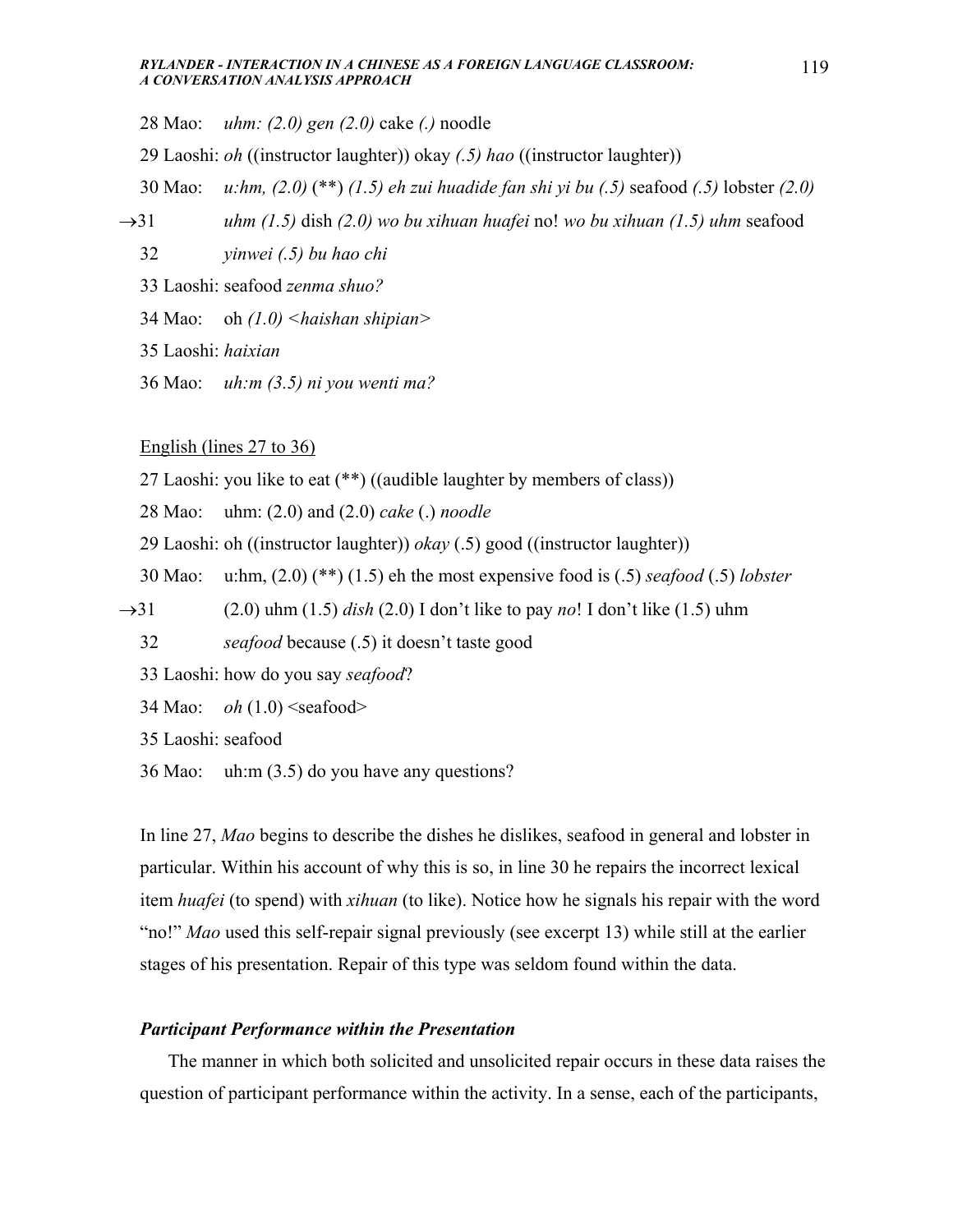by involving or not involving themselves with repair, may reflect their view of what the purpose of the activity is, with each of the participants, both students and instructor, displaying different orientations to their roles in the activity. For instance, as the examples above show, *Wu* uses his role as presenter as a tool for testing vocabulary still unknown to him and possibly taken straight from the dictionary in preparation for his speech. The excerpt below reveals *Wu*'s questionable use of vocabulary specific to his presentation.

# **Excerpt 23 (Wu Data)**

Chinese (lines 33 to 58)

| 33 Wu:                        | ta bu yao jiaoshu $(1.0)$ ta yao eh: $(.5)$ zai $(1.0)$ shiyanshi $(1.0)$ gongzuo $(.5)$      |  |
|-------------------------------|-----------------------------------------------------------------------------------------------|--|
| 34                            | shiyanshi shi laboratory $(1.5)$ ta yao yanjiu yanjiuzhe $(1.5)$ ta yao dang                  |  |
| 35                            | yanjiuzhe shi researcher $(1.0)$ suoyi eh $(0.5)$ ta kaishi $(0.5)$ zai eh Jiazhou $(0.5)$ eh |  |
| 36                            | haibiar (1.0) haibiar chang (.5) eh de ying (.2) shiyanshi (.5) eh kaishi                     |  |
| 37                            | gongzuo $(2.0)$ ta xue (.) ta zhuanye xue $(.5)$ ent zhuanye shi $(1.0)$ haigou               |  |
| 38                            | $(1.5)$ [haigoude shenghou                                                                    |  |
| 39 Laoshi:                    | [haigou?                                                                                      |  |
| 40 Laoshi: shenma shi haigou? |                                                                                               |  |
| 41 Wu:                        | <i>haigou</i> (.5) <i>eh</i> seals                                                            |  |
|                               | 42 Laoshi: seals shi haigou ma?                                                               |  |
| 43 Wu:                        | haigou.                                                                                       |  |
|                               | 44 Laoshi: seals shi haigou eh? Okay. ((instructor laughter))                                 |  |
| 45 Wu:                        | haigou $(1.0)$ seals                                                                          |  |
|                               | 46 Class: ((audible laughter by members of class))                                            |  |
|                               | 47 Laoshi: dui. Wo bu zhidao zenma shuo                                                       |  |
| 48 Wu:                        | wo zidian shuo haigou                                                                         |  |
|                               | 49 Laoshi: zhei shi huahuade                                                                  |  |
|                               | 50 Wu: bu shi dayade                                                                          |  |
|                               | 51 Laoshi: bu shi da ya                                                                       |  |
| 52 Wu:                        | actually (.) shi (.5) wait (**) ((looking word up in dictionary)) $(1.5)$                     |  |
| 53 Laoshi: haigou             |                                                                                               |  |
| 54 Wu:                        | $(3.5)$ hailishi $(0.5)$ shizi                                                                |  |
|                               |                                                                                               |  |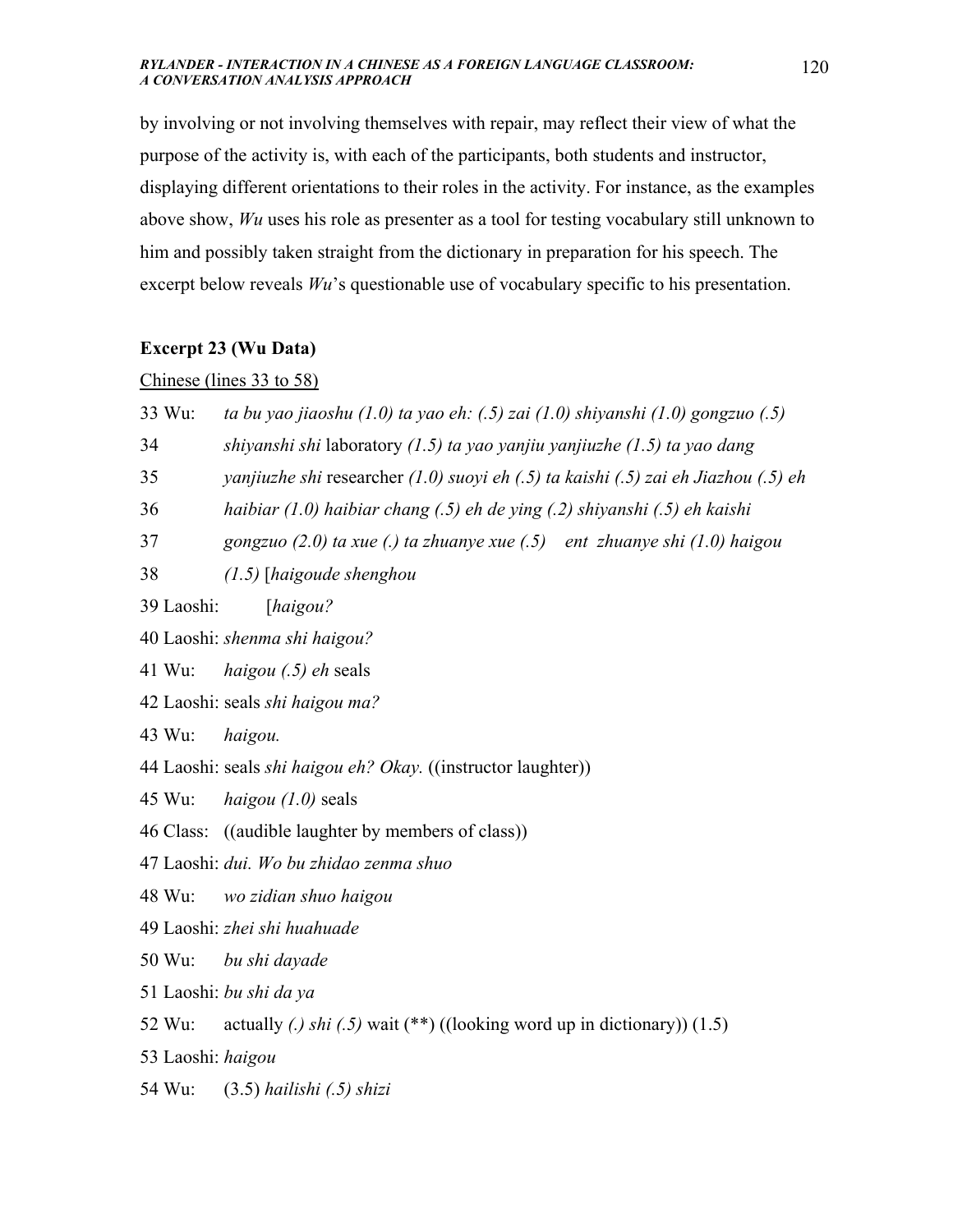- 55 Laoshi: *oh haishizi*
- 56 Wu: *haishizi (.5) haishizi zai Jiazhou Jiazhou you hen duo haishizi*
- 57 Laoshi: *haigou (.) haigou ni zhidao haigou*
- 58 Wu: *haigou haigou (.5)* sea dog sea dog

## English (lines 33 to 58)

- 33 Wu: she didn't want to teach  $(1.0)$  she wanted eh:  $(.5)$  at  $(1.0)$  a laboratory  $(1.0)$  job
- 34 (.5) laboratory is *laboratory* (1.5) she wanted to do research researcher (1.5) she
- 35 wanted to become a researcher is *researcher* (1.0) so eh (.5) she began (.5) on the
- 36 eh California (.5) eh coast (1.0) ocean coastline (.5) eh of the ocean (.2) laboratory
- 37 (.5) eh began to work (2.0) she studied (.) her major studied (.5) her her major is
- 38 (1.0) seals (1.5) [seal's life
- 39 Laoshi: [seals?
- 40 Laoshi: what is seals?
- 41 Wu: seals (.5) eh *seals*
- 42 Laoshi: *seals* are seals?
- 43 Wu: seals.
- 44 Laoshi: *seals* are seals eh? Okay. ((instructor laughter))
- 45 Wu: seals (1.0) *seals*
- 46 Class: ((audible laughter by members of class))
- 47 Laoshi: correct. I don't know how to say this
- 48 Wu: my dictionary says seals
- 49 Laoshi: this is colloquial
- 50 Wu: they aren't the ones with big teeth
- 51 Laoshi: they don't have big teeth
- 52 Wu: actually (.) are (.5) wait  $(**)$  ((looking up the word in his dictionary)) (1.5)
- 53 Laoshi: seals
- 54 Wu: (3.5) seals (.5) seals
- 55 Laoshi: oh seals
- 56 Wu: seals (.5) seals in California California has lots of seals
- 57 Laoshi: seals (.5) seals you know seals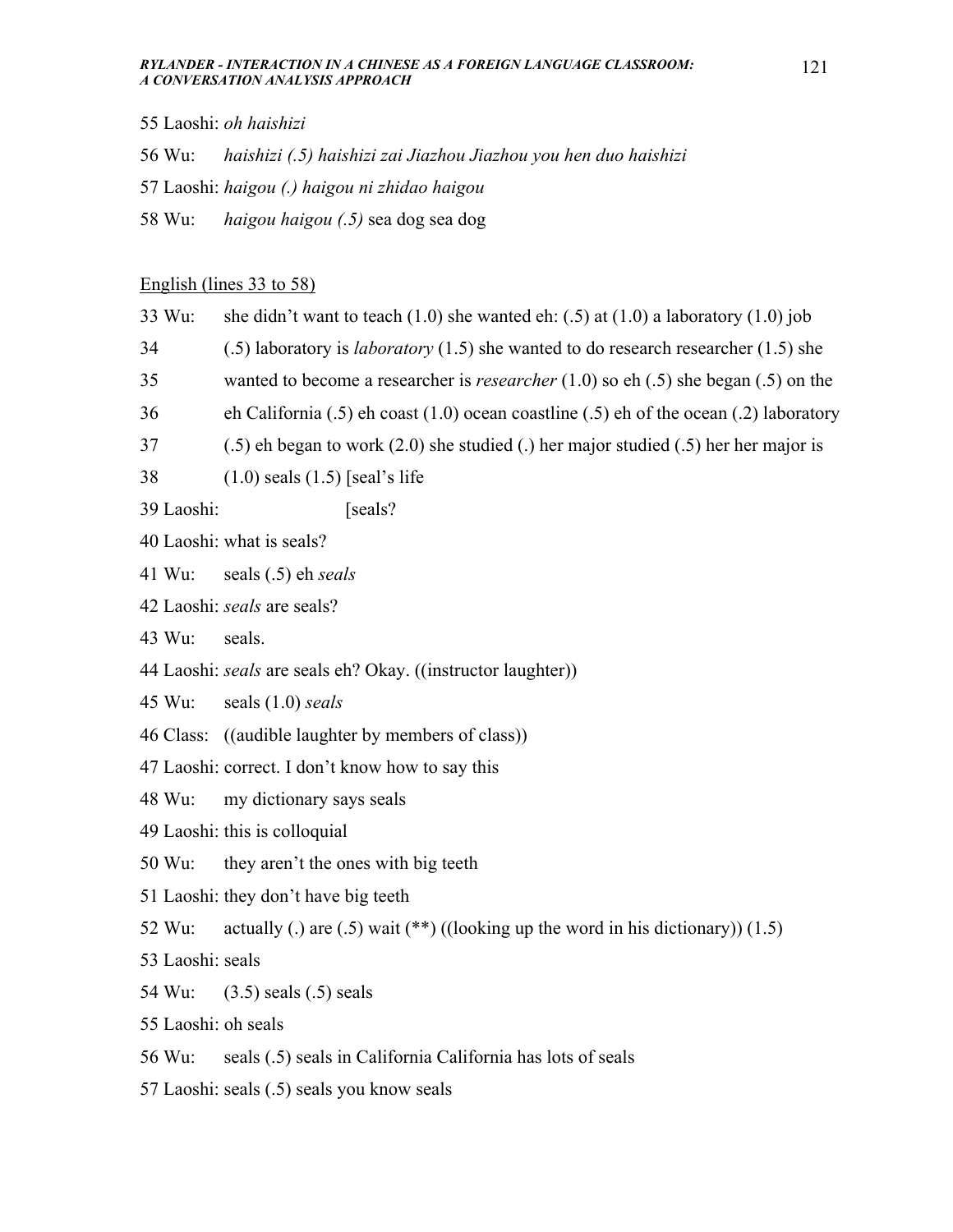### 58 Wu: seals seals (.5) *sea dog sea dog*

In line 39, we see *Laoshi* overlap *Wu*, asking for clarification of *Wu*'s use of the word *haigou* (lit., sea dog), by repeating the word with rising intonation. In line 40, she reformulates her request more directly with the phrase, *shenma shi haigou?* (what is seals?). It is obvious in lines 41 to 44 that *Laoshi*'s clarification request of *haigou* is at the semantic level, for we see *Wu*'s response in line 41 is clarification enough of the essential meaning, "*haigou (.5) eh* seals." In line 44, *Laoshi* then says, "*seals* are seals eh? Ok." Even though *Laoshi* has accepted *Wu*'s use of *haigou* as 'seals' and the manner in which he uses codeswitching to clarify this, *Wu* goes on to look up seal in his dictionary and finds '*hailishi (.5) shizi*' (line 54), which *Laoshi* immediately recognizes with *oh haishizi*. With both participants finally confirming the correct lexical item, *Wu* immediately incorporates the new item into his next turn as uptake. However, here we see that *Laoshi* defers to *Wu*'s earlier use of *haigou*, saying in line 57, *haigou (.) haigou ni zhidao haigou* (seals (.) seals you know seals).

*Wu*'s lexical work here and the amount of turn-taking dedicated to this single vocabulary word, plus the previous excerpts showing his active role in requesting confirmation of his lexical choices and his active uptake following instructor-repair, reveals his orientation to how he understands his role as presenter. He participates not only in the information-giving aspect of the speech but also utilizes the allotted power as presenter to confirm his lexical choices in the TL. Wu strongly orients to being a student who can request, even receive correction from the instructor.

 We can contrast *Wu*'s behavior as presenter with *Mao*'s. As we have seen in earlier excerpts, *Mao* not only attempted to end his monologue section prematurely but he also needed guidance from *Laoshi* as to how he should structure his presentation, i.e., what topics to cover. As well, *Mao*'s lexical choices came into question, in that in one instance he choose an English word instead of its Chinese counterpart, and when prompted by *Laoshi* revealed his understanding of that counterpart. In another instance, *Mao* shows his knowledge of a Chinese lexical item but chooses for some reason not to use it. Here, it is a student, rather than the instructor, who offers him feedback. In excerpt 20, *Mao* and *Song* are speaking about whether *Mao* has worked in his family's restaurant.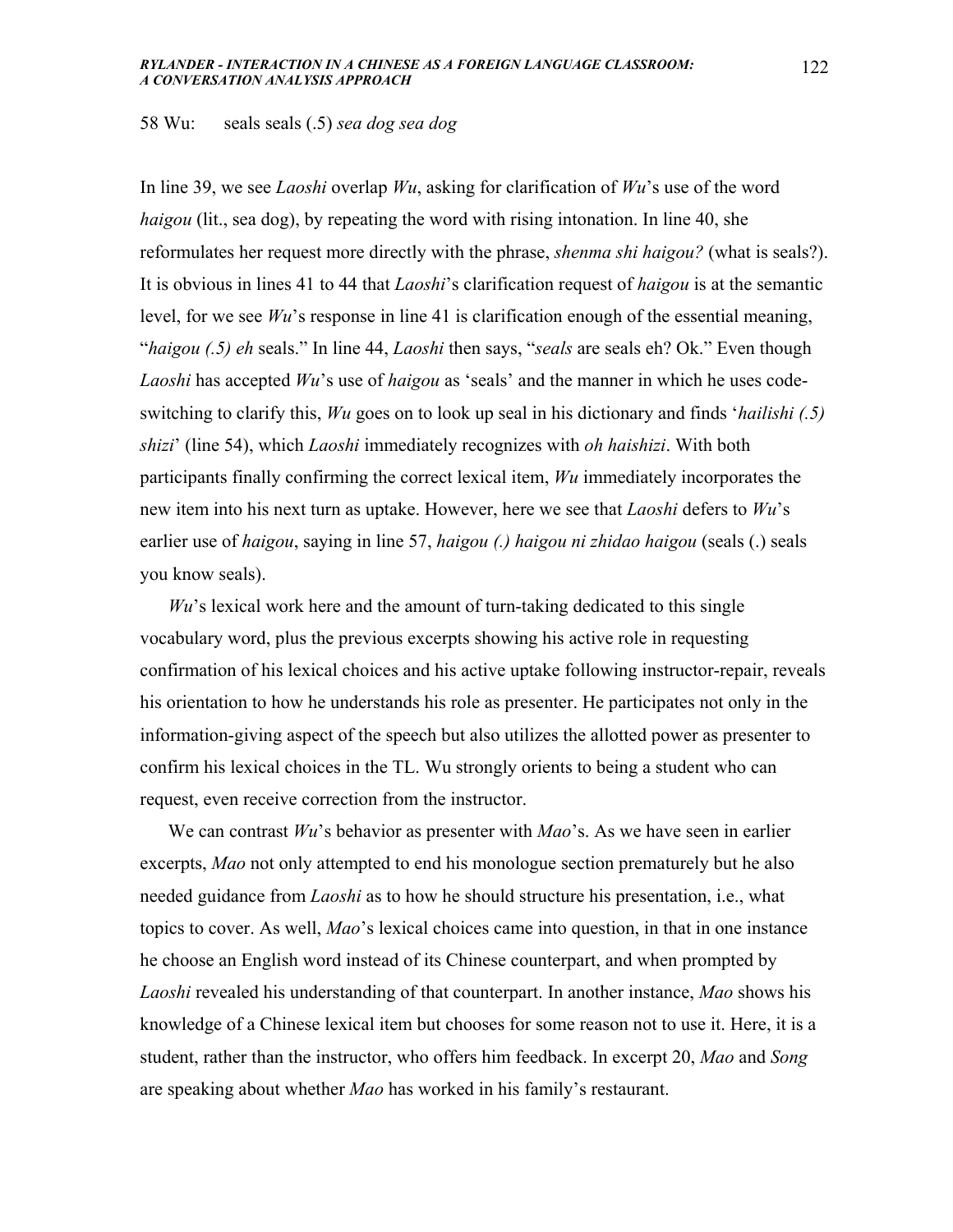### **Excerpt 24 (Mao Data)**

### Chinese (lines 71 to 76)

- 71 Song: *Mao xiansheng-*
- 72 Laoshi: -*xiansheng* ((audible laughter by members of class))
- 73 Song: *ni zai neibian gongzuo ma?*
- 74 Mao: *bu zai (.5) yinwei (.5) eh: tamen shuo (.5)* Cantonese
- →75 Song: *Guangdonghua*
	- 76 Mao: yeah (1.0) *Guangdonghua*

## English (lines 71 to 76)

- 71 Song: Mr *Mao-*
- 72 Laoshi: -Mr, ((audible laughter by members of class))
- 73 Song: did you work there?
- 74 Mao: not there (.5) because (.5) eh: they speak (.5) *Cantonese*
- $\rightarrow$ 75 Song: Cantonese
	- 76 Mao: *yeah* (1.0) Cantonese

Notice how, in line 75, *Song* offers *Mao* the Chinese for "Cantonese," and by replacing it with *Guangdonghua* keeps *Mao* 'on task' speaking the TL. *Mao*'s knowledge of this word is claimed by his use of "yeah" as an acceptance of the unsolicited other-repair in line 76. *Song*, whose Chinese level was far in advance of *Mao*'s, aided *Mao* here by giving him relevant input during learner-learner turn-taking that *Mao* then incorporated as uptake in his following turn.

 *Wu*'s and *Mao*'s data raise the issue of 'voluntary participant performance' within the speech event. Unlike *Wu*'s continual attempts at correct TL production and appeals for assistance, throughout *Mao*'s presentation he displayed either his inability or unwillingness to stay 'on task,' i.e., speak Chinese, during the presentation and Q/A session. His codeswitching to English is prevalent throughout, which suggests that *Mao*'s concern as speaker was with the subject-matter content of what he said, regardless, at times, of whether it was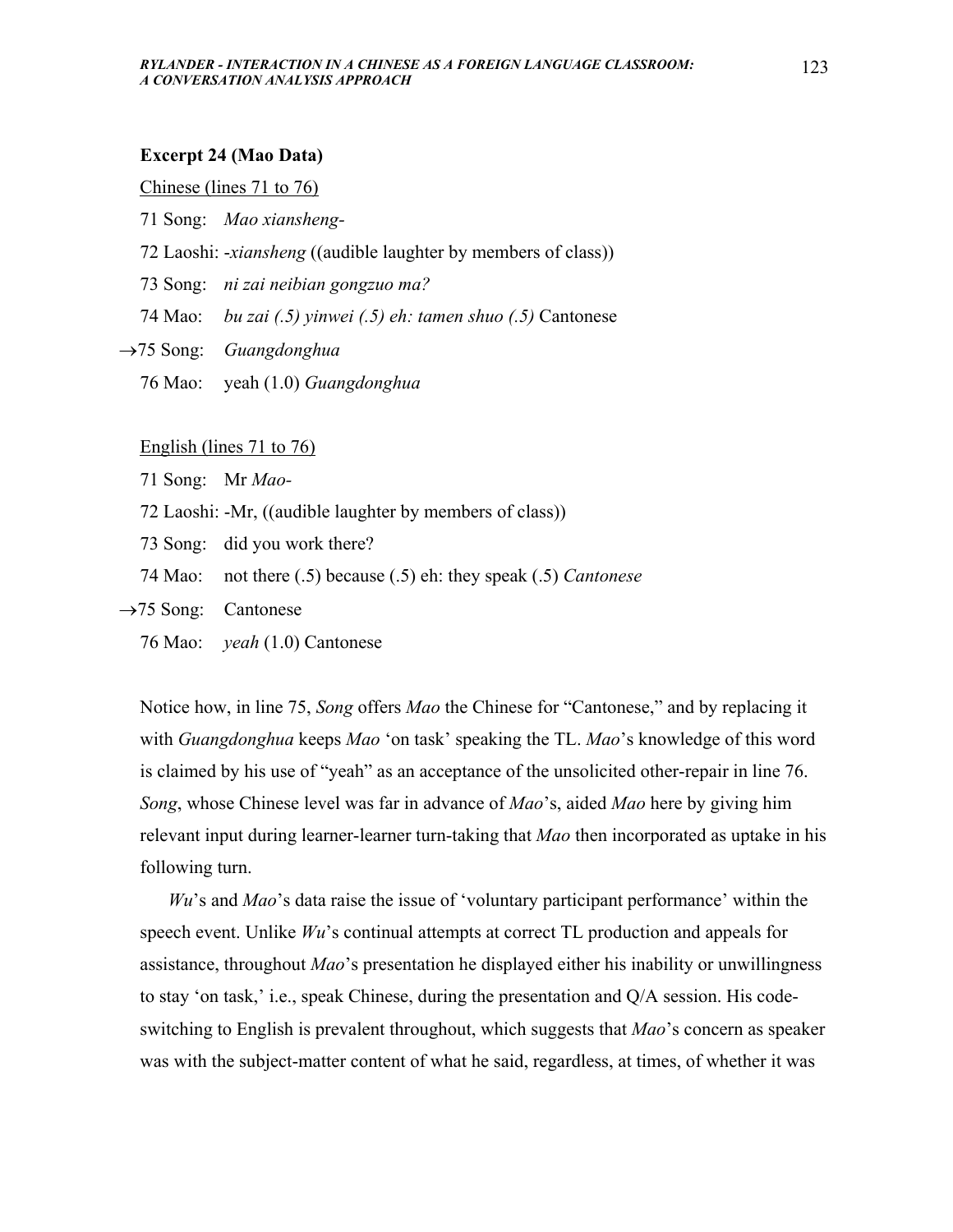in Chinese or English. Notice the excerpt below, which occurs after *Laoshi* and *Mao* have concluded co-constructing minor additions to the information concerning his presentation.

# **Excerpt 25 (Mao Data)**

Chinese (lines 56 to 66)

56 Laoshi: *you mei you wenti ent a* 

- 57 *(1.0)*
- 58 Qing: *yige (1.0) yige (1.0) panzi*
- 59 Laoshi: *eh?*
- 60 Qing: *duo shao qian?*
- 61 Laoshi: *yike (.) yike fan (.) keren de ke (.) yike (.) fan (.) kefan duo shao qian?*
- 62 Mao: *(1.5)* one what? (\*\*)
- 63 Laoshi: one order
- 64 Mao: of what?
- 65 ((?)): something (\*\*)
- 66 $((?)):$  (fish)

English (lines 53 to 70)

56 Laoshi: if you have questions ask him

- 57 (1.0)
- 58 Qing: one (1.0) one (1.0) dish

59 Laoshi: eh?

- 60 Qing: how much does it cost?
- 61 Laoshi: one (.) a dish (.) ((character parts)) (.) a dish (.) of food (.) how much is a dish?
- 62 Mao: (1.5) *one what?* (\*\*)
- 63 Laoshi: *one order*
- 64 Mao: *of what?*
- 65 ((?)): *something* (\*\*)
- 66 ((?)): (*fish*)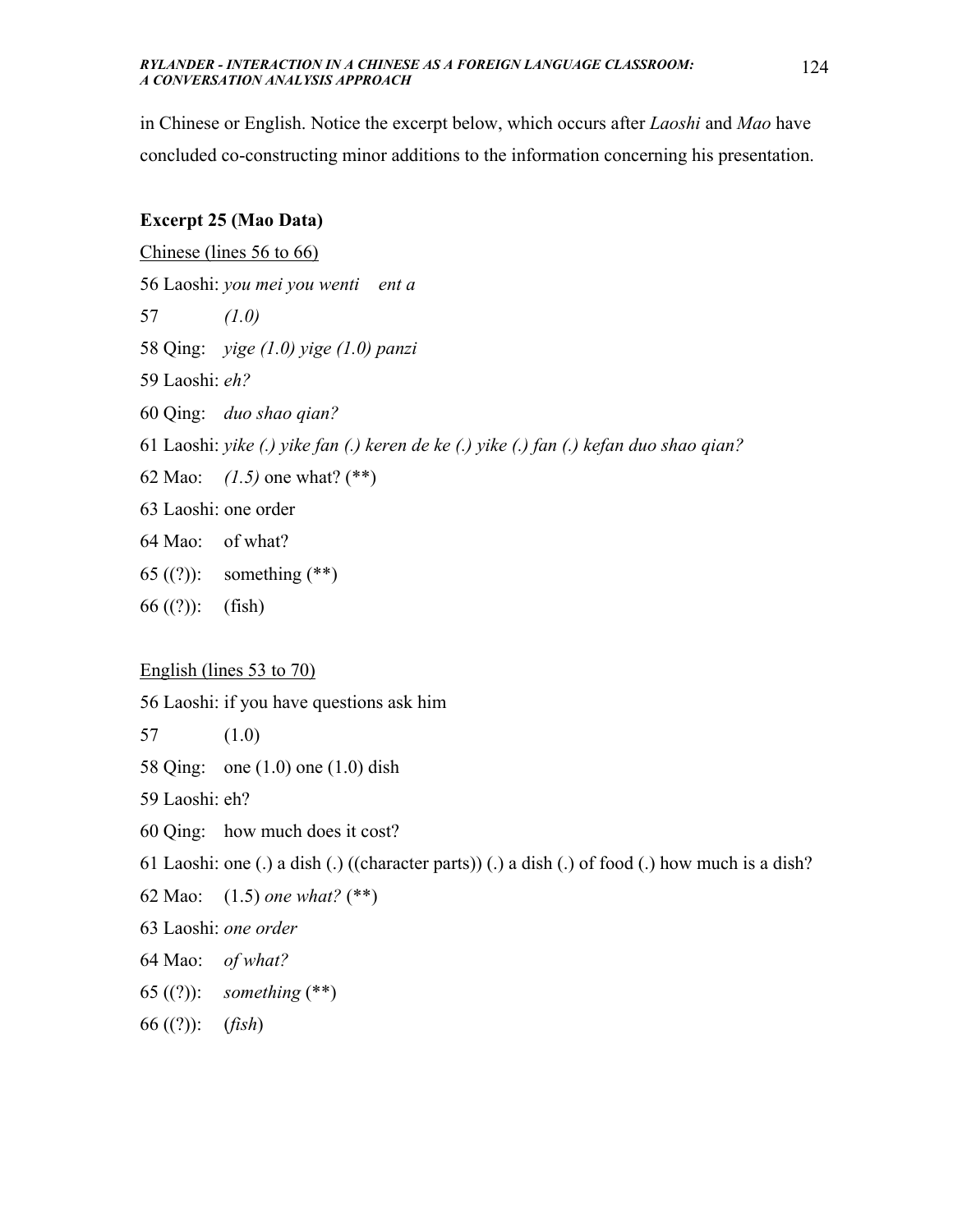In line 56, *Laoshi* opens the floor for questions. *Qing* then asks about the cost of a dish of food at the restaurant, using a topic-prominent question that begins in line 58 and concludes in line 60, i.e., *yige panzi duo shao qian?* (one dish costs how much money?). *Laoshi*, in line 61, reformulates *Qing*'s question, repairing a problem with *Qing*'s mistaken use of *panzi* (lit., plate for eating on) for *ke* (dish of food). Looking at lines 62 and 64, it is clear by the way *Mao* formulates his clarification request—"one what?"—that he understands two elements of *Laoshi*'s repair: (a) the basic question of *dou shao qian?* (how much money?) and (b) the fact that some "one" thing is the topic. In the turns leading up to *Mao*'s clarification request, both *Qing* and *Laoshi* repeatedly use the classifier phrases (Li and Thompson, 1981) *yige* or *yike*, with *yige* being the general, all-purpose classifier and *yike* specifically relating to dishes of food. *Mao*'s reply of "one what?" indicates that he either failed to comprehend the instructor initiated repair-work and reformulation concerning the lexical items *panzi* and *ke*, or he viewed these Chinese lexis unnecessary for formulating his response in Chinese as *yige shenma?* (one what?) or *shenma ke?* (what dish?), which may arguably be within his linguistic capabilities.

By comparing *Wu*'s and *Mao*'s data in this fashion, at a turn-by-turn level, we can see that though the activity is the same, participants orient to different roles as presenters, with one participant oriented to being a language student, responsible for trying to use the language, but also burdened by limited proficiency, and the other participant oriented to being a source of information, apparently less concerned with trying to use Chinese.

## *Linguistic Incorporation*

 On a turn-by-turn level, analyzing how repair and uptake are organized, CA allows, as has Interaction research, for the investigation of instances of corrective feedback within talk. However, seldom researched is how linguistic input in general is a resource at interlocutors' disposal during interaction. Though the focus of CA methodology is on the sequential organization of action in the turn structure, i.e., adjacency pairs, CA allows for a broader perspective of the entire interaction, not only in turn-by-turn units of analysis. The present data revealed where the lexical environment in general provided input rich in not only lexis but also in the morphological construction, specifically that relating to affixes and incorporation, of new, viable lexical clauses. Of particular importance is how learners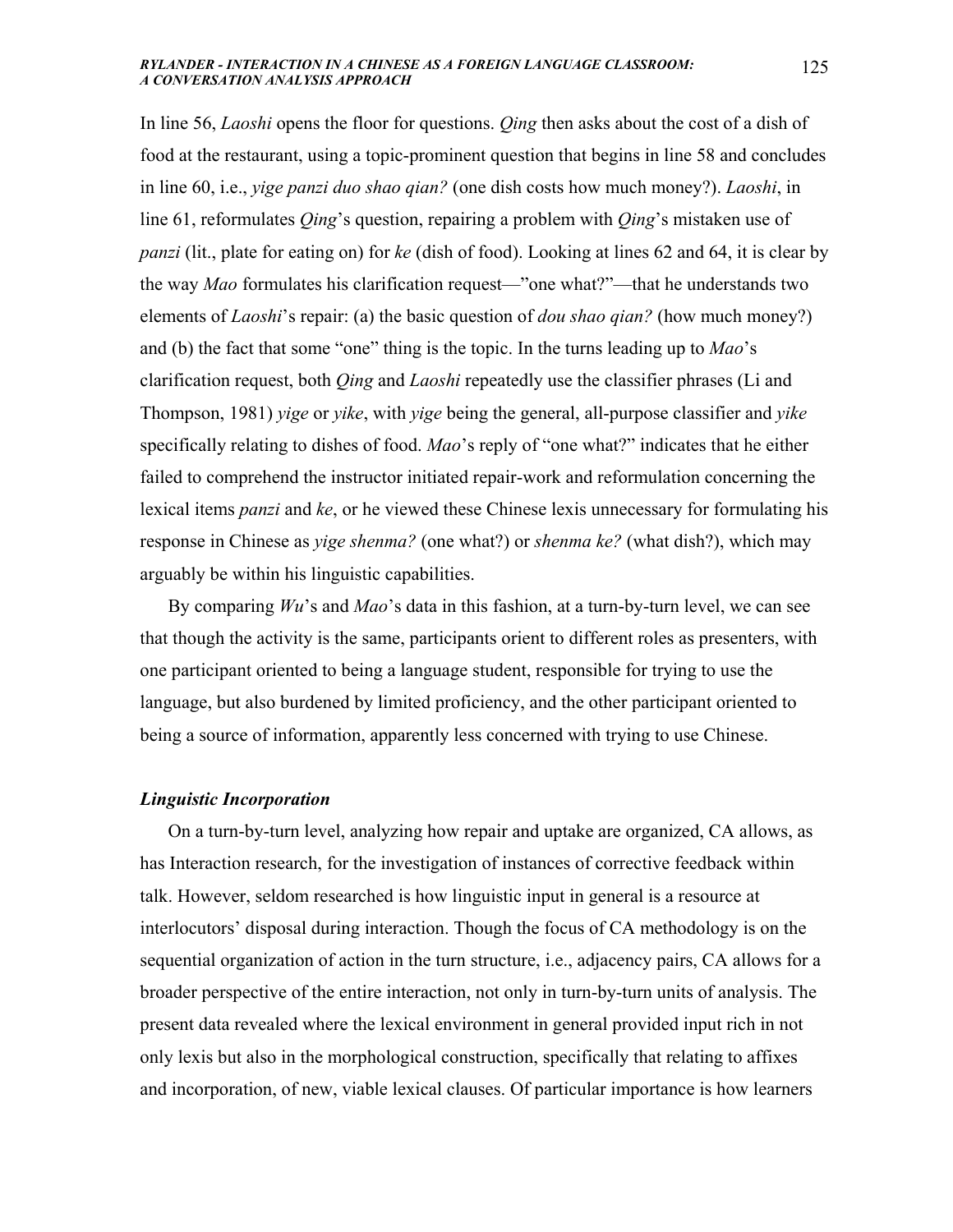incorporate elements from the on-going talk into their limited lexical and grammatical understandings to form comprehensible lexical options in place of actual vocabulary not known, either actively or passively. Below is an example of this type of NS formulation from the instructor's speech during a conversation about a restaurant, where she makes a humorous suggestion on a possible career choice for *Mao*.

## **Excerpt 26 (Mao Data)**

### Chinese (lines 77 to 78)

77 Laoshi: *keshi ni keyi dang neige (3.0)* dish-washer *(.)* wash dishes *de ren* ((instructor 78 laughter)) *xi wanderen*-

## English (lines 77 to 78)

77 Laoshi: *keshi ni keyi dang neige (3.0)* dish-washer *(.)* wash dishes *de ren* ((instructor 78 laughter)) *xi wanderen*-

Looking at lines 77 and 78, the instructor provides the same semantic information in three different ways, one right after another and divided by small pauses: first with "dishwasher," then "wash dishes *deren*" (*de* = of the type or sort; *ren* = person or people) and then finally as "*xiwanderen"* (wash+dish+sort of+person). NS speakers of Chinese nominalize lexical elements, such as the verb phrase *xiwan* (wash dishes), in this manner to clarify the type or kind of head noun within the noun phrase.

 In the extended instance that follows, this sort of relativization of a verb phrase (*meiyouyifu* = without clothes) modifying a noun (*ren* = person) through the use of the nominalizer *de* allows for speakers to adapt in the conversation when another lexical choice is absent, either because it is unknown or simply does not exist. So, for instance, if a person did not know the lexical item for 'poor' (*pingqiong*), another conversational option would be to create a synonymous attributive adjective or adjectival phrase using known elements such as *meiyouqianderen*, meaning 'does not possess money type of person.' If a speaker did not know *tuding* (bald) another choice would be to say *meiyoutoufaderen*, or 'does not possess hair type of person.' In making this lexical choice interlocutors are displaying elements of their communicative strategies; namely, their ability to circumnavigate lexical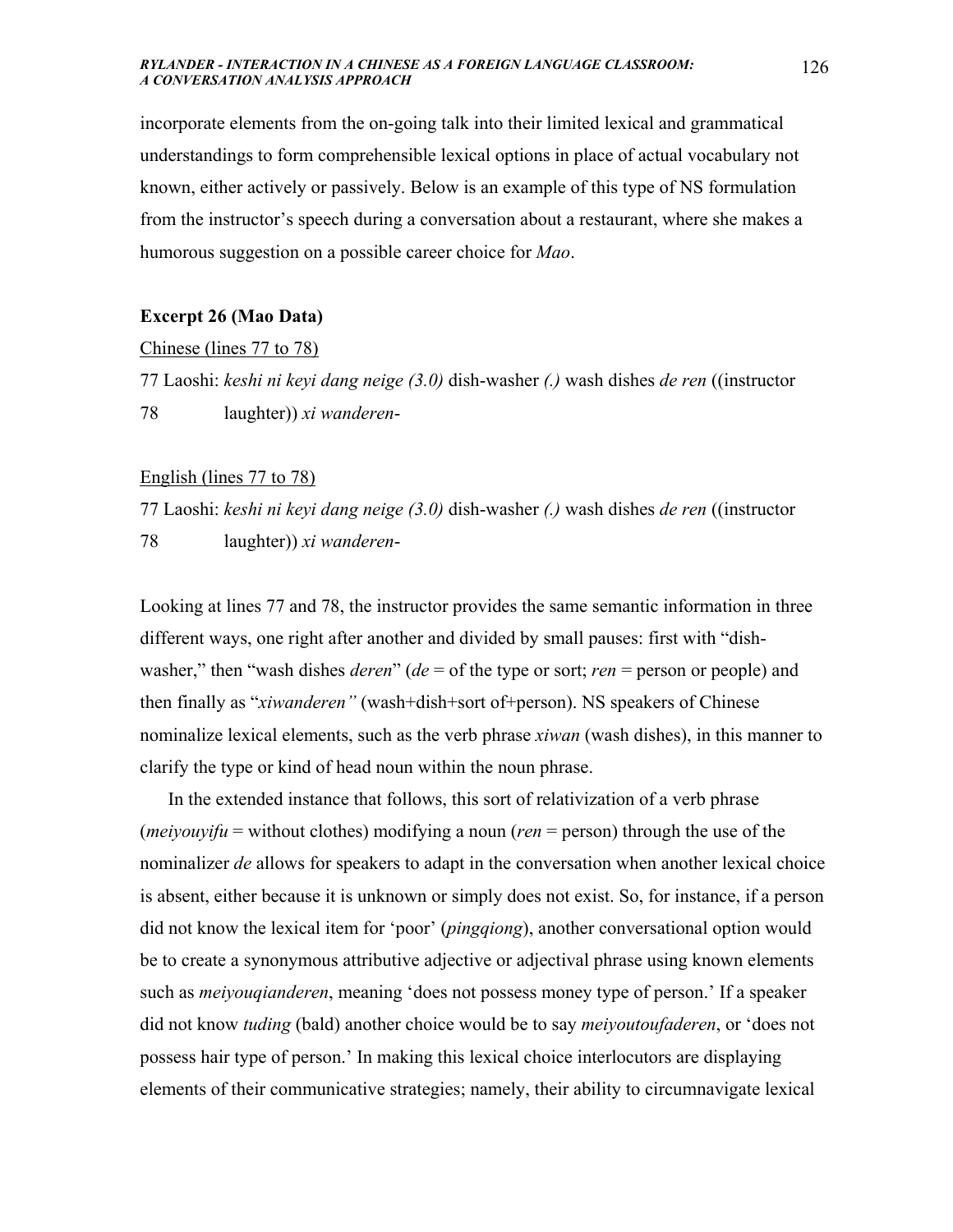holes such as the word for 'bald' (*meiyoutoufa* or *tuding*) in their working oral vocabulary by using a form of circumnavigation.

 In the excerpt below, what is interesting is how two learners create lexical options for *luoti* (naked or nude) by using variations of *meiyouyifudesushe* (does not possess clothes type of dormitory); wherein the negated verb phrase *meiyouyifu* (does not possess clothes) is connected with *de* (of the sort or kind) to form an attributive adjective meaning "of the sort without clothes," which, in turn, modifies *sushe* (dormitory)*.* Macalester College, specifically, has a nudist dorm, which is the topic of *Qing*'s presentation.

## **Excerpt 27 (Qing Data)**

## Chinese (lines 01 to 49)

01 Qing: *zhiyu:: (.5) uhm:: zhiyu* eh Macalester *da::xue* Macalester *daxue* 

- 02 *xuesheng shi hao (2.0) hmm bu tong::: (1.0) ah (1.0) bu tong*: *(.5) bu tong*::*de*
- 03 *xuesheng shi: hao (1.0) ye suoyi bu tongde (2.5) yige (.5) yige sushe jia::o (1.0)*
- →04 uhm *meiyou yif- meiyouyifude sushe (2.5) neige sushede ren bu xihuan chuan yifu* 
	- 05 Class: ((audible laughter by members of class))
	- 06 Laoshi: (\*\*) *mei you* (\*\*)*?*
	- 07 Qing: *mei you.*
	- 08 Laoshi: *mei you?*
	- 09 Qing: *mei you.*
	- 10 Laoshi: *nande he nude?*
	- 11 Qing: *nan- (.5) nande he nude*
	- 12 Class: ((audible laughter by members of class))
	- 13 Qing: *suoyi* [:*uhm*
	- 14 Laoshi: [*ni zhu neige sushe ma?*
	- 15 Class: ((audible laughter by members of class))
	- 16 Qing: *hum:: keshi ta- tamende xiawu jihui hen you yise*
- →17 Wen: *dou bu kuai yifu?* 
	- 18 Qing: *(.5) uh (.5) bu keyi.*
	- 19 Laoshi: *ni quguo?*
	- 20 Qing: *quguo.*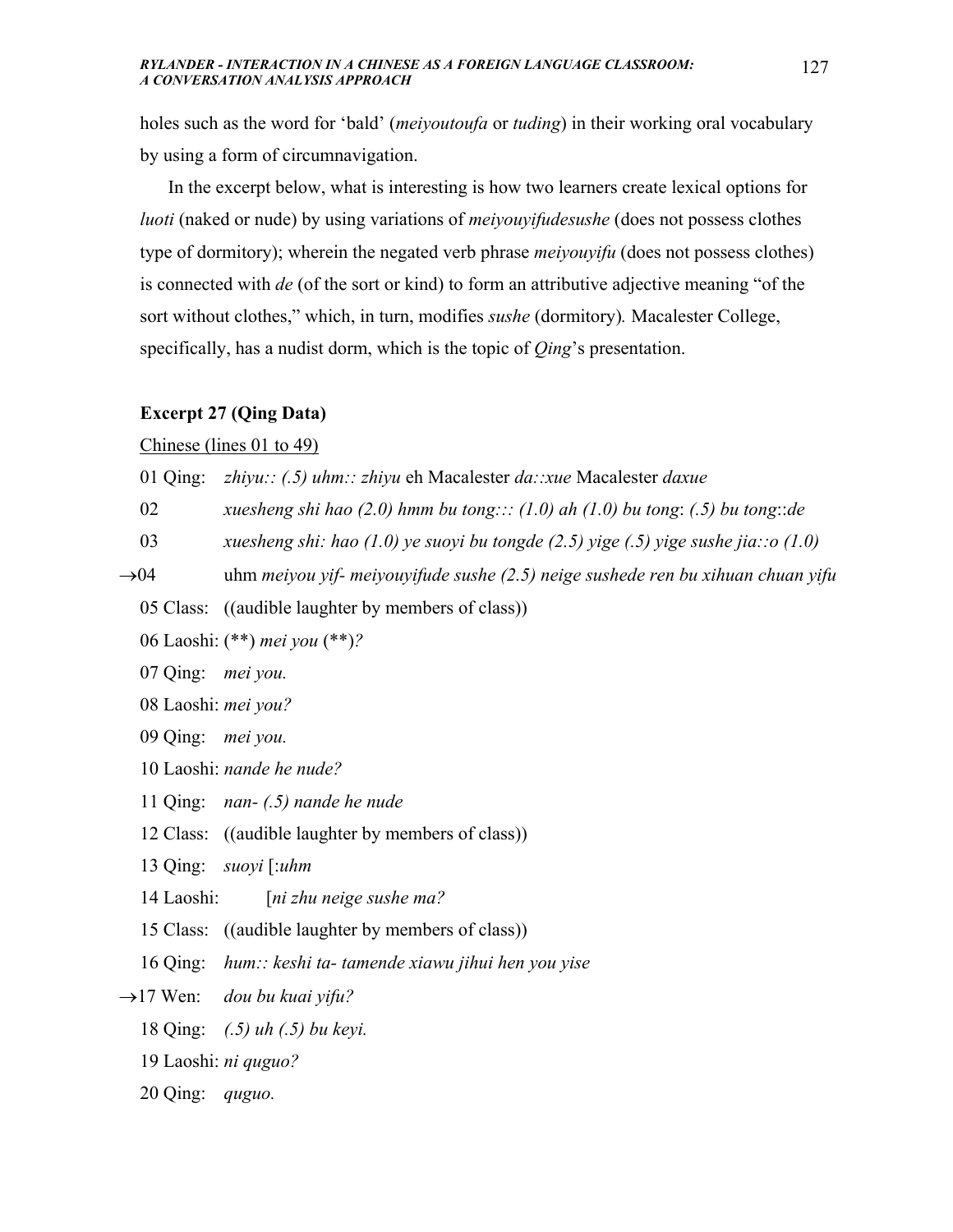21 Class: ((audible laughter by members of class)) 22 Laoshi: *hen hao wan (1.5) ni qu* (\*\*) *shenma dou meiyou?* 23 Qing: *meiyou.* 24 Class: ((audible laughter by members of class)) 25 Qing: *hao wan* 26 Laoshi: *hen hao wan* 27 Qing: Macalester *daxue (2.5) you wenti ma?* 28 Class: ((audible laughter by members of class)) 29 Laoshi: *you wenti ma?* 30 ((?)): *uh*::m 31 *(2.5)* 32 Laoshi: *mei you wenti (1.5) uh* 33 Wen: *uh*::: *(1.0)* was it *Minzhou?* Was that[(\*\*) 34 Laoshi: [*Min*[(\*\*)  $35$  Wen: [was that North Dak- $(***)$ ] 36 Qing: [Minnesota 37 Wen: oh *(.5)* Minnesota oh 38 Laoshi: ((instructor laughter)) *Minzhou* 39 Qing: *zai* Twin Cities 40 Laoshi: oh Twin Cities *zhei liangge youmingde cheng* 41 Qing: *dui.* 42 Laoshi: *Xunbaoluo?* 43 Qing: um hum 44 Laoshi: *hai you ne?* 45 Qing: Minneapolis 46 Laoshi: oh. *(1.5)* Mi-ni-a-po-lis *(.5)* oh →47 Ming: *hum (.) qingwen (.) neige uhm meiyouchuanyifuderen (.5) tamen* ((audible 48 laughter by members of class)) *dongtian tamen meiyou chuan yifu?* 49 Qing: *bu shi (.2) za*::*I uh*::*m (.5) susheli*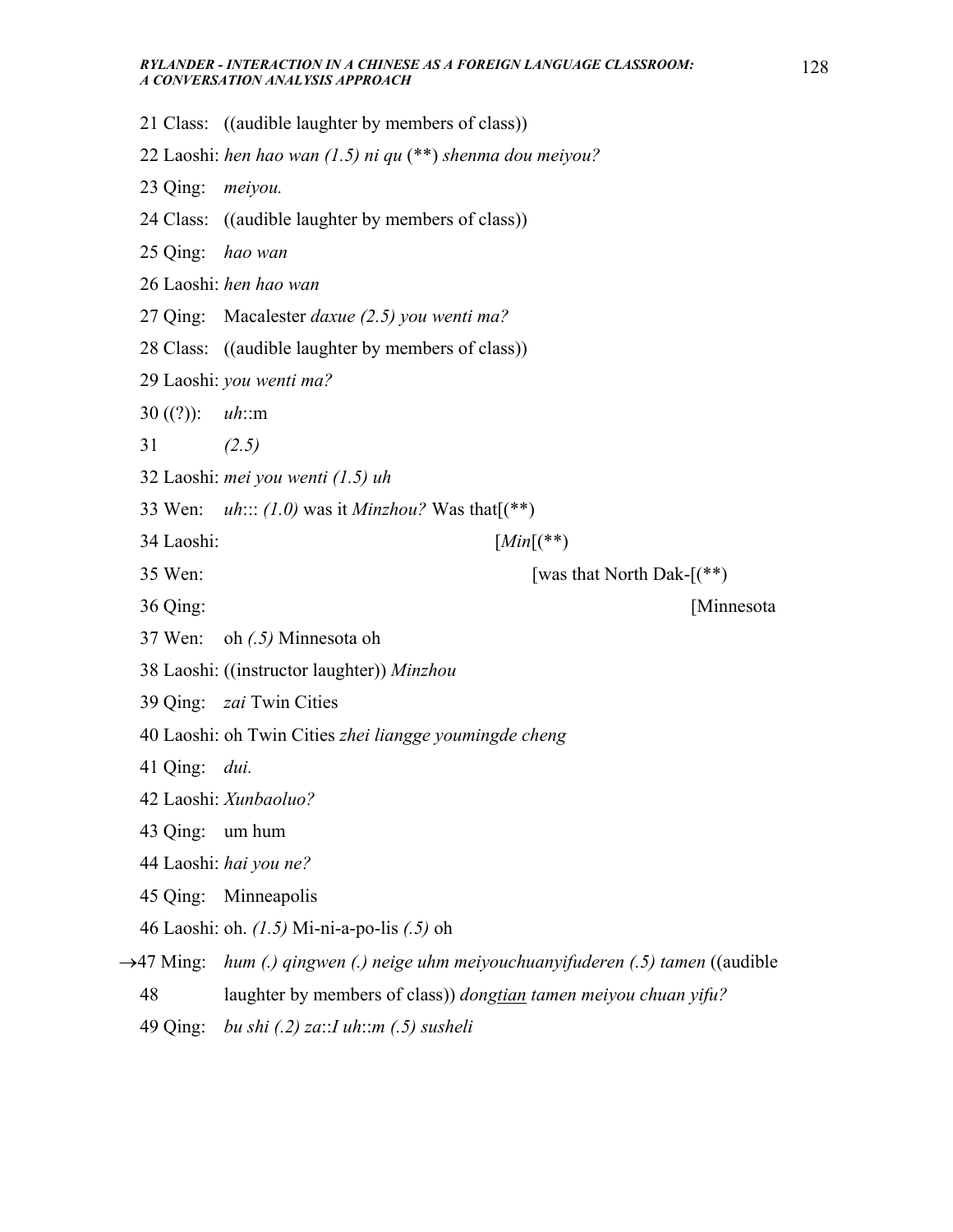English (lines 01 to 49)

- 01 Qing: about:: (.5) uhm:: about eh *Macalester* uni::versity *Macalester* university students
- 02 are good (2.0) hmm different::: (1.0) ah (1.0) different: (.5) different:: kinds of
- 03 students is: good (1.0) also so different (2.5) one (.5) one dorm is called (1.0) the
- $\rightarrow$ 04 no cloth- the no-clothes dorm (2.5) those dorm students don't like wearing clothes
	- 05 Class: ((audible laughter by members of class))
	- 06 Laoshi: (\*\*) none (\*\*)?
	- 07 Qing: none.
	- 08 Laoshi: none?
	- 09 Qing: none.
	- 10 Laoshi: male and female?
	- 11 Qing: mal- (.5) male and female
	- 12 Class: ((audible laughter by members of class))
	- 13 Qing: so [:uhm
	- 14 Laoshi: [did you live in that dorm?]
	- 15 Class: ((audible laughter by members of class))
	- 16 Qing: hum:: but th- their morning meetings are very interesting
- $\rightarrow$ 17 Wen: none of them wore clothes?
	- 18 Qing: (.5) uh (.5) cannot
	- 19 Laoshi: have you gone?
	- 20 Qing: I have.
	- 21 Class: ((audible laughter by members of class))
	- 22 Laoshi: very fun (1.5) when you went (\*\*) you didn't wear anything?
	- 23 Qing: nothing.
	- 24 Class: ((audible laughter by members of class))
	- 25 Qing: fun
	- 26 Laoshi: very fun
	- 27 Qing: *Macalester* university (2.5) do you have questions?
	- 28 Class: ((audible laughter by members of class))
	- 29 Laoshi: do you have questions?
	- $30 ((?))$  uh::m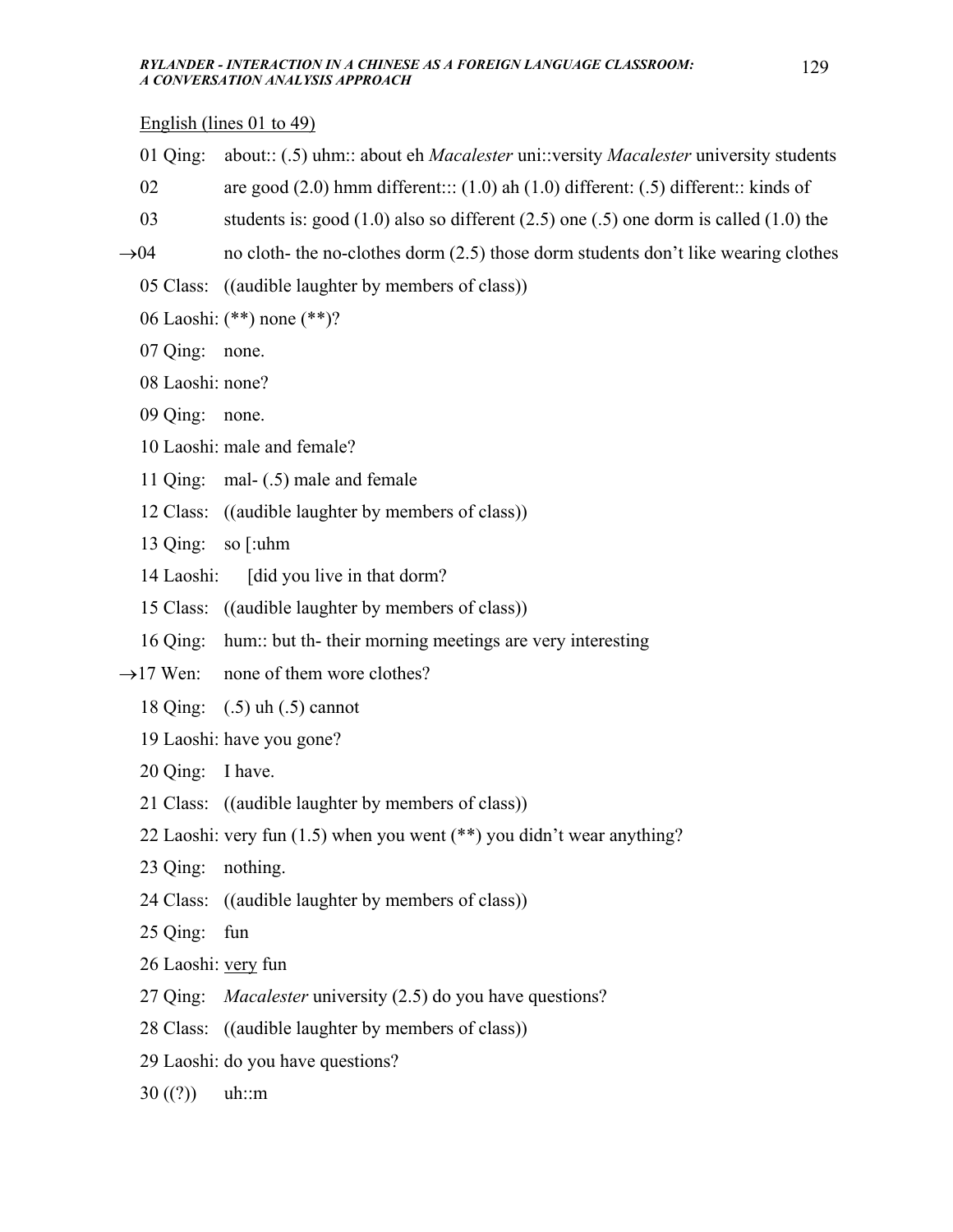- 31 (2.5)
- 32 Laoshi: no questions. (1.5) uh
- 33 Wen: uh::: (1.0) *was it* North Dakota? *Was that* [(\*\*)
- 34 Laoshi: [Min-[(\*\*)

- 35 Wen: [*was that North Dak-*[(\*\*)
- 36 Qing: [*Minnesota*
- 37 Wen: oh (.5) Minnesota oh
- 38 Laoshi: ((instructor laughter)) Minnesota
- 39 Qing: at *Twin Cities*
- 40 Laoshi: oh *Twin Cities* these two famous cities
- 41 Qing: yes.
- 42 Laoshi: Twin Cities?
- 43 Qing: um hum
- 44 Laoshi: the other?
- 45 Qing: *Minneapolis*
- 46 Laoshi: oh. (1.5) *Mi-ni-a-po-lis* (.5) oh

 $\rightarrow$ 47 Ming: hum (.) excuse me (.) those uhm people who don't wear clothes (.5) they

48 ((audible laughter by members of class)) in the winter they don't wear clothes?

49 Qing: not  $(.2)$  in: uh::m  $(.5)$  the dorm

In line 4, *Qing* defines one dormitory at Macalester as the *meiyouyif- meiyouyifudesushe* (possessing no clothes sort of dormitory) and then remarks immediately following this that *neige sushederen bu xihuan chuan yifu* (these dormers don't like to wear clothes). Notice the pause between the initial attempt at *meiyouyifudesushe* and then the completed adjectival phrase immediately after in line 4. At this point, important lexical elements have been introduced: *meiyou* (does not possess), *yifu* (clothes), *ren* (person), and *chuan* (to wear). As well, we see an adjectival phrase structure built on the nominal marker *de* that then refers to the head noun *ren*.

 In neither line 7 nor 9, two potential opportunities for repair, does the instructor make an overt lexical correction by substituting *luoti* (naked or nude) for *meiyouyifudesushe*, i.e., *luoti sushe*. Instead, in these lines, we find *Laoshi* responding to the semantic content of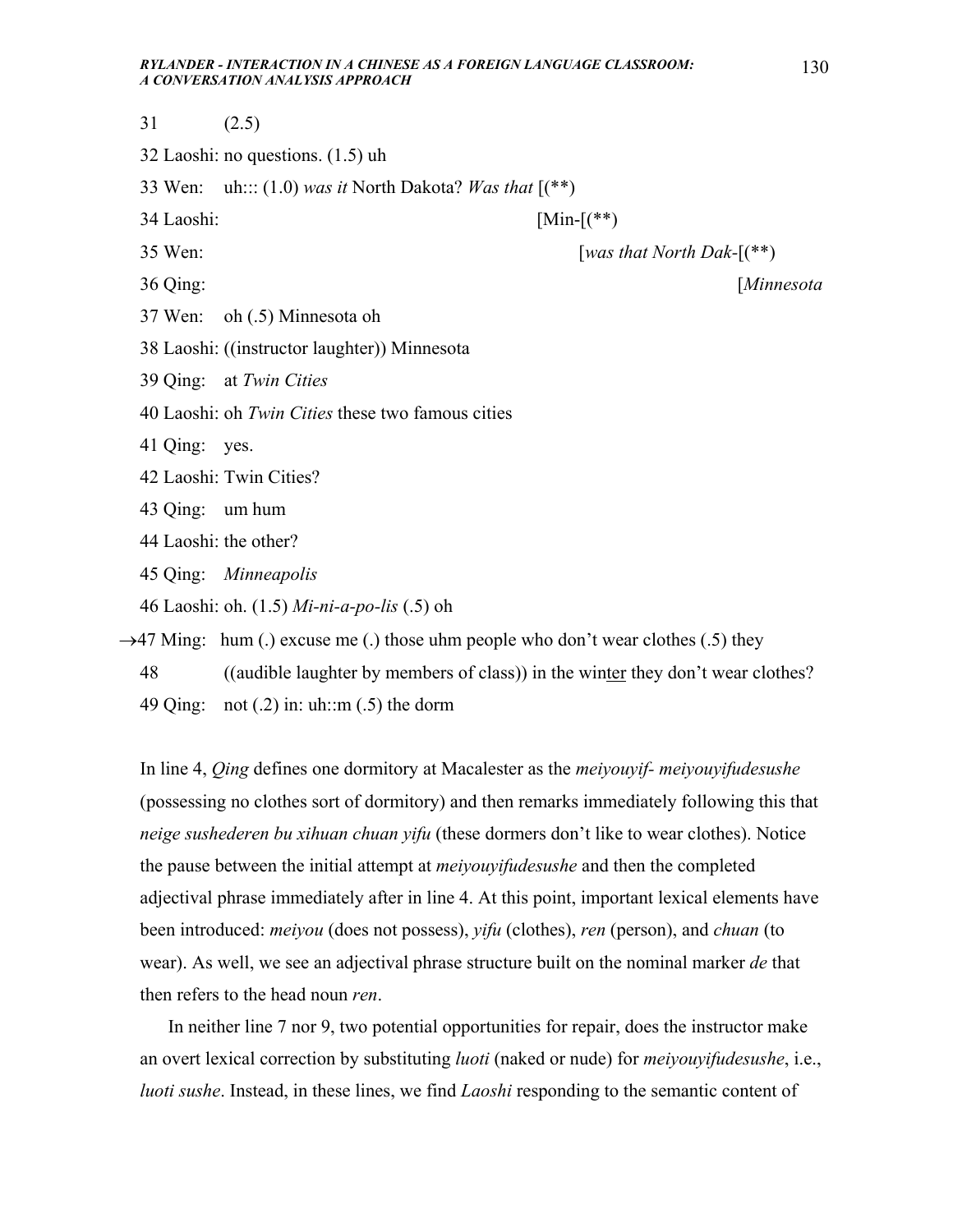*meiyouyifu* by twice requesting confirmation. In her next available turn, line 11, she requests confirmation of who, exactly, wears no clothes: *nande he nude?* (male and female?). Seven lines later, in line 17, *Wen*, a Heritage student, asks almost an identical confirmation request, asking *dou bu kuai yifu?* (none of them wear clothes?). Here the *kuai* seems to be a dialectal variation of *chuan* (to wear). Neither of the NS Chinese transcript reviewers understood which dialect *kuai* comes from, but both agreed that here its intended meaning is that of *chuan* (to wear). In fact, as we see in line 18, *Qing* orients to *kuai* as if it were *chuan*, answering *Wen*'s question from line 18: *(.5) uh (.5) bu keyi.* [(.5) uh (.5) cannot]. Here, then, *Qing* is orienting to the semantic phrase *bu chuan yifu* (*bu* = not) by replying with *bu keyi*, a truncation of *bu keyi chuan yifu* (cannot wear clothes).

 Twenty-seven lines later, following two topics—whether *Qing* had ever gone to the nudist dorm and in which state and city Macalester College is located—a different student, *Ming*, claims the floor with a question.

## **Excerpt 28 (Qing Data)**

## Chinese (lines 47 to 48)

47 Ming: *hum (.) qingwen (.) neige uhm meiyouchuanyifuderen (.5) tamen* ((audible 48 laughter by members of class)) *dongtian tamen meiyou chuan yifu?*

## English (lines 47 to 48)

47 Ming: hum (.) excuse me (.) those uhm people who don't wear clothes (.5) they 48 ((audible laughter by members of class)) in the winter they don't wear clothes?

*Ming* topicalizes his question with the lexical choice, *meiyouchuanyifuderen* (no clothes wearing people) followed by a brief pause much like in *Qing*'s original use of *meiyouyifudesushe,* where he interrupted his first attempt at using this phrase in line 4 (excerpt 27). *Ming* then asks his question: *dongtian tamen meiyou chuan yifu?* (winter they don't wear clothes?). Here, *Ming* has not only created his own unique lexical choice (*meiyouchuanyifuderen*) by incorporating elements recycled from the conversation spanning the initial twenty-three lines of the transcription (*meiyou* + *chuan* + *yifu* + *ren*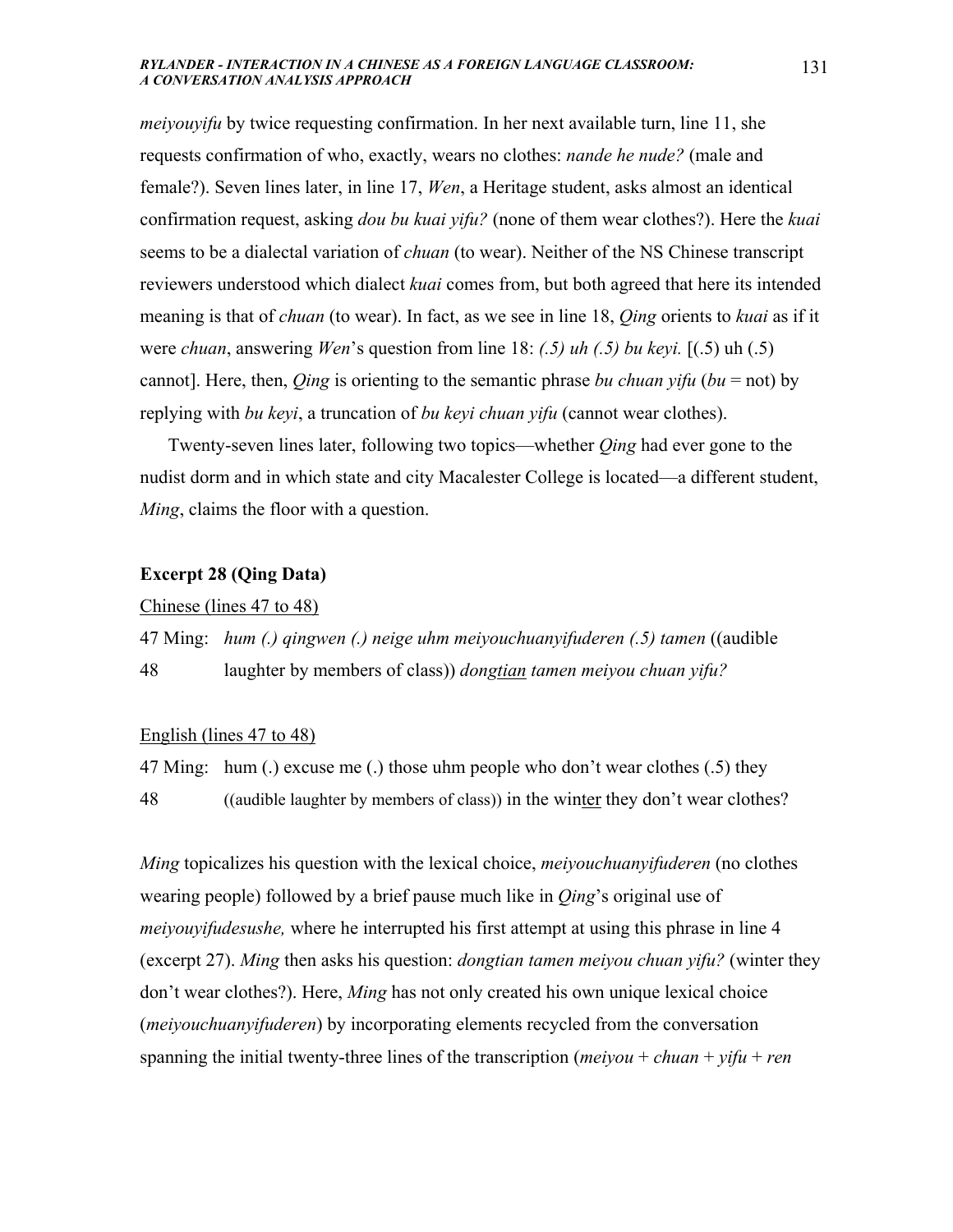using a nominal particle *de*), he has also mirrored this with the structure of his question (*meiyou chuan yifu?*).

 In line 47 and 48, immediately following the use of this lexical choice, it is apparent that other members of the audience understood its meaning; more importantly, *Qing* comprehends and begins to answer. This is clear by how he orients to *Ming*'s question in line 49:

## **Excerpt 29 (Qing Data)**

### Chinese (lines 47 to 49)

47 Ming: *hum (.) qingwen (.) neige uhm meiyouchuanyifuderen (.5) tamen* ((audible

48 laughter by members of class)) *dongtian tamen meiyou chuan yifu?*

49 Qing: *bu shi (.2) za*::*I uh*::*m (.5) susheli*

# English (lines 47 to 49)

47 Ming: hum (.) excuse me (.) those uhm people who don't wear clothes (.5) they 48 ((audible laughter by members of class)) in the winter they don't wear clothes? 49 Qing: not  $(.2)$  in: uh::m  $(.5)$  the dorm

*Qing* simply responds to the question without requesting clarification. Notice also that there is no gap in turns between lines 48 and 49, indicating that Qing does not treat the question as problematic. By the laughter from students following its utterance and by *Qing*'s response in line 49, the nominalized *meiyouchuanyifuderen* proves a viable lexical choice.

 Long's (1996) Interactional Hypothesis states that "environmental contributions to acquisition are mediated by selective attention and the learner's developing L2 processing capacity, and that these resources are brought together most usefully, although not exclusively, during *negotiation for meaning*" (p. 414; italics in original). This extended conversation shows that certain students were capable conversationalists able to adapt to lexical holes in their working oral vocabulary by relying upon a knowledge of nominialization that enabled them to create comprehensible lexical choices from recycled information. *Meiyouyifudesushe*, from the initial presentation (line 4), provided not only the topic around which the resulting questions/conversation revolved, it also provided essential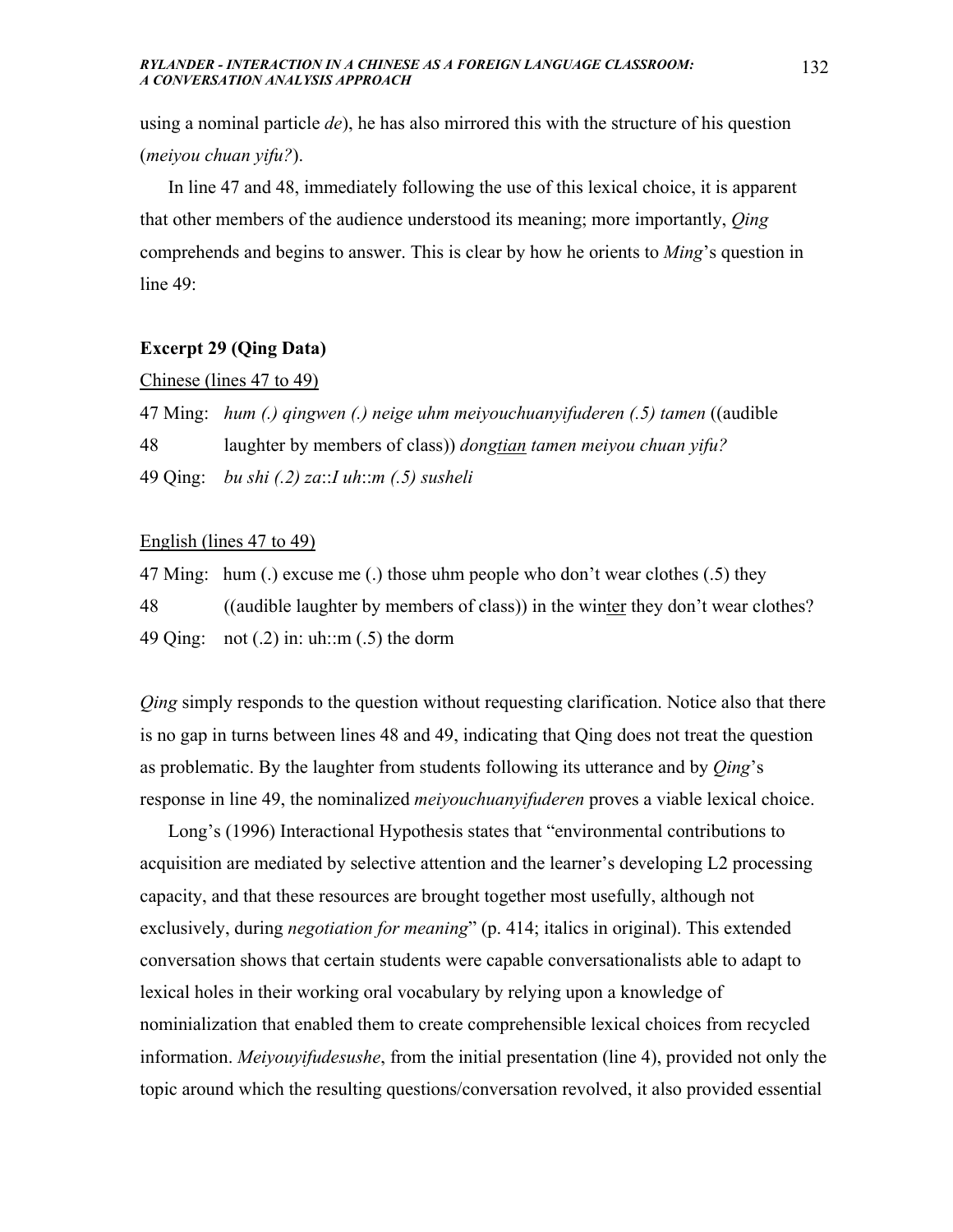lexical items and syntactical structures to which other interlocutors oriented and implemented in order to participate in the interaction.

### **DISCUSSION AND CONCLUSION**

 By using CA methodology applied to the analysis of a routine speech event found in a CFL classroom, this research has shown the following. One, the larger organization of the speech event was bounded by two pre-allocated instructor phrases—*zhunbei hao le ma?* (are you prepared?) and *nimen you wenti wen ta* (if you have questions ask him). The use of these phrases, and the manner by which students oriented to them within the on-going talkin-interaction, described the type of conversation in which learner input occurred, i.e., a classroom setting involving a monologue and Q/A session rather than a telephone conversation or an informal face-to-face encounter. Specifically, CA methodology allows for features of interaction to describe itself. Two, the nature of questions-answer adjacency pairs reveals that prior research into question categorization ignores the details and the manner in which questions promote and produce various participant responses. The microanalysis implemented in CA shows that questions and answers cannot be displaced from their sequential environment. Three, with regard to repair organization and the issue of uptake, the data described how the instructor provided, though infrequently, both unsolicited and solicited other-repair on student errors in regards to lexical choices and pronunciation. Moreover, other learners also, though infrequent, provided unsolicited repair. Through the analysis of repair, it was clear how participants oriented to their roles within the speech event, with *Wu* actively structuring his turns so as to solicit repair from *Laoshi* compared to *Mao* constructing his turns more in response to instructor feedback and offers of how to proceed. Overall, *Wu, Mao, Ming* and *Yang* were each responsive to *Laoshi* repair of their ill-formed lexical choices and pronunciation mistakes, orienting to *Laoshi* in her role as instructor by offering uptake as well as to their own identities as CFL learners in a classroom setting. And four, by viewing the speech event as an extended form of input, it was evident that learners, by incorporating previously uttered lexical and grammatical elements, used relativization as a compensatory strategy within their turn-byturn organization to participate in the on-going talk.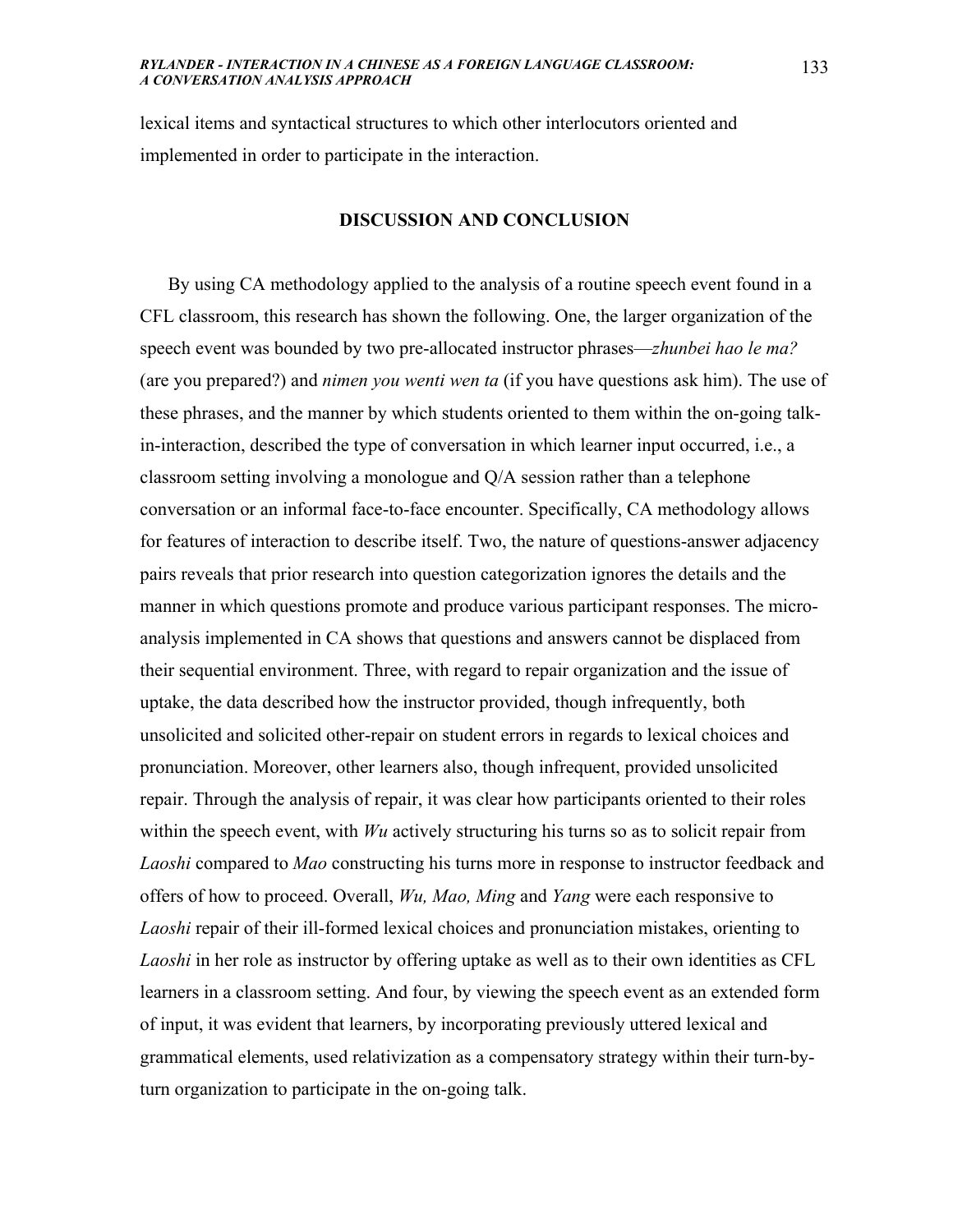Granted, as the Firth and Wagner (1997, 1998) and the subsequent response articles reveal, there is an on-going contention within the field of SLA with the issue of acquisition and language use, and specifically, with regards to strict CA methodology as a nonmentalistic approach. However, much of the research in the Interaction vein has been premised on the view that there is a *causal* relationship between interaction, more specifically certain types of conversational input, and acquisition. According to Gass (1997), "the concept of *input* is perhaps the single most important concept of second language acquisition" (p. 1). The present research has attempted to show that there are similarities between the interaction research vein of SLA and CA methodologies applied to language learning contexts, i.e., use of repair and evidence of uptake and question/answer formation. At the same time, the issue of how instructors and learners orient to question/answers within the data calls for a re-evaluation of how researchers analyze the mechanics of how participants accomplish such turns.

 Gass (1997) states that "[i]t is trivial to point out that no individual can learn a second language without input of some sort. In fact, no model of second language acquisition does not avail itself of input in trying to explain how learners create second language grammars" (p. 1). Though, due to its anti-cognitive basis, strict CA will never result in a model of SLA, it is the researcher's belief that the methodology itself has inherent qualities that can shed light on as yet unexamined elements of conversational input.

### **ACKNOWLEDGEMENTS**

 I would like to thank Dr. Gabriele Kasper and Dr. Craig Chaudron for their insightful comments, careful attention, and helpful suggestions for revision. As well, I would like to thank the class instructor and student research participants for kindly taking part in the extensive data gathering. I am also indebted to Yan Liao and Zao Yang for their review of the data and Dr. Eric Hauser for the assistance and support he provided throughout the writing of each draft. I accept full responsibility for any mistakes within the research.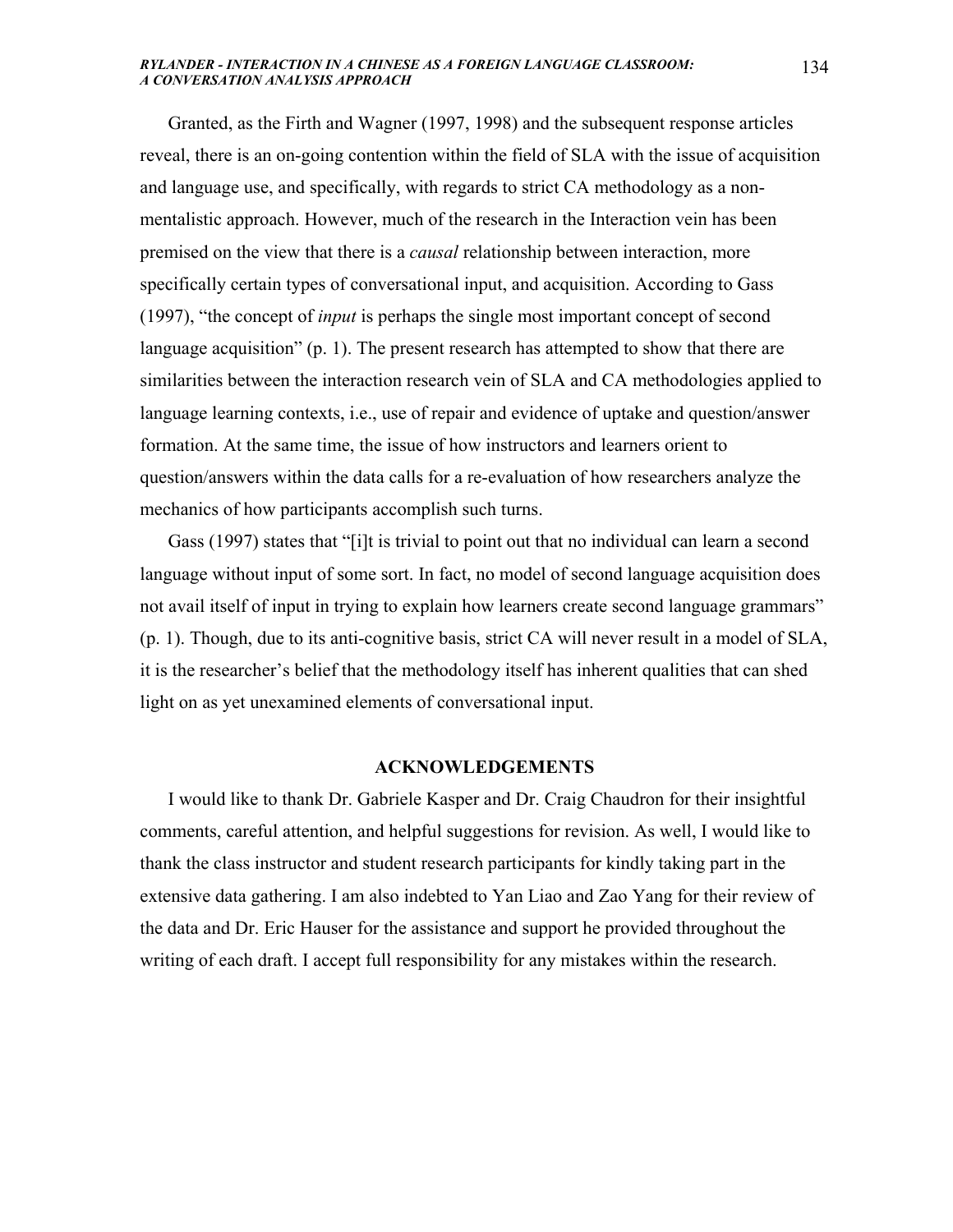## **REFERENCES**

- Allen, J., Frohlich, M., & Spada, N. (1984). *An investigation of second language teaching*. Boston: Ginn.
- Bilmes, J. (1988). The concept of preference in conversation analysis. *Language in Society, 17*, 161-181.
- Brock, C. (1986). The effects of referential questions on ESL classroom discourse. *TESOL Quarterly, 20*, 47-59.
- Chaudron, C. (1977). A descriptive model of discourse in the corrective treatment of learners' errors. *Language Learning, 27*, 29-46.
- Chaudron, C. (1988). *Second language classrooms: Research on teaching and learning.* Cambridge: Cambridge University.
- Chun, A. E., Day, R. R., Chenoweth, N. A., & Luppesuc, S. (1982). Errors, interaction, and correction: A study of native-nonnative converstaions. *TESOL Quarterly, 16*(4), 537- 547.
- Doughty, C. J. (1991). Second language instruction does make a difference: Evidence from an empirical study of SL relativization. *Studies in Second Language Acquisition, 13*, 431-469.
- Doughty, C. J. (2000). Negotiating the L2 linguistic environment. *University of Hawai'i Working Papers in ESL, 18*(2), 47-83.
- Doughty, C. J., & Long, M. (2003). The scope of inquiry and goals of SLA. In C. J. Doughty & M. H. Long (Eds.). *The handbook of second language acquisition*. Malden, MA: Blackwell.
- Doughty, C. J., & Pica, T. (1986). Information gap tasks: Do they facilitate second language acquisition? *TESOL Quarterly, 20*, 305-325.
- Faerch, C., & Kasper, G. (Eds.). (1983). *Communication strategies in interlanguage production.* London: Longman.
- Fanslow, J. (1977). Beyond Rashomon: Conceptualizing and describing the teaching act. *TESOL Quarterly, 11*, 17-39.
- Firth, A., & Wagner, J. (1997). On discourse, communication, and (some) fundamental concepts in SLA research. *The Modern Language Journal, 81*, 91-94.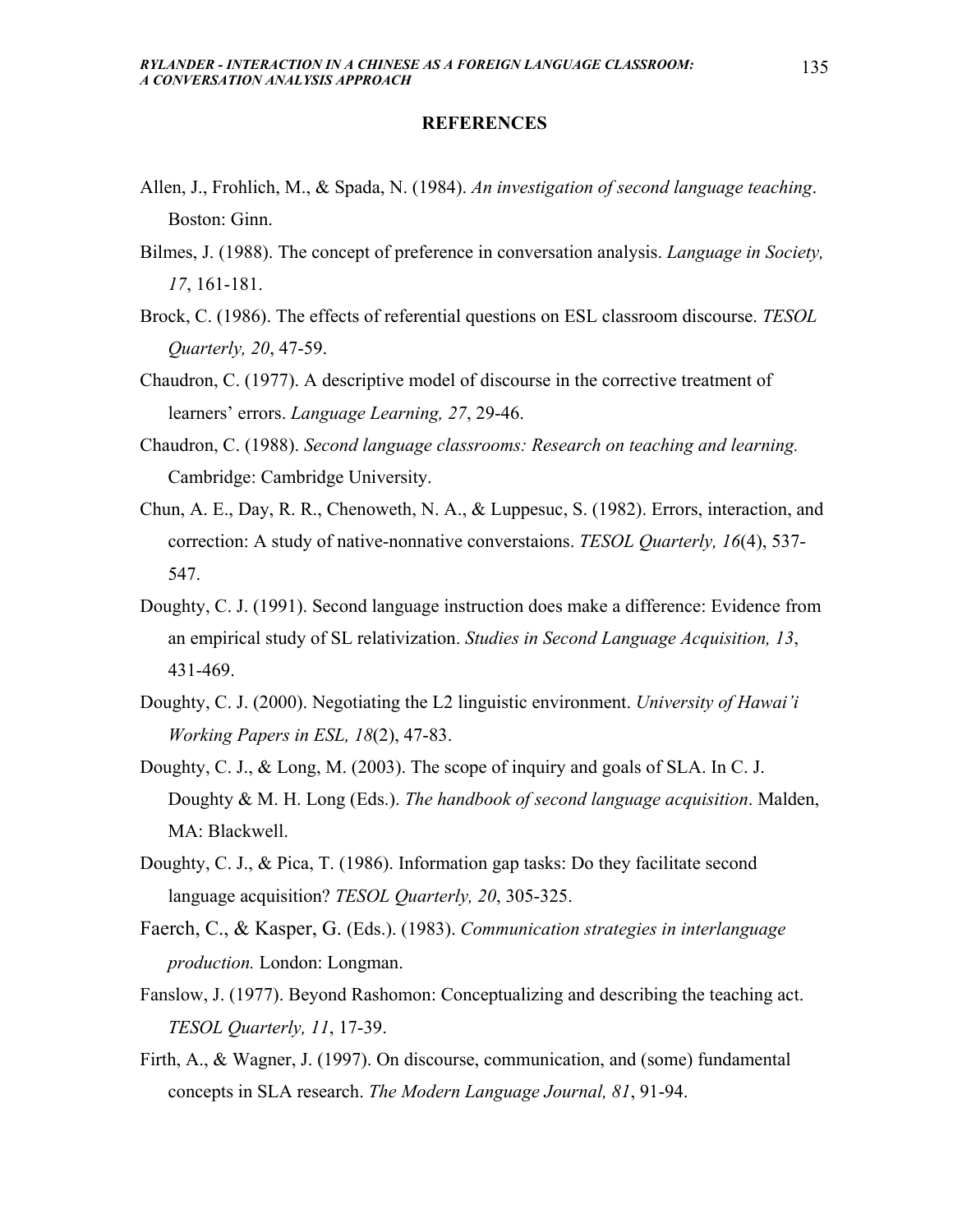- Gass, S. (1997). *Input, interaction, and the second language learner*. Mahwah, NJ: Laurence Erlbaum.
- Gass, S. (2003). Input and interaction. In C. J. Doughty & M. H. Long (Eds.), *The handbook of second language acquisition* (pp. 224-255). Malden, MA: Blackwell.
- Gass, S., & Varonis, E. (1985). Variation in native speaker speech modification to nonnative speakers. *Studies in Second Language Acquisition, 7*, 37-57.
- Gass, S., & Varonis, E. (1989). Incorporated repairs in NNS discourse. In M. Eisenstein (Ed.), *The dynamic interlanguage* (pp. 71-86). New York: Plenum.
- Gass, S., & Varonis, E. (1994). Input, interaction, and second language production. *Studies in Second Language Acquisition, 16,* 283-302.
- Geis, M. L. (1995). *Speech acts and conversational interaction.* New York: Cambridge University.
- Goodwin, C. (1999). Action and embodiment within situated human interaction. *Journal of Pragmatics, 32*, 1489-1522
- Grice, H. P. (1975). Logic and conversation. In P. Cole & J. Morgan (Eds.), *Syntax and semantics 3: Speech acts.* New York: Academic.
- Gumperz, J., & Hymes, D. (Eds.). (1972). *Directions in sociolinguistics. The ethnography of communication.* New York: Holt, Rinehart, & Winston.
- Hatch, E. (1978). Discourse analysis and second language acquisition. In E. Hatch (Ed.), *Second language acquisition: A book of readings* (pp. 401-435). Rowley, MA: Newbury House.
- Hayes, E. (1988). Encoding strategies used by native and non-native readers of Chinese Mandarin. *The Modern Language Journal, 72*, 188-195.
- Hendrickson, J. M. (1978). Error correction in foreign language teaching: Recent theory, research, and practice. *The Modern Language Journal, 62*, 387-398.
- Heritage, J. (1984). A change-of-state token and aspects of its sequential placement. In J. M. Atkinson & J. Heritage (Eds.), *Structures of social action: Studies in conversation analysis* (pp. 299-345). Cambridge: Cambridge University.
- Heritage, J. (1988). Current development in conversation analysis. In D. Roger & P. Bull (Eds.), *Conversation* (pp. 21-47). Clevedon, England: Multilingual Matters.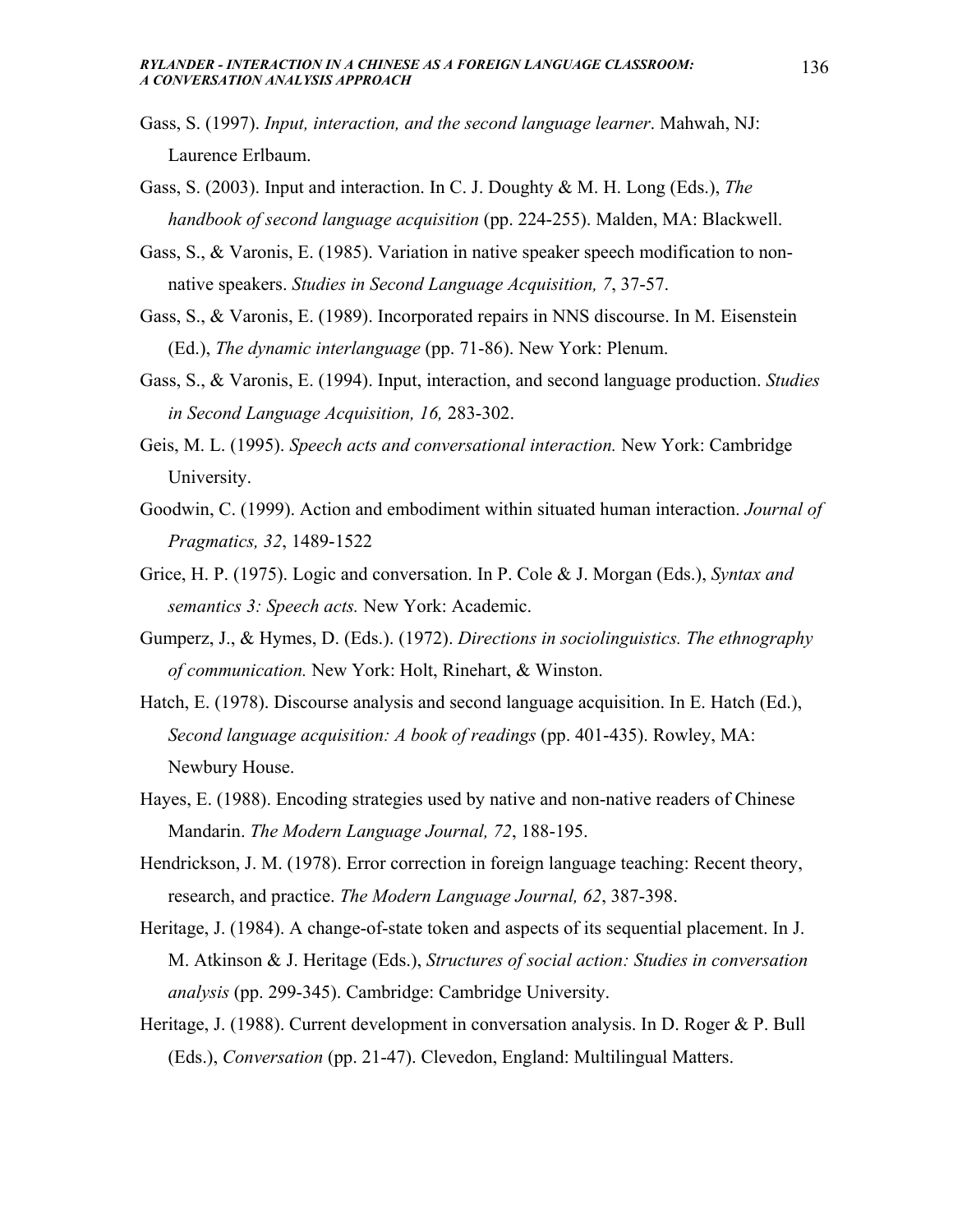- Heritage, J. (1997). Conversation analysis in institutional talk: Analysing data. In D. Silvermann (Ed.), *Qualitative research* (pp. 161-181). London: Sage.
- Hosoda, Y. (2000). Other-repair in Japanese conversations between nonnative and native speakers. *Issues in Applied Linguistics*, *11*(1), 39-63.
- Hymes, D. H. (1972). On communicative competence. In J. B. Pride & J. Holmes (Eds.), *Sociolinguistics* (pp. 269-293). Harmondsworth: Penguin.
- Kasper, G. (1997). "A" stands for acquisition: A response to Firth and Wagner. *The Modern Language Journal, 81*, 307-312.
- Krashen, S. (1977). The monitor model for adult second language performance. In M. Burt, H. Dulay, & M. Finocchiaro (Eds.), *Viewpoints on English as a second language*. New York: Regents.
- Krashen, S. (1980). The input hypothesis. In J. E. Alatis (Ed.), *Current issues in bilingual education.* Washington, DC: Georgetown University.
- Krashen, S. (1985). *The input hypothesis: Issues and implications*. London: Longman.
- Li, C. N., & Thompson, S. A. (1981). *Mandarin Chinese: A functional reference grammar*. Berkeley, CA: University of California.
- Lightbrown, P. M., & Spada, N. (1999). *How languages are learned*. Oxford: Oxford University.
- Long, M. H. (1977). Teacher feedback on learner error: Mapping cognitions. In H. D. Brown, C. A. Yorio, & R. H. Crymes (Eds.), *On TESOL '77. Teaching and learning English as a second language: Trends in research and practice* (pp. 278-293). Washington: TESOL.
- Long, M. H. (1980). Inside the "black box": Methodological issues in classroom research on language learning. *Language Learning, 30*(1), 1-42.
- Long, M. H. (1981a). Questions in foreigner talk discourse. *Language Learning, 31*, 135- 157.
- Long, M. H. (1981b). Input, interaction and second language acquisition. In H. Winitz (Ed.), *Native language and foreign language acquisition: Annals of the New York Academy of Sciences, 379*, 259-278.
- Long, M. H. (1983a). Native speaker/non-native speaker conversation and the negotiation of comprehensible input. *Applied Linguistics, 4*, 126-141.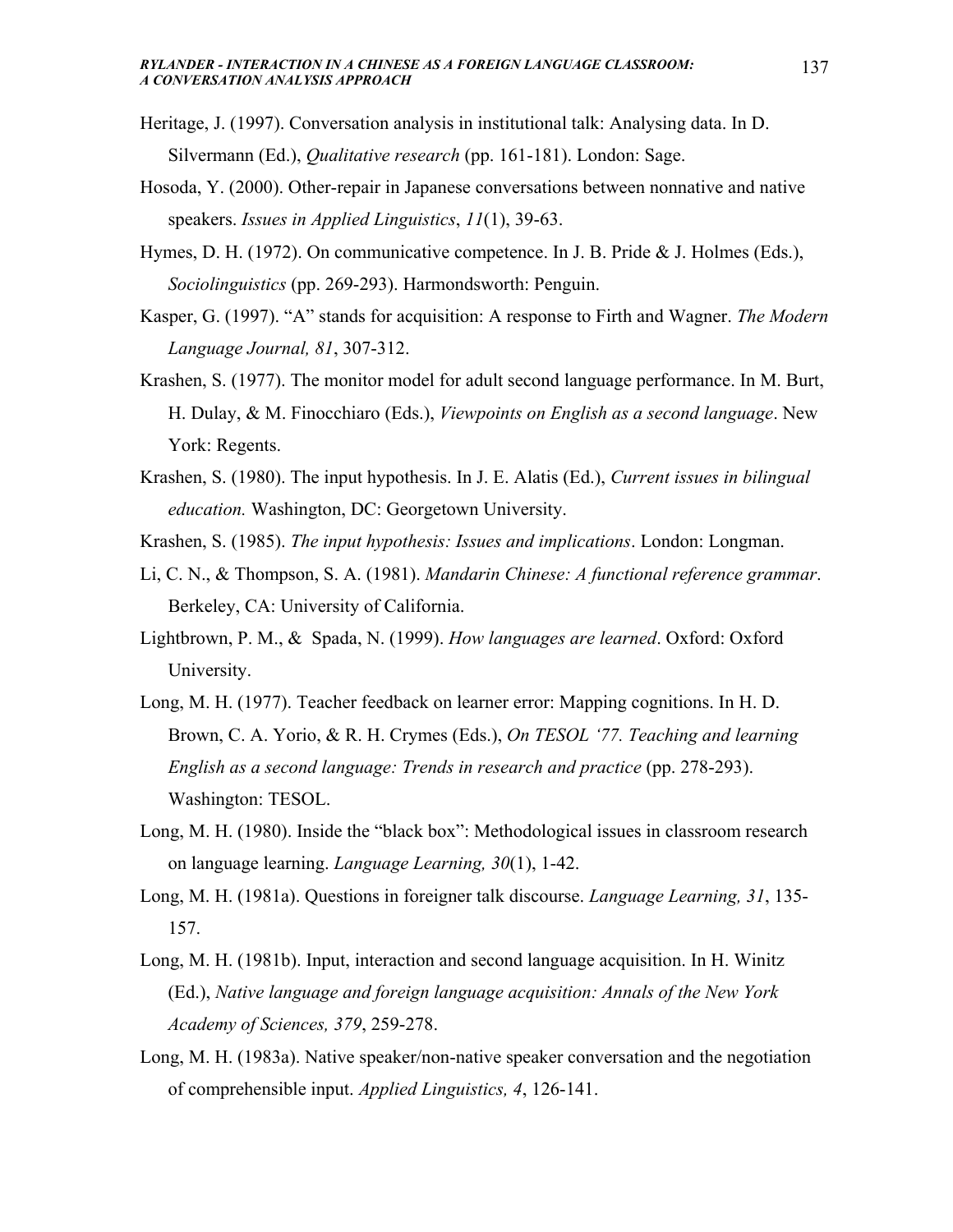- Long, M. (1983b). Linguistic and conversational adjustments to non-native speakers. *Studies in Second Language Acquisition, 5*, 177-279.
- Long, M. (1996). The role of the linguistic environment in second language acquisition. In W. C. Ritchie & T. K. Bhatia (Eds.), *Handbook of second language acquisition.* (pp. 414-468). New York: Academic.
- Long, M. H., & P. Porter (1985). Group work, interlanguage talk, and second language acquisition. *TESOL Quarterly, 19*, 207-228.
- Long, M. H., & Sato, C. (1983). Classroom foreigner talk discourse: Forms and functions of teachers' questions. In H. W. Seliger & M. H. Long (Eds.), *Classroom oriented research in second language acquisition* (pp. 268-285). Rowley, MA: Newbury House.
- Lyster, R., & Ranta, L. (1997). Corrective feedback and leaner uptake: Negotiation of form in communicative classrooms. *Studies in Second Language Acquisition, 19*, 37-66.
- Markee, N. (2000). *Conversation analysis.* Mahwah, NJ: Laurence Erlbaum.
- McGinnis, S. (Ed.). (1996). *Chinese pedagogy: An emerging field*. Columbus, OH: Foreign Language Publications.
- McGinnis, S. (1995, March). *Student attitudes and approaches in the learning of written Chinese.* Paper presented at the Annual Conference of the American Association for Applied Linguistics, Long Beach, CA.
- Mehan, H. (1979). *Learning lessons: Social organization in the classroom.* Cambridge, MA: Harvard University.
- Meisel, J., Clahsen, H., & Pienemann, M. (1981). On determining developmental stages in second language acquisition. *Studies in Second Language Acquisition, 3*, 109-135.
- Mitchell, R., Parkinson, B., & Johnstone, R. (1981). *The foreign language classroom: An observational study*. Stirling Educational Monographs No. 9. Stirling: Department of Education, University of Stirling, Scotland.
- Mori, J. (2002). Task design, plan, and development of talk-in-interaction: an anaylsis of a small group activity in a Japanese language classroom. *Applied Linguistics, 23*(3), 323- 347.
- Negretti, R. (1999). Web-based activities and SLA: A conversation analysis research approach. *Language Learning and Technology Journal, 3*(1), pp. 75-87.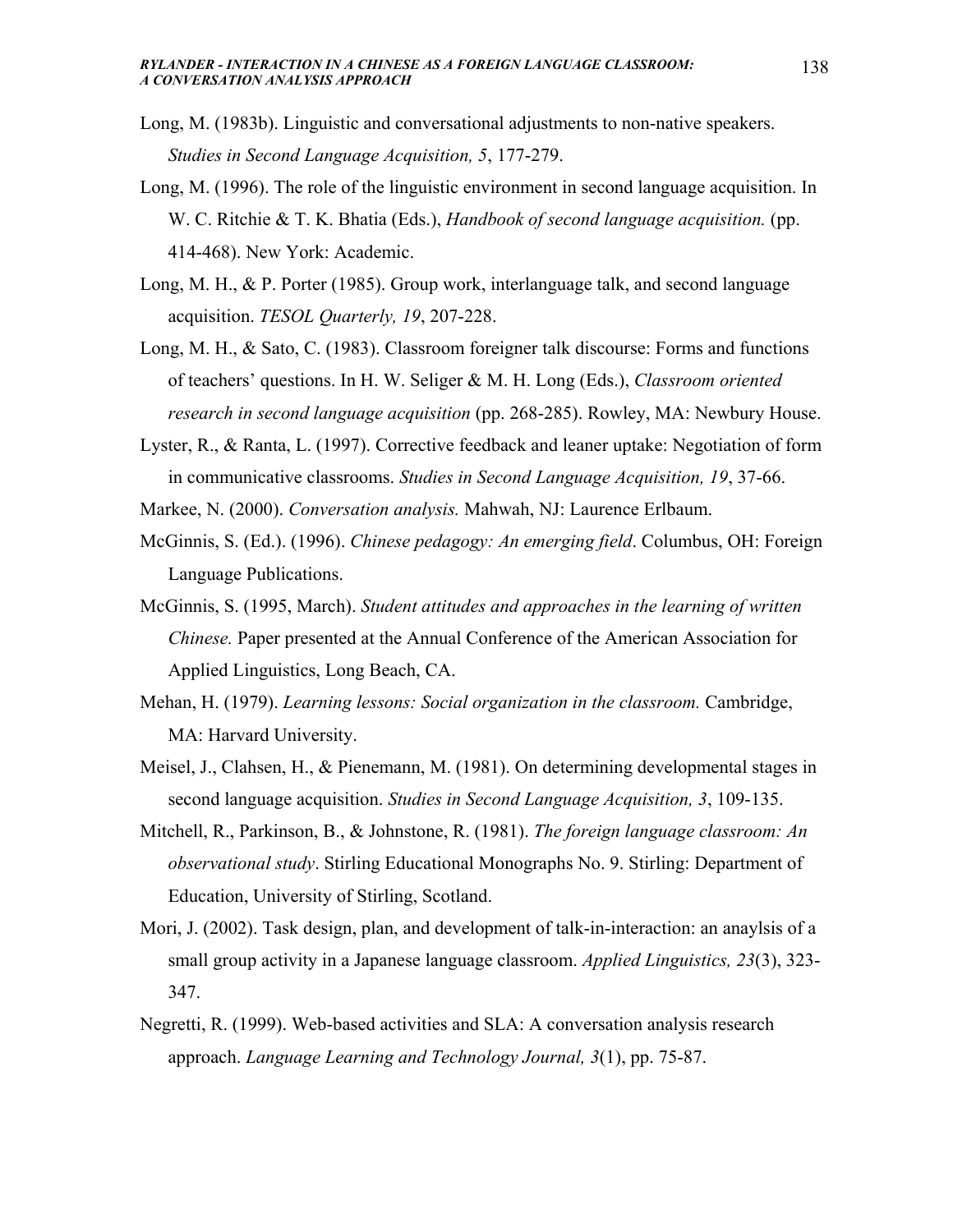- Ohta, A. (2000). Rethinking recasts: A learner centered examination of corrective feedback in the Japanese language classroom. In J. K. Hall & L. S. Verplaetse (Eds.), *Second and foreign language learning through classroom interaction.* Marwah, NJ: Lawrence Erlbaum.
- Pica, T. (1987). Second language acquisition, social interaction, and the classroom. *Applied Linguistics, 8*, 3-21.
- Pica, T. (1991). Classroom interaction, participation, and comprehension: Redefining relationships. *System, 19*, 437-452.
- Pica, T. (1992). The textual outcomes of native speaker/non-native speaker negotiation. What do they reveal about second language learning? In C. Kramsch & S. Mc Connell-Ginet (Eds.), *Text in context: Crossdisciplinary perspectives on language study* (pp. 198-237). Lexington, MA: D.C. Heath.
- Pica, T. (1994). Review article research on negotiation: What does it reveal about secondlanguage learning conditions, processes, and outcomes? *Language Learning, 44*(3), 493-527.
- Pica, T., & Doughty, C. J. (1985). Input and interaction in the communicative language classroom: a comparison of teacher-fronted and group activities. In S. M. Gass & C. G. Maddens (Eds.), *Input and second language acquisition* (pp. 115-132). Rowley, MA: Newbury House.
- Pica, T., & Long, M. (1986). The linguistic and conversational performance of experienced and inexperienced teachers. In R. R. Day (Ed.), *Talking to learn: Conversation in second language acquisition* (pp. 85-98*).* Cambridge, MA: Newbury House.
- Pica, T., Doughty, C. J., & Young, R. (1986). Making input comprehensible: Do interactional modifications help? *I.T.L. Review of Applied Linguistics, 72*, 1-25.
- Pica, T., Young, R., & Doughty, C. J. (1987). The impact of interaction on comprehension. *TESOL Quarterly, 21*, 737-758.
- Pica, T., Holliday, L., Lewis, N., & Morgenthaler, L. (1989). Comprehensible output as an outcome of linguistic demands on the learner. *Studies in Second Language Acquisition, 11*, 63-90.
- Pomerantz, A. (1984). Pursuing a response. In J. M. Atkinson & J. Heritage (Eds.), *Structures of social action* (pp. 152-163). Cambridge: Cambridge University.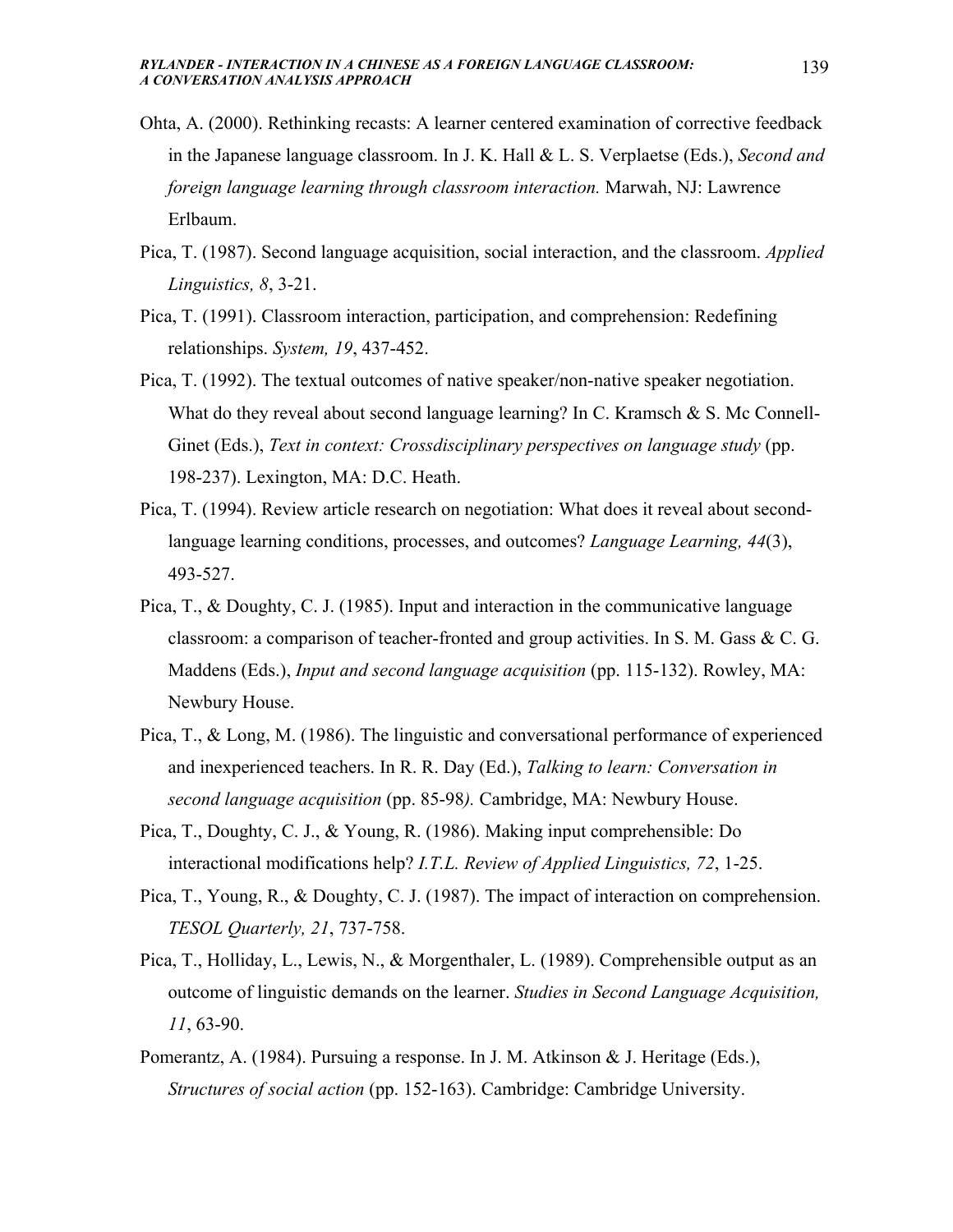- Pomerantz, A., & Fehr, B. J. (1997). Conversation analysis: An approach to the study of social action and sense-making practices. In T. Van Dijk (Ed.), *Discourse as a social interaction* (pp. 1-37). Thousand Oaks, CA: Sage.
- Psathas, G. (1995). *Conversation analysis The study of talk-in-interaction.* Thousand Oaks, CA: Sage.
- Sacks, H. (1992a). *Lectures on conversation*. Oxford: Blackwell.
- Sacks, H., Schegloff, E., & Jefferson, G. (1974). A simple systematics for the organization of turn-taking for conversation. *Language, 53*, 361-382.
- Sato, C. (1986). Conversation and interlanguage development: Rethinking the connection. In R. R. Day (Ed.), *Talking to learn: Conversation in second language acquisition* (pp. 23-45). Rowley, MA: Newbury House.
- Schachter, J. (1991). Corrective feedback in historical perspective. *Second Language Research*, *7*(2), 89-101.
- Schegloff, E. (1968). Sequencing in conversational openings. *The American Anthropologist, 70*(6), 1075-1095.
- Schegloff, E. (1979). Identification and recognition in telephone conversation openings. In G. Psathas (Ed.), *Everyday language: Studies of ethnomethodology* (pp. 56-65). New York: Irvington.
- Schegloff, E. (1993). Reflections on quantification in the study of conversation. *Research on Language and Social Interaction, 26*, 99-128.
- Schegloff, E., Jefferson, & Sacks, H. (1977). The preference for self-correction in the organization of repair in conversation. *Language, 53*, 361-382.
- Schmidt, R., & Frota, S. (1985). Developing basic conversational ability in a second language: A case study of an adult learner of Portuguese. In R. Day (Ed.), *Talking to learn: Conversation in second language acquisition* (pp. 237-326). Rowley, MA: Newbury House.
- Selinger, H., & Shohamy, E. (1989). *Second language research methods.* Oxford: Oxford University.
- Selinker, L. (1972). Interlanguage. *IRAL, 10*(2), 209-231.
- Sinclair, J., & Coulthard, R. (1975). *Towards an analysis of discourse.* London: Oxford University.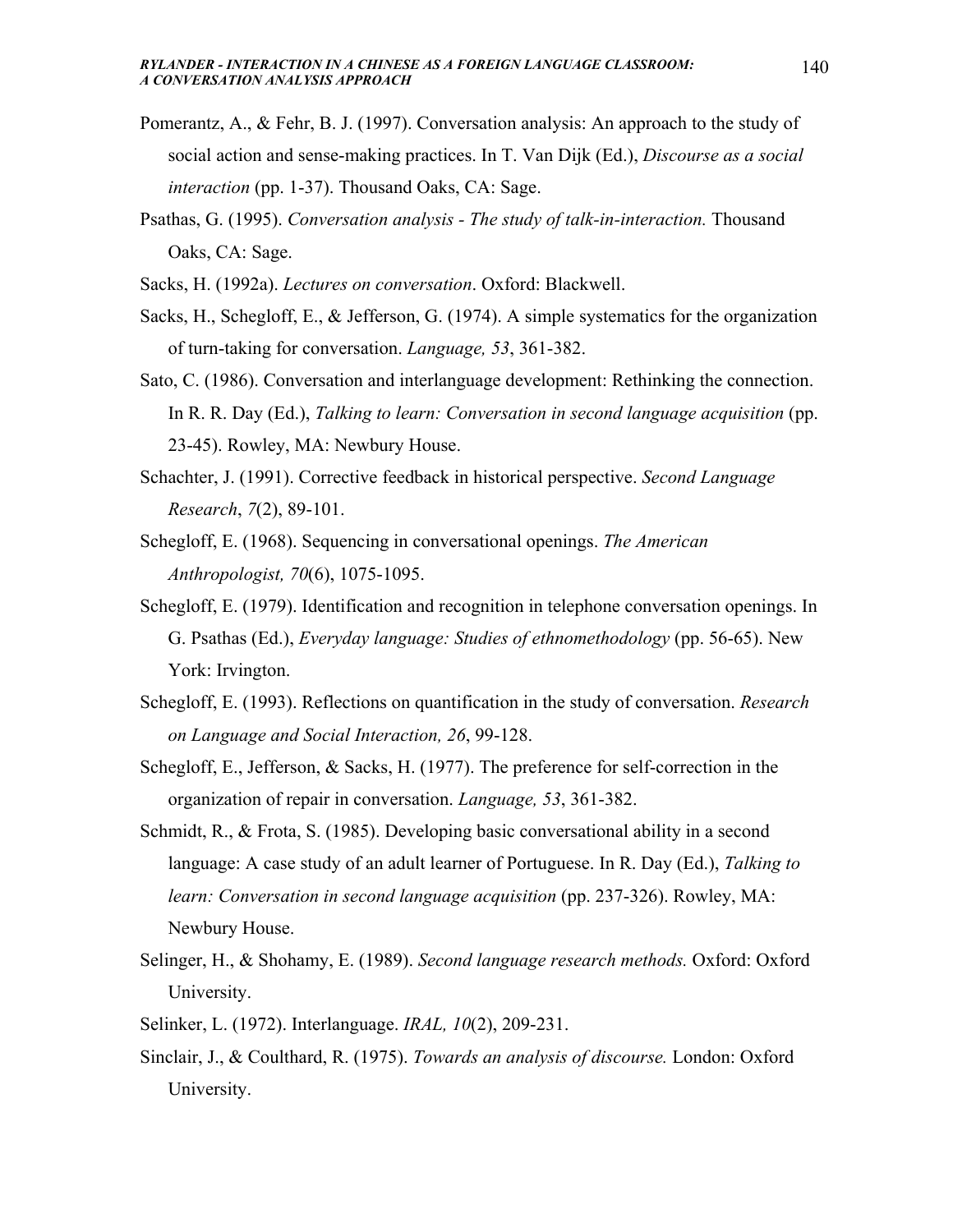- Sinclair, J., & Coulthard, R. (1992). Towards and analysis of discourse. In M. Coulthard (Ed.), *Advances in spoken discourse.* Oxford: Oxford University.
- Swain, M. (1985). Communicative competence: Some roles of comprehensible input and comprehensible output in its development. In S. Gass & C. Madden (Deds.), *Input in second language acquisition* (pp. 235-253). Rowley, MA: Newbury House.
- Teng, S., & Perry, L. (1996). *Taiwan today: An Intermediate course* (2nd ed.). Boston, MA: Cheng & Tsui.
- Uhlembeck, E. (1978). On the distinction between linguistics and pragmatics. In D. Gerver & H. W. Sinaiko (Eds.), *Language interpretation and communication.* New York: Plenum.
- Van den Branden, K. (1997). Effects of negotiation on language learners' output. *Language Learning, 47*(4), 589-636.
- Varonis, E., & Gass, S. (1985). Non-native/non-native conversation: A model for negotiation of meaning. *Applied Linguistics, 6*, 71-90.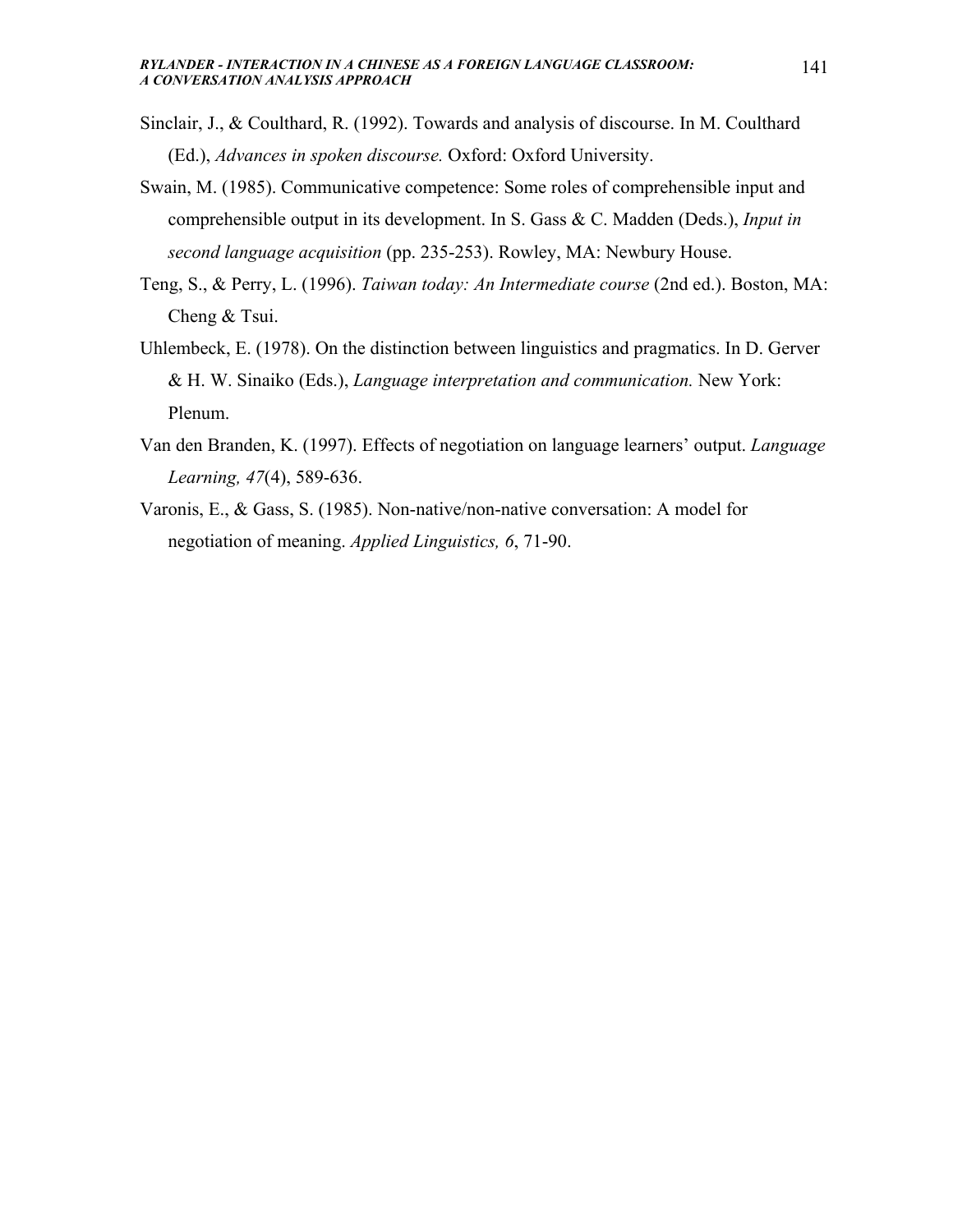### **APPENDIX A:**

#### **Sacks at al. (1974) 14-Point Constitutive Model of Turn-Taking (pp. 700-701)**

- 1. Speaker-change recurs, or at least occurs.
- 2. Overwhelmingly, one party talks at a time.
- 3. Occurrences of more than one speaker at a time are common, but brief.
- 4. Transitions (from one turn to a next) with no gap and no overlap are common. Together with transitions characterized by slight gap or slight overlap, they make up the vast majority of transitions.
- 5. Turn order is not fixed, but varies.
- 6. Turn size is not fixed, but varies.
- 7. Length of conversation is not specified in advance.
- 8. What parties say is not specified in advance.
- 9. Relative distribution of turns is not specified in advance.
- 10. Number of parties can vary.
- 11. Talk can be continuous or discontinuous.
- 12. Turn allocation techniques are obviously used. A current speaker may select a next speaker (as when he addresses a question to another party); or parties may selfselect in starting to talk.
- 13. Various "turn constructional units" are employed; e.g., turns can be projectedly "one word long," or they can be sentential in length.
- 14. Repair mechanisms exist for dealing with turn-taking errors and violations; e.g., if two parties find themselves talking at the same time, one of them will stop prematurely, thus repairing the trouble.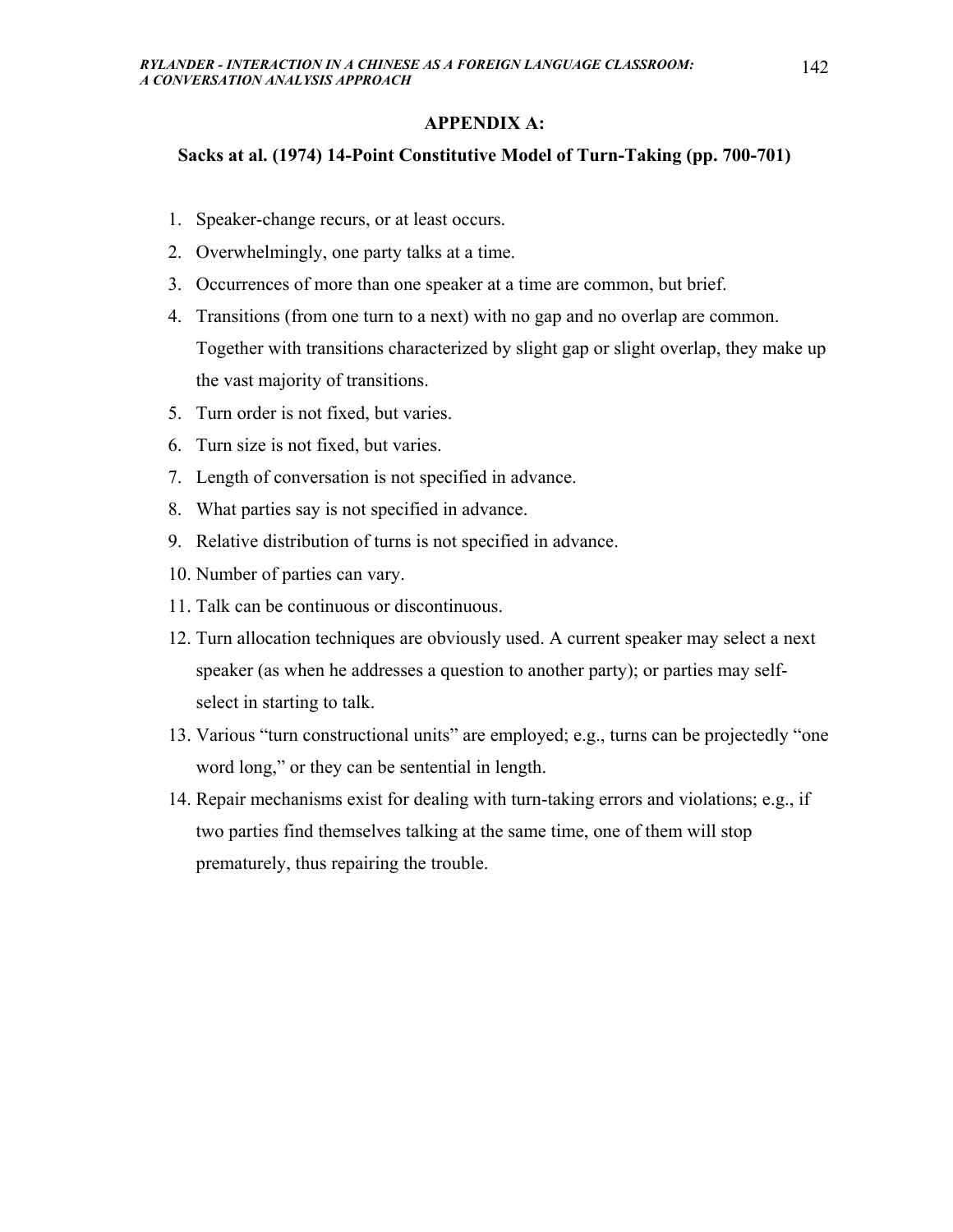# **APPENDIX B:**

## **Participant Data**

### Caucasian Students

| Name          | Degree    | Major                | Years of in-country experience |
|---------------|-----------|----------------------|--------------------------------|
| 1. Yao -      | Undergrad | Pre-Med              | None                           |
| 2. Yang -     | Undergrad | Unknown              | None                           |
| 3. Wu -       | Grad      | Asian studies        | Taiwain 2yrs                   |
| $4.$ Qing $-$ | Grad      | Asian Religion       | China 1yr                      |
| 5. Ming -     | Grad      | Undeclared           | China 2yrs                     |
| 6. Wang -     | Undergrad | <b>Asian Studies</b> | None                           |
| 7. Peng -     | Grad      | <b>Asian Studies</b> | China 3 mths                   |
| 8. Liu -      | Grad      | Asian Religion       | None                           |
| 9. Song -     | Grad      | Undeclared           | Taiwan 6 yrs                   |
|               |           |                      |                                |

### Heritage Students

| Name                  | Degree    | Major                         | Years of in-country experience |
|-----------------------|-----------|-------------------------------|--------------------------------|
| 10. Zhou - Undergrad  |           | Unknown                       | None                           |
| $11.$ Zhu -           | Grad      | Religion                      | None                           |
| $12.$ Xie -           | Undergrad | <b>Information Technology</b> | None                           |
| 13. Han -             | Undergrad | <b>Information Technology</b> | None                           |
| 14. Mao -             | Undergrad | Unknown                       | None                           |
| 15. Zhang - Undergrad |           | Unknown                       | Hong Kong                      |

## Japanese L1 Student

| Name      | Degree | Major               | Years of in-country experience |
|-----------|--------|---------------------|--------------------------------|
| 16. Ren - | None   | Japanese instructor | Taiwan 6-8 mths                |